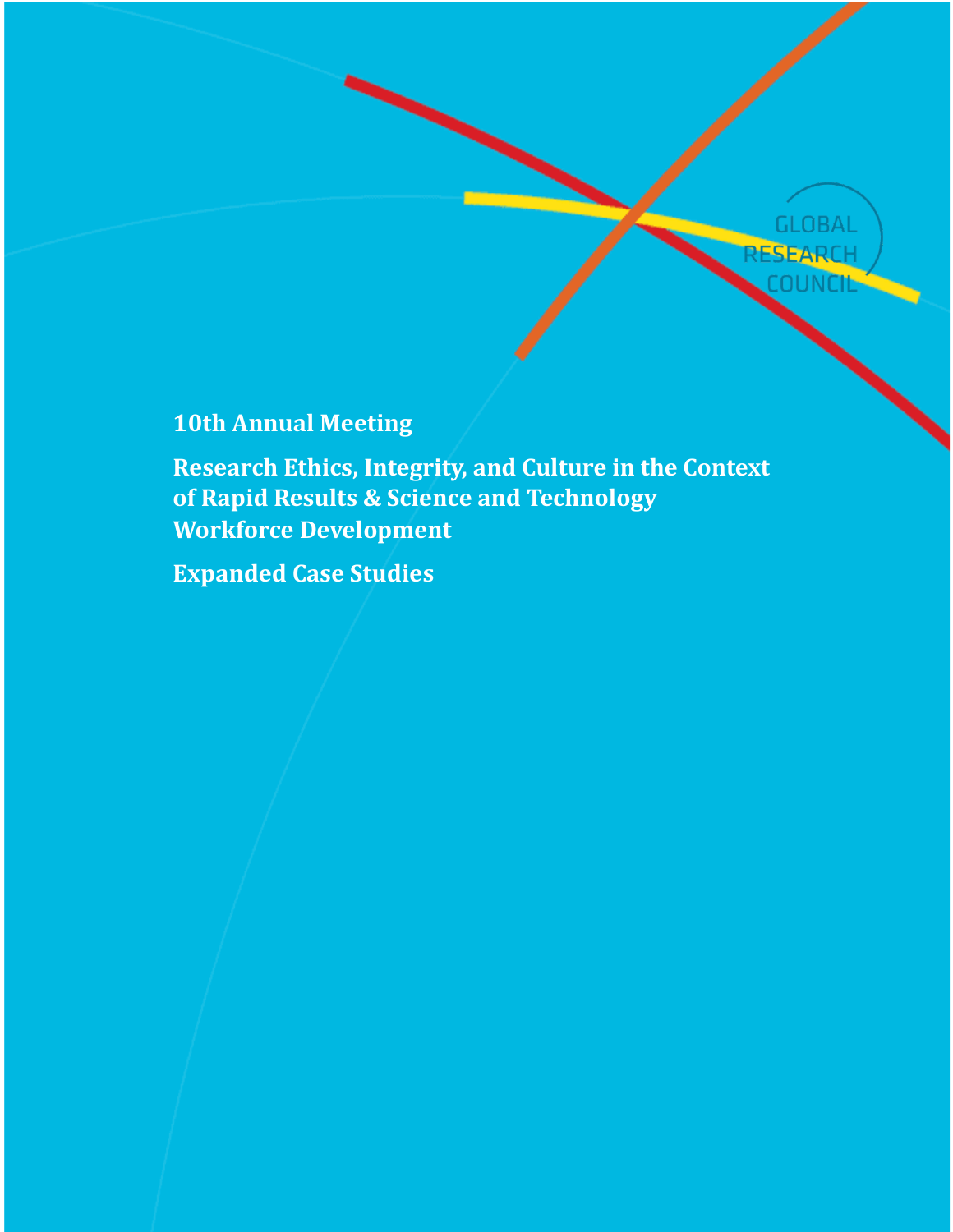# **TABLE OF CONTENTS**

| RESEARCH ETHICS, INTEGRITY, AND CULTURE IN THE CONTEXT OF RAPID-RESULTS                                                                                                         |  |
|---------------------------------------------------------------------------------------------------------------------------------------------------------------------------------|--|
|                                                                                                                                                                                 |  |
|                                                                                                                                                                                 |  |
| RESEARCH ETHICS, INTEGRITY, AND CULTURE IN THE CONTEXT OF RAPID-RESULTS                                                                                                         |  |
|                                                                                                                                                                                 |  |
|                                                                                                                                                                                 |  |
|                                                                                                                                                                                 |  |
|                                                                                                                                                                                 |  |
|                                                                                                                                                                                 |  |
| Research and innovation landscapes rapidly evolving for future demands approaches 24                                                                                            |  |
|                                                                                                                                                                                 |  |
| Integrated public, private, academia, key stakeholders' initiatives in STEM29                                                                                                   |  |
|                                                                                                                                                                                 |  |
| International cooperation and partnerships to promote the development of the STEM                                                                                               |  |
| Diversity and inclusivity (ensuring the contributions of individuals from groups that have<br>been historically underrepresented-such as women and early career researchers and |  |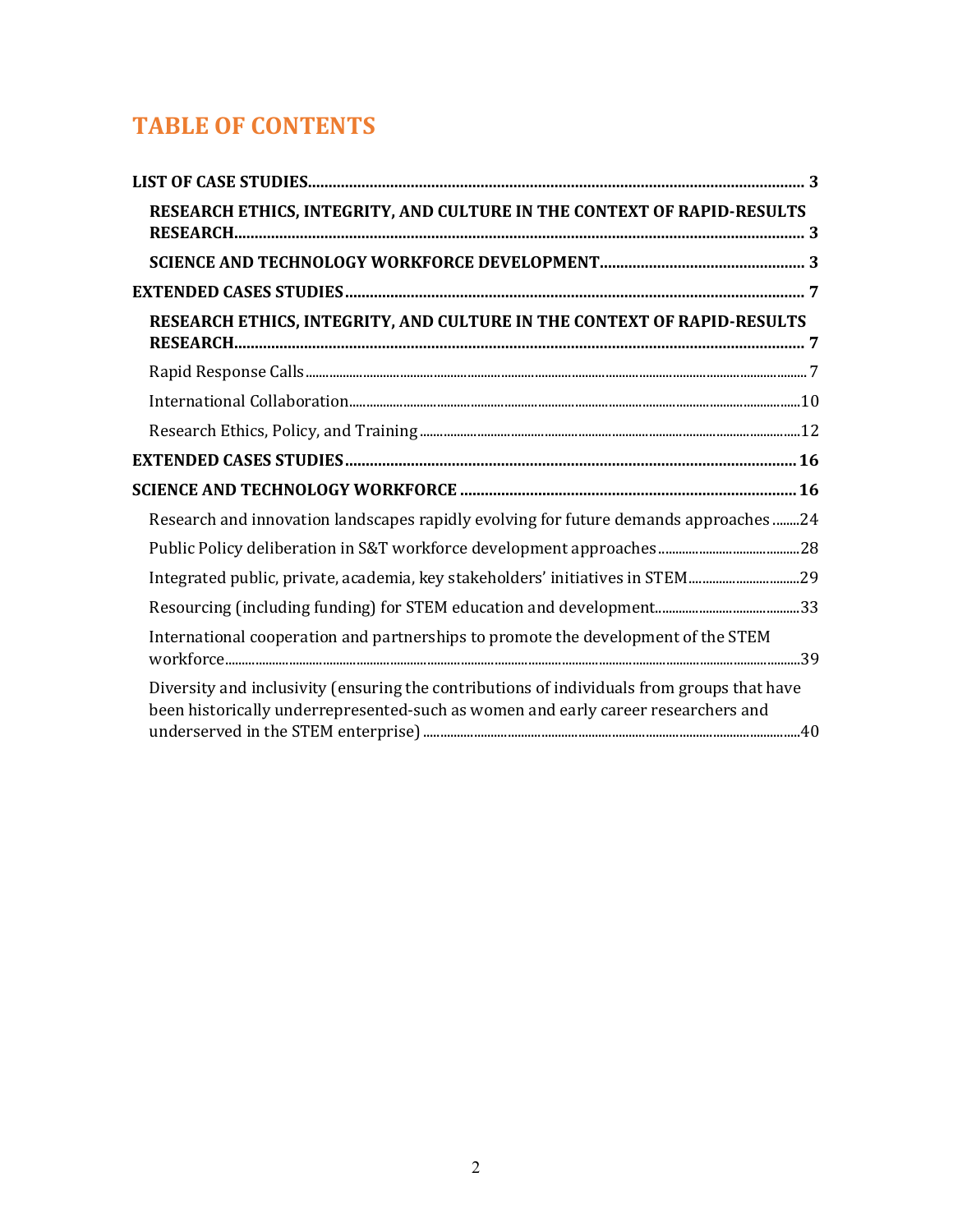## <span id="page-2-0"></span>**LIST OF CASE STUDIES**

## <span id="page-2-1"></span>**RESEARCH ETHICS, INTEGRITY, AND CULTURE IN THE CONTEXT OF RAPID-RESULTS RESEARCH**

| <b>CASE STUDY NAME</b>                                                                                          | <b>GRC PARTICIPANT</b>                                       | <b>COUNTRY</b> |
|-----------------------------------------------------------------------------------------------------------------|--------------------------------------------------------------|----------------|
| Rapid implementation against COVID-<br>19                                                                       | São Paulo Research Foundation<br>(FAPESP)                    | <b>Brazil</b>  |
| Code of Good Scientific Practice                                                                                | São Paulo Research Foundation<br>(FAPESP)                    | <b>Brazil</b>  |
| <b>Research Ethics and Integrity Policies:</b><br>Education, Motivation, Regulation,<br>Supervision, Punishment | National<br>Natural<br>Science<br>Foundation of China (NSFC) | China          |
| J-RAPID                                                                                                         | Japan Science and Technology<br>Agency (JST)                 | Japan          |
| Transparency of research activities                                                                             | Japan Science and Technology<br>Agency (JST)                 | Japan          |
| <b>Promoting Research Integrity</b>                                                                             | Japan Society for the Promotion for<br>Science (JSPS)        | Japan          |
| Rapid call for international joint<br>research against the coronavirus<br>(COVID-19) pandemic                   | National Research Foundation of<br><b>KOREA</b> (NRF)        | Korea          |
| Research program to solve urgent<br>safety issues                                                               | National Research Foundation of<br>KOREA (NRF)               | Korea          |
| COVID-19 Innovation Acceleration<br>Fund                                                                        | Ministry of Business, Innovation<br>and Employment (MBIE)    | New Zealand    |
| Special Call on Coronaviruses                                                                                   | <b>Swiss National Science Foundation</b><br>(SNSF)           | Switzerland    |

## <span id="page-2-2"></span>**SCIENCE AND TECHNOLOGY WORKFORCE DEVELOPMENT**

| <b>CASE STUDY NAME</b>                                                                                       | <b>GRC PARTICIPANT</b>                                              | COUNTRY       |
|--------------------------------------------------------------------------------------------------------------|---------------------------------------------------------------------|---------------|
| Bolsa de Iniciação Científica - IC<br>(Research Scholarship)<br>for<br>Undergraduates)                       | São Paulo Research Foundation<br>(FAPESP)                           | <b>Brazil</b> |
| <b>Institutional Gender Policy</b>                                                                           | National Agency for Research and<br>Development (ANID)              | Chile         |
| SAGA UNESCO Chile                                                                                            | Ministry of Women and Gender<br>Equality (MIMEG)                    | Chile         |
| Policies to promote diversity and<br>inclusion of female researchers in the<br>STEM workforce                | Natural<br>National<br>Science<br>Foundation of China (NSFC)        | China         |
| Science and Technology Workforce<br>Development Approaches                                                   | <b>National</b><br>Natural<br>Science<br>Foundation of China (NSFC) | China         |
| Open discussion platform for research<br>facilities and public                                               | Japan Science and Technology<br>Agency (JST)                        | Japan         |
| High School<br>Science<br>Jpan<br>Championships and Japan Junior High<br><b>School Science Championships</b> | Japan Science and Technology<br>Agency (JST)                        | Japan         |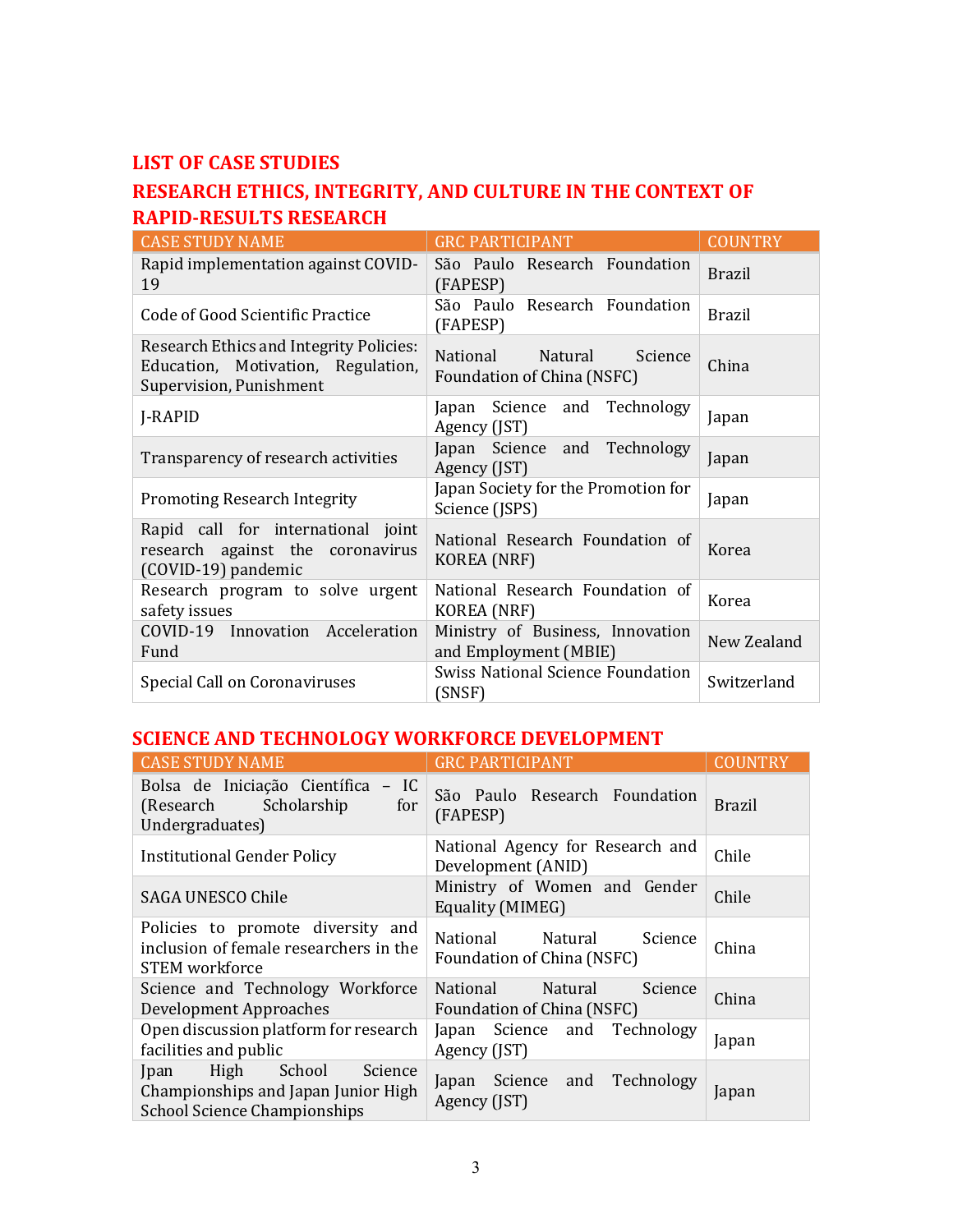| <b>Fostering Next-Generation Scientists</b><br>Program                                                                    | Technology<br>Science<br>and<br>Japan<br>Agency (JST)                                                         | Japan       |
|---------------------------------------------------------------------------------------------------------------------------|---------------------------------------------------------------------------------------------------------------|-------------|
| Global Science Campus (GSC)                                                                                               | Technology<br>Science<br>and<br>Japan<br>Agency (JST)                                                         | Japan       |
| Supporting<br>Student<br>Contests<br>in<br><b>Science and Technology</b>                                                  | Science<br>Technology<br>Japan<br>and<br>Agency (JST)                                                         | Japan       |
| Super Science High School (SSH)                                                                                           | Technology<br>Japan<br>Science<br>and<br>Agency (JST)                                                         | Japan       |
| Support for Girl Students in Choosing<br><b>Science Courses</b>                                                           | Technology<br>Science<br>Japan<br>and<br>Agency (JST)                                                         | Japan       |
| of<br>Increasing the Ratio<br>Female<br><b>Committee Members</b>                                                          | Japan<br>Science<br>Technology<br>and<br>Agency (JST)                                                         | Japan       |
| The Brilliant Female Researchers<br>Award (The Jun Ashida Award)                                                          | Technology<br>Science<br>Japan<br>and<br>Agency (JST)                                                         | Japan       |
| Marie Sklodowska Curie Award                                                                                              | Technology<br>Japan<br>Science<br>and<br>Agency (JST)                                                         | Japan       |
| Moonshot MILLENNIA Program<br>Country                                                                                     | Science<br>Technology<br>Japan<br>and<br>Agency (JST)                                                         | Japan       |
| Researcher Support System for Birth,<br>Childrearing and Nursing Care, and<br>Guidelines for the Use of Research<br>Funds | Technology<br>Japan<br>Science<br>and<br>Agency (JST)                                                         | Japan       |
| Support for Pioneering Research<br>Initiated by the Next Generation<br>(SPRING)                                           | Science<br>and<br>Technology<br>Japan<br>Agency (JST)                                                         | Japan       |
| JSPS Research Fellowships for Young<br>Scientists (DC, PD, RPD, SPD)                                                      | Japan Society for the Promotion for<br>Science (JSPS)                                                         | Japan       |
| Cross-border Postdoctoral Fellowship<br>(CPD)                                                                             | Japan Society for the Promotion for<br>Science (JSPS)                                                         | Japan       |
| Overseas Research Fellowships                                                                                             | Japan Society for the Promotion for<br>Science (JSPS)                                                         | Japan       |
| Challenge<br>Overseas<br>Program<br>for<br><b>Young Researchers</b>                                                       | Japan Society for the Promotion for<br>Science (JSPS)                                                         | Japan       |
| Invitation Fellowships for Research in<br>Japan                                                                           | Japan Society for the Promotion for<br>Science (JSPS)                                                         | Japan       |
| Frontiers<br>(FoS)<br>of<br>Science<br>Symposiums                                                                         | Japan Society for the Promotion for<br>Science (JSPS)                                                         | Japan       |
| HOPE Meetings - Five Days with<br><b>Nobel Laureates</b>                                                                  | Japan Society for the Promotion for<br>Science (JSPS)                                                         | Japan       |
| Grant-in-Aid for Research Activity<br>Start-up                                                                            | Japan Society for the Promotion for<br>Science (JSPS)                                                         | Japan       |
| Brain Korea 21                                                                                                            | National Research Foundation of<br><b>KOREA</b> (NRF)                                                         | Korea       |
| <b>COFUND</b><br><b>DOROTHY</b><br>programme:<br>Postdoctoral Fellowships in Public<br><b>Health Crisis</b>               | Health Research Board (HRB) Irish<br>Research<br>Council<br>(IRC)<br>Environmental Protection Agency<br>(EPA) | Ireland     |
| Practice-to-Science                                                                                                       | Swiss National Science Foundation<br>(SNSF)                                                                   | Switzerland |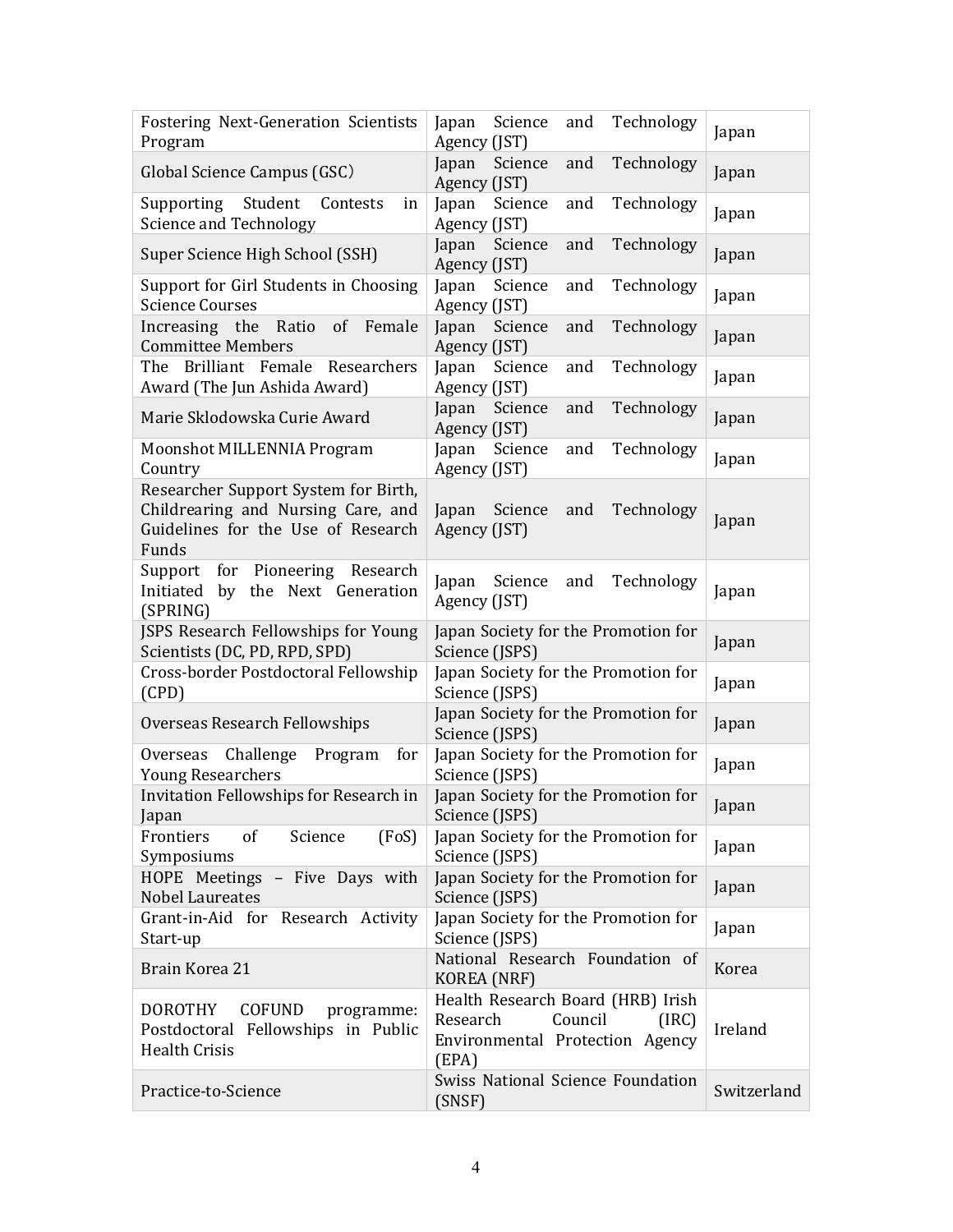| Diversity and inclusivity (focus on<br>women)                                                                                          | The Scientific and Technological<br>Council<br>of<br>Research<br>Turkey<br>(TUBITAK)    | Turkey |
|----------------------------------------------------------------------------------------------------------------------------------------|-----------------------------------------------------------------------------------------|--------|
| 2202 Science Olympiad                                                                                                                  | The Scientific and Technological<br>Research<br>Council<br>of<br>Turkey<br>(TUBITAK)    | Turkey |
| School/Secondary<br>School<br>High<br><b>Students Different Subjects University</b><br><b>Students Research Project Contests</b>       | The Scientific and Technological<br>Research<br>Council<br>of<br>Turkey<br>(TUBITAK)    | Turkey |
| MSc/MA Scholarship Programs                                                                                                            | The Scientific and Technological<br>Research<br>Council<br>of<br>Turkey<br>(TUBITAK)    | Turkey |
| MSc/MA<br>Industrial<br>National<br>Scholarship Program                                                                                | The Scientific and Technological<br>Council<br>of<br>Turkey<br>Research<br>(TUBITAK)    | Turkey |
| National PhD Scholarship Program                                                                                                       | The Scientific and Technological<br>Council<br>of<br>Research<br>Turkey<br>(TUBITAK)    | Turkey |
| MSc/MA<br>Scholarship<br>National<br>Program in the Priority Fields in<br>Science and Technology                                       | The Scientific and Technological<br>Council<br>Research<br>of<br>Turkey<br>(TUBITAK)    | Turkey |
| National PhD Scholarship Program in<br>the Priority Fields in Science and<br>Technology                                                | The Scientific and Technological<br>Council<br>of<br>Research<br>Turkey<br>(TUBITAK)    | Turkey |
| Overseas Graduate<br>Scholarship<br>Program (Only PhD.)                                                                                | The Scientific and Technological<br>Research Council<br>of<br>Turkey<br>(TUBITAK)       | Turkey |
| International Research Fellowship<br>Programme for PhD Students                                                                        | The Scientific and Technological<br>Council<br>of<br>Research<br>Turkey<br>(TUBITAK)    | Turkey |
| Research Fellowship Programme for<br><b>International Researchers</b>                                                                  | The Scientific and Technological<br>Turkey<br>Council<br>of<br>Research<br>(TUBITAK)    | Turkey |
| National Postdoctoral<br>Research<br>Fellowship<br>Program<br>for<br>Turkish<br>Citizens                                               | The Scientific and Technological<br>Research<br>Council<br>of<br>Turkey<br>(TUBITAK)    | Turkey |
| International Postdoctoral Research<br>Fellowship Program for<br>Turkish<br>Citizens                                                   | The Scientific and Technological<br>Research<br>Council<br>of<br>Turkey<br>(TUBITAK)    | Turkey |
| Fellowships for Visiting Scientists and<br>Scientists on Sabbatical Leave                                                              | The Scientific and Technological<br>Research<br>Council<br>of<br>Turkey<br>(TUBITAK)    | Turkey |
| International<br>Fellowship<br>for<br><b>Outstanding Researchers</b><br>International Fellowship for Early<br><b>Stage Researchers</b> | The Scientific and Technological<br>Council<br>Research<br>of<br>Turkey<br>(TUBITAK)    | Turkey |
| Co-Funded Brain Circulation Scheme<br>2 (CoCirculation2)                                                                               | The Scientific and<br>Technological<br>Research<br>Council<br>of<br>Turkey<br>(TUBITAK) | Turkey |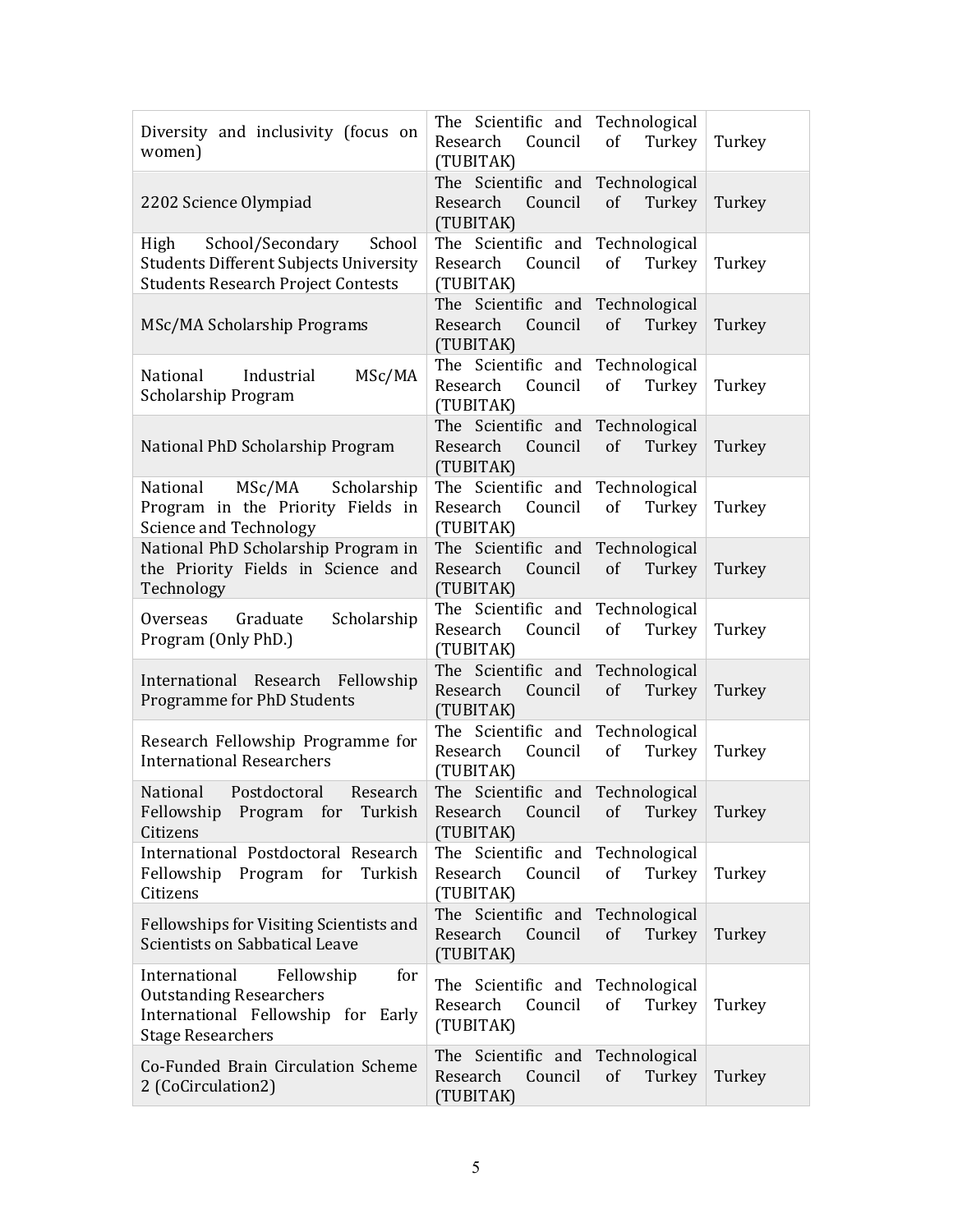<span id="page-5-0"></span>

| for Scientific<br>Program<br>Grant<br>A<br>Training                                                                                                | The Scientific and Technological<br>of<br>Research<br>Council<br>Turkey<br>(TUBITAK)    | Turkey            |
|----------------------------------------------------------------------------------------------------------------------------------------------------|-----------------------------------------------------------------------------------------|-------------------|
| Industrial Ph.D. Fellowship Program                                                                                                                | The Scientific and Technological<br>of<br>Research<br>Council<br>Turkey<br>(TUBITAK)    | Turkey            |
| Leadership<br>Researcher<br>National<br>Program                                                                                                    | The Scientific and Technological<br>Council<br>of<br>Research<br>Turkey<br>(TUBITAK)    | Turkey            |
| Researcher<br>STAR-Intern<br>C.<br><b>Scholarship Programme</b>                                                                                    | The Scientific and<br>Technological<br>Council<br>of<br>Research<br>Turkey<br>(TUBITAK) | Turkey            |
| Mentorship Program                                                                                                                                 | The Scientific and Technological<br>Research<br>Council<br>of<br>Turkey<br>(TUBITAK)    | Turkey            |
| Deneyap Technology Centers                                                                                                                         | The Scientific and Technological<br>Research<br>Council<br>of<br>Turkey<br>(TUBITAK)    | Turkey            |
| Undergraduate Scholarship Program                                                                                                                  | The Scientific and Technological<br>Council<br>of<br>Research<br>Turkey<br>(TUBITAK)    | Turkey            |
| Research & Industry Oriented Project<br>Support<br>Programme<br>for<br><b>Undergraduate Students</b>                                               | The Scientific and Technological<br>Research<br>Council<br>of<br>Turkey<br>(TUBITAK)    | Turkey            |
| 'Remote<br>research<br>positions<br>for<br>scholars<br>in<br>need:<br>to<br>a<br>way<br>strengthening national workforce                           | National research Foundation of<br>Ukraine (NRFU)                                       | Ukraine           |
| Supporting the community adoption<br>R4R-like<br>narrative<br>$CVs$ :<br>$\sigma$ f<br>a<br>comprehensive and collaborative R&I<br>sector approach | United<br>Kingdom<br>Research<br>and<br>Innovation (UKRI)                               | United<br>Kingdom |
| Integrated<br>Public<br>Partnership<br>Partnerships (PPPs)                                                                                         | Research<br>Council<br>of<br>Zimbabwe<br>(RCZ)                                          | Zimbabwe          |
| Human Capital Scholarships                                                                                                                         | Zimbabwe<br>Research<br>Council<br>of<br>(RCZ)                                          | Zimbabwe          |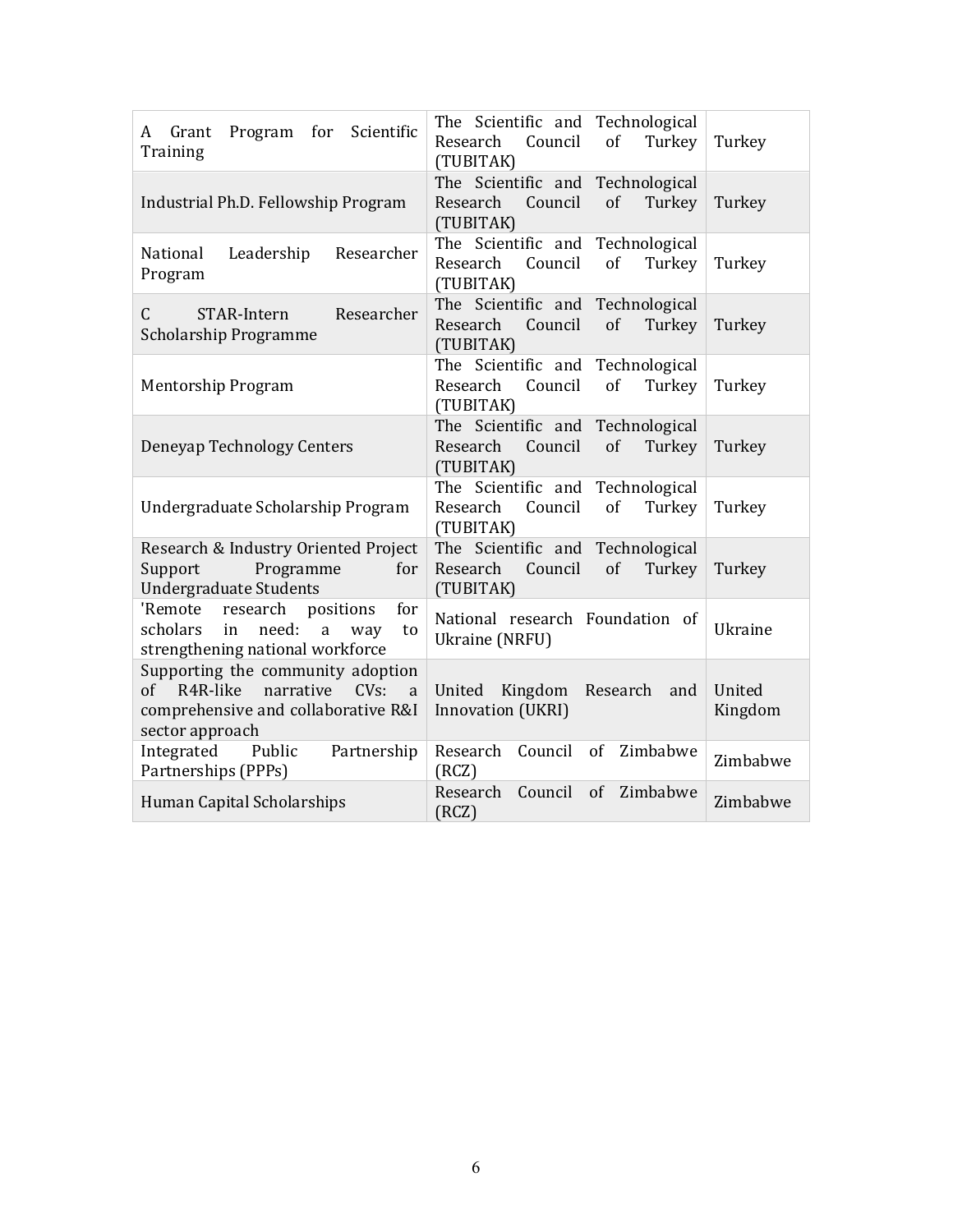#### **EXTENDED CASES STUDIES**

The extended case studies for Research Ethics, Integrity, and Culture in the Context of Rapid-Results Research are designed to showcase the ways in which research councils have conceptualized and operationalized rapid-results research programmes. The case studies in this section include descriptions of calls for submission of rapid-results research proposals, details about how the merit review processes were revised for such calls, information about how productive international collaboration was fostered, and codes and messaging related to research ethics in the context of such programmes. We intend for the case studies to serve as starting points for discussion among GRC participants to conceptualize the next generation of responsive, ethical, and collaborative rapid-research results programmes.

## <span id="page-6-0"></span>**RESEARCH ETHICS, INTEGRITY, AND CULTURE IN THE CONTEXT OF RAPID-RESULTS RESEARCH**

| Type of Activity                     | # of Cases |
|--------------------------------------|------------|
| Rapid Response Calls                 |            |
| International Collaboration          |            |
| Research Ethics, Policy and Training |            |

## <span id="page-6-1"></span>**Rapid Response Calls**

#### *Rapid implementation against COVID-19 - Brazil*

FAPESP launched early 2020 (March) two calls for rapid research implementation: technologydriven & science based. The technology driven research aimed at supporting start-ups willing to apply or scale processes or products related to the infrastructure needed to address the pandemic. The science-based arm of the rapid research implementation focused mostly on understanding the disease and the virus interaction with target tissues such as brain, lung, inflammatory responses and strategies for potential treatments, virus detection and vaccine development. In both cases, researchers that had ongoing research projects were invited to ask for supplementary funds. This strategy proved efficient to select research groups ready to react to the pandemic willing to use their existing infrastructure to address the challenge global challenge. Alongside, FAPESP also supported international joint proposals and produced a large amount of news and webinars to inform society and several stakeholders.

Further Information:

<https://fapesp.br/en/covid19>

#### *Research program to solve urgent safety issues – Korea*

#### ㅇ Purpose

- This research program aims to solve or prevent various unexpected disasters or safety problems by the development and application of measures to swiftly respond to them.
- ㅇ Funding Duration: 1 to 2 years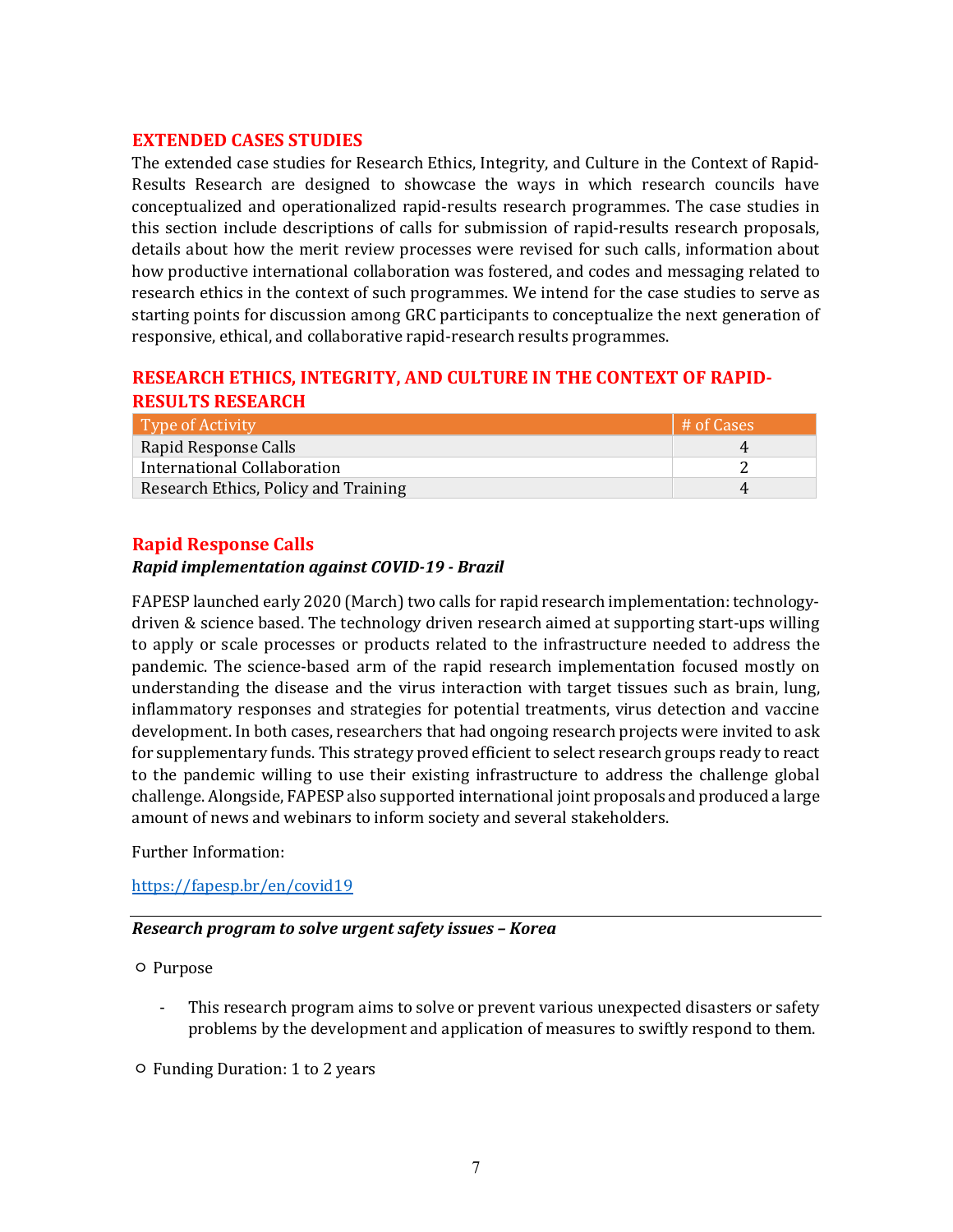- ㅇ Funding Size: KRW 250 million to KRW 400 million per year (USD 200,000~330,000)
- ㅇ Program Features & Procedures
	- Various government bodies and public organizations including the Ministry of Science and ICT, the Ministry of the Interior and Safety, the Central-Local Governmental Panel on Disaster and Safety Control, and the National Research Foundation, have made cooperation to solve various disaster-related problems.
- ㅇ Streamlining the Process

- NRF came up with a plan for the program less than one month after Korea had the first COVID-19 confirmed case in January 2020. (The process from budget request to research funding took just two months.)

- NRF shortened the program's application period to less than five days or designated researchers without public notices.

## *COVID-19 Innovation Acceleration Fund – New Zealand*

This fund was put in place in response to the COVID outbreak in early 2020.

From April 2020 to June 2020, we called for expression of interests for COVID-19 Innovation Acceleration Fund (the Fund) funding.

The Fund aimed to:

• accelerate the operational deployment of innovative solutions to support responses to COVID-19, and alleviate the direct impacts of the virus threat, and

• provide rapid short-term support to New Zealand based entities to develop and more quickly deploy a range of new products, processes, or services ('products').

In response to COVID, MBIE set up the COVID-19 Innovation Acceleration Fund which followed a standard assessment process but was very fast paced. The assessment of proposals was shortened from several weeks to 2 days. Our focus was on short funding rounds and funding fundable proposals.

MBIE departed from its standard process of using external assessors to having MBIE experts (such as the Chief Science Advisor) triage proposals. External reviewers were largely on call to be available to assess proposals.

Some applicants were critical of the streamlined process as there was less transparency that you would normally expect from the usual funding round. Another criticism was that this fund was less fair.

Because this was a type of on-demand fund then MBIE could not guarantees that the best ideas were being funded as good ideas were funded when they arrived in the in box.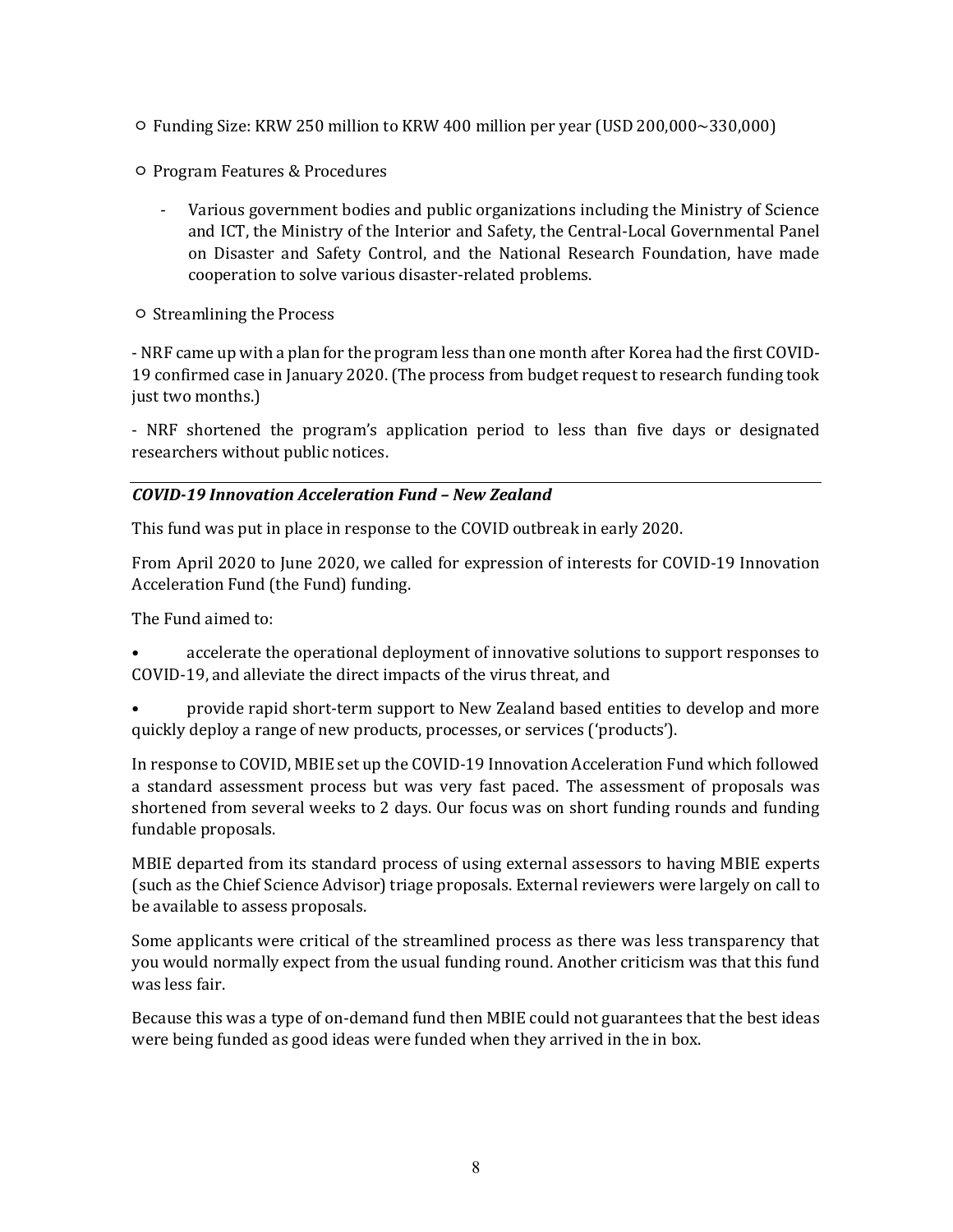In times of emergency there is a need to do things in a more streamlined way to get quick results. This is a tradeoff to the normally funding process which can take several months to open and then a couple of more months to get to a decision.

Further Information:

[https://www.mbie.govt.nz/science-and-technology/science-and-innovation/funding](https://www.mbie.govt.nz/science-and-technology/science-and-innovation/funding-information-and-opportunities/investment-funds/covid-19-innovation-acceleration-fund/#:%7E:text=The%20Fund%20aimed%20to%3A,of%20the%20virus%20threat%2C%20and)[information-and-opportunities/investment-funds/covid-19-innovation-acceleration](https://www.mbie.govt.nz/science-and-technology/science-and-innovation/funding-information-and-opportunities/investment-funds/covid-19-innovation-acceleration-fund/#:%7E:text=The%20Fund%20aimed%20to%3A,of%20the%20virus%20threat%2C%20and)[fund/#:~:text=The%20Fund%20aimed%20to%3A,of%20the%20virus%20threat%2C%20an](https://www.mbie.govt.nz/science-and-technology/science-and-innovation/funding-information-and-opportunities/investment-funds/covid-19-innovation-acceleration-fund/#:%7E:text=The%20Fund%20aimed%20to%3A,of%20the%20virus%20threat%2C%20and) [d](https://www.mbie.govt.nz/science-and-technology/science-and-innovation/funding-information-and-opportunities/investment-funds/covid-19-innovation-acceleration-fund/#:%7E:text=The%20Fund%20aimed%20to%3A,of%20the%20virus%20threat%2C%20and)

## *Special Call on Coronaviruses – Switzerland*

In March 2020 - shortly after the outbreak of the Covid-19 pandemic - the SNSF launched the Special Call on Coronaviruses. In view of this public health emergency of global proportions, an intensification of research efforts was urgently needed. The call addressed researchers in all disciplines who can contribute to a better understanding of the virus, its spread, the resulting illness as well as diagnosis and treatment, or who can help the health system and society as a whole deal more effectively with the pandemic. This was the first time that the SNSF launched a call for proposals in response to current events.

Later in 2020 the SNSF launched a call for the National Research Programme "Covid-19" (NRP 78). The aim is to provide health care recommendations and innovative solutions to fight the coronavirus disease from a biomedical and clinical perspective. The NRP operates with an overall budget of 20 million Swiss francs and its research projects are running for two years. Unlike regular NRPs, the evaluation was shortened to a single-stage procedure.

In spring 2021, the Federal Council mandated the SNSF to implement the new National Research Programme "COVID-19 in Society" (NRP 80). The programme aims to explore the impact of the COVID-19 pandemic on the economy, politics, and society. It aims to help manage current and future pandemics by analyzing social processes during the pandemic from a social science perspective. NRP 80 thus complements NRP 78 "COVID-19", as well as the Special Call on Coronaviruses.

#### Further Information

Special Call:

<https://www.snf.ch/en/pN10glmaRWFEWvs1/funding/programmes/coronavirus>

NRP 78[: https://www.snf.ch/en/17tw0513AfTQjBCD/news/news-200430-call-for-proposals](https://www.snf.ch/en/17tw0513AfTQjBCD/news/news-200430-call-for-proposals-nrp-78-covid-19)[nrp-78-covid-19](https://www.snf.ch/en/17tw0513AfTQjBCD/news/news-200430-call-for-proposals-nrp-78-covid-19)

<span id="page-8-0"></span>NRP 80: [https://www.snf.ch/en/nFJwkWN3NieVzmGo/news/210429-news-new-national](https://www.snf.ch/en/nFJwkWN3NieVzmGo/news/210429-news-new-national-research-programme-launched-covid-19-in-society)[research-programme-launched-covid-19-in-society](https://www.snf.ch/en/nFJwkWN3NieVzmGo/news/210429-news-new-national-research-programme-launched-covid-19-in-society)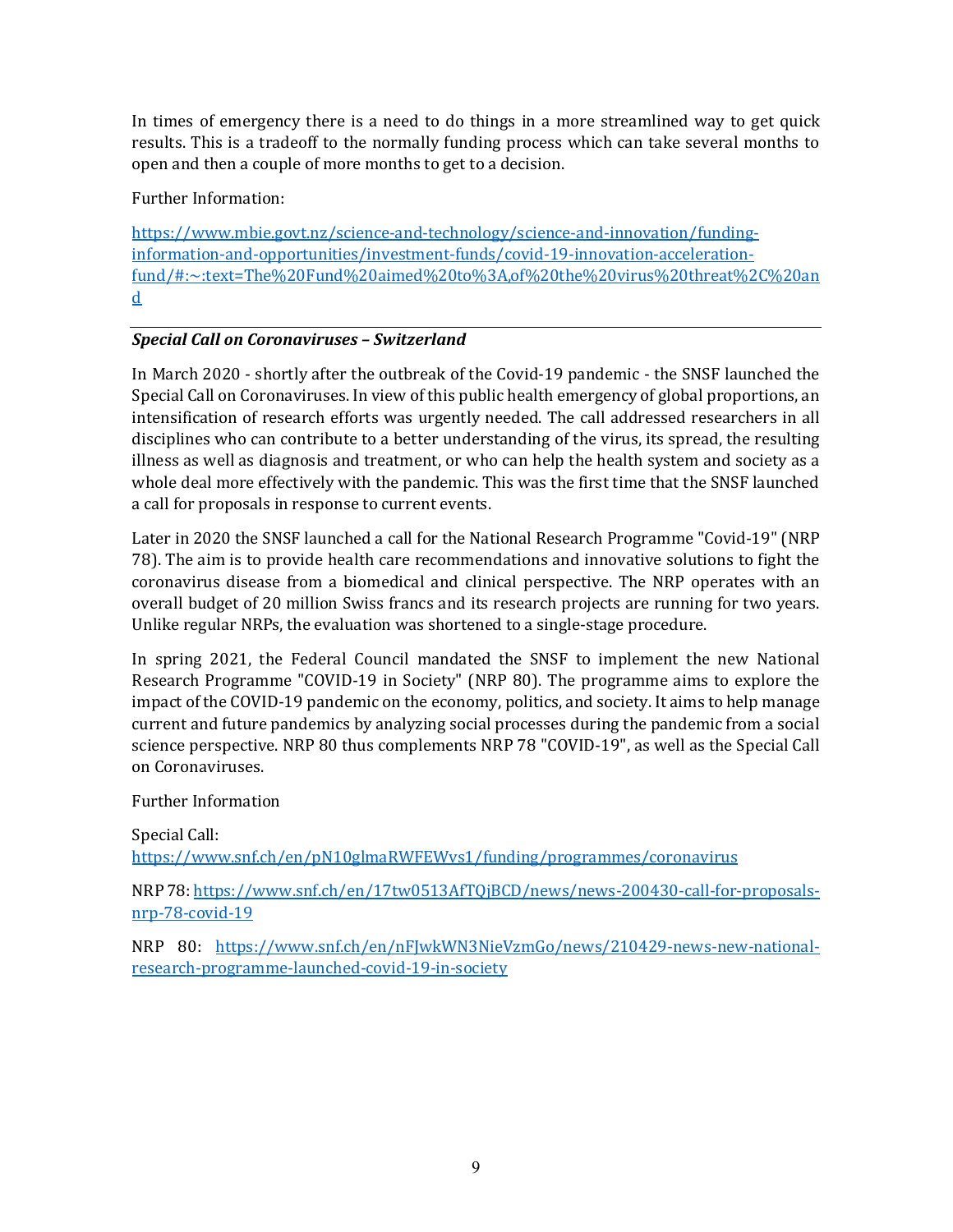## **International Collaboration**

#### *J-RAPID – Japan*

The J-RAPID program supports urgent collaboration activities between Japanese and foreign researchers in response to natural or anthropogenic disasters or similar unanticipated events.

J-RAPID aims to play an initial response role by promptly supporting the aforementioned activities before ordinary projects are implemented by national government, academic societies, or others.

J-RAPID supports international collaborative projects in collaboration with funding agencies and research institutes in foreign countries.

JST calls for proposals when it identifies needs for immediate support of international collaborative research or survey activities on unanticipated events which have occurred in Japan or other countries, considering the degree of urgency and social/economic impacts of the events and/or at the request of the national government or academia.

JST assists researchers in Japan and funding agencies or research institutes in counterpart countries who are assisting researchers in their own countries.

In order to fund promptly, as a general rule, proposals are reviewed on a first-come-first-served basis.

Past calls:

| Apr 2020                    | COVID-19                                                |  |
|-----------------------------|---------------------------------------------------------|--|
| Feb 2019                    | Anak Krakatau volcano eruption and tsunami in Indonesia |  |
| Apr 2016                    | Kumamoto Earthquake (in Japan)                          |  |
| Jun 2015                    | Nepal earthquake                                        |  |
| Feb 2014                    | Philippine "Typhoon Yolanda"                            |  |
| Feb 2012                    | Thai flood disaster                                     |  |
| Apr 2011                    | Great East Japan Earthquake                             |  |
| <b>Further Information:</b> |                                                         |  |
|                             |                                                         |  |

https://www.jst.go.jp/inter/english/program\_e/j-rapid\_e/j-rapid.html

Contact: Nahoko Ando, JST [\(nahoko.ando@jst.go.jp\)](mailto:nahoko.ando@jst.go.jp)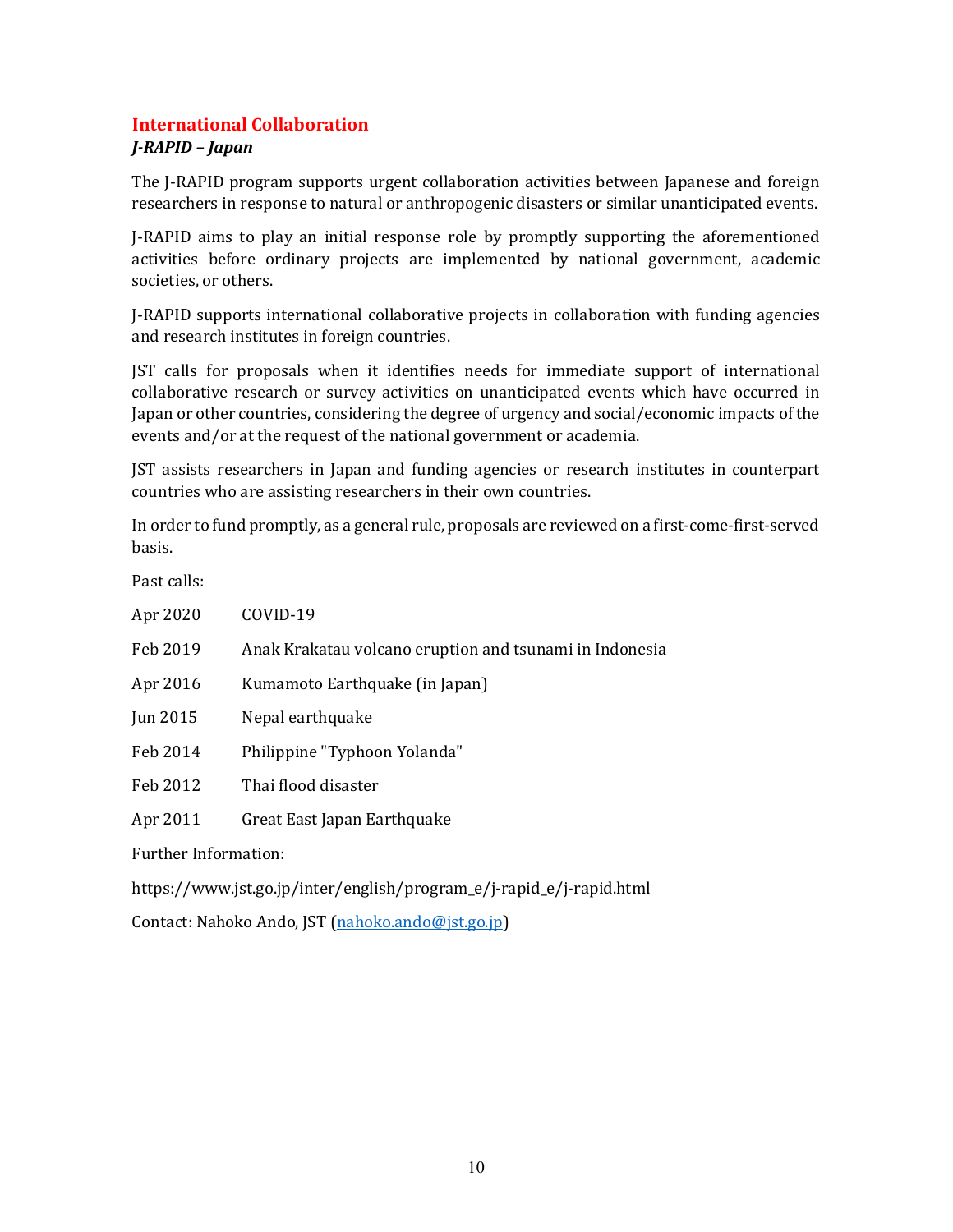## *Rapid call for international joint research against the coronavirus (COVID-19) pandemic – Korea*

- Purpose
	- $\circ$  As global threats, including the declaration of COVID-19 as a pandemic, had emerged, NRF initiated the rapid call for an international joint research program to respond to the crisis while encouraging multinational cooperation.
	- $\circ$  NRF funded the research areas in a proactive manner that can be conducted in the short term according to the outbreak stages of COVID-19, such as epidemiological investigation, prevention and control, quarantine, policies, and response to future changes.
- Research Area
	- o Epidemiological investigation of infectious diseases (COVID-19), cooperation in the global public health
	- o Life after COVID-19: Joint response and cooperation at the global level
- Funding Size & Achievements
	- KRW 50 million (approximately USD 48,000) was provided per project as an international joint research fund for Korean and overseas researchers who studied together.
	- o NRF selected a total of 13 research projects including engineering and pharmaceutical studies and established cooperative networks with 11 countries.
- <span id="page-10-0"></span>• Program Features
	- $\circ$  Researchers were allowed to choose their research period by themselves (6 to 12) months)
	- o There were no restrictions on the research partner's country, and researchers were able to apply for NRF's research funds even if they had no co-funding from the partner's country.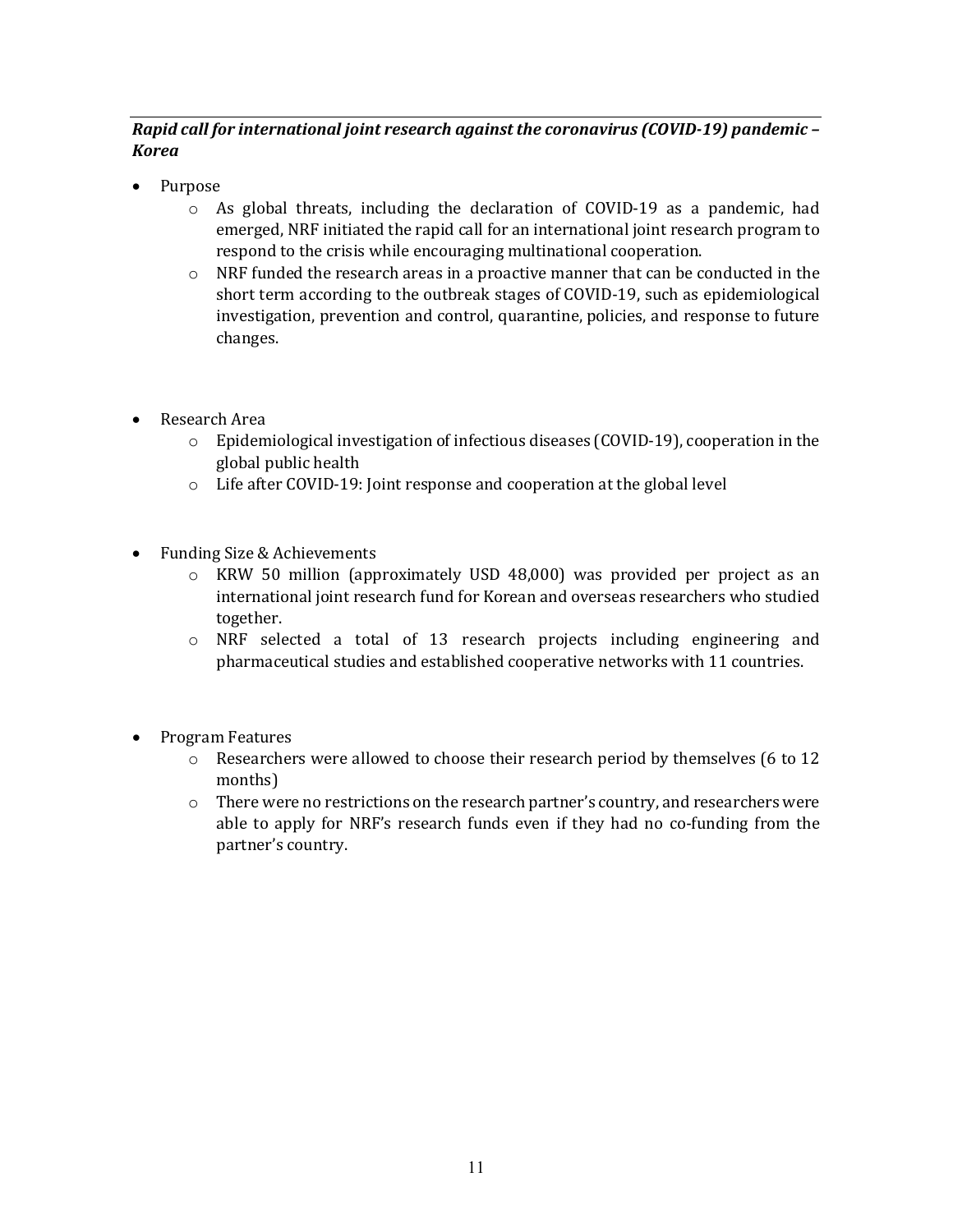## **Research Ethics, Policy, and Training** *Code of Good Scientific Practice – Brazil*

FAPESP defined in 2011 its policy of ethical research integrity by releasing a comprehensive, systematic, and detailed Code of Good Scientific Practices and taking measures designed to ensure the integrity of the research it supports. It undertakes to achieve this through a set of action strategies built upon three independent pillars: 1) education; 2) prevention; 3) fair and thorough investigation and sanction.

Although the established consensus is that the principal responsibility for formulating and implementing institutional policies of scientific good practices lies with the research institutions, it is also a consensus that co-responsibility lies with the research sponsoring agencies, as an inherent part of their mission in managing public resources for the purpose of promoting the advancement of science. A comprehensive and detailed code is an important instrument to make an institutional policy of good scientific practice effective.

Further Information:

## <https://fapesp.br/boaspraticas>

## *Research Ethics and Integrity Policies: Education, Motivation, Regulation, Supervision, Punishment – China*

NSFC focuses on 4 parties regarding research ethics and integrity, including Applicants, Applicant Institutions, Review Experts and NSFC Staff.

In total, NSFC focuses on 5 Aspects to promote research integrity and scientific culture, including education, motivation, regulation, supervision, and punishment.

Education:

(1) NSFC arranges conferences on NSFC management, training workshops and seminars, on-site supervision of panel review meetings to create an enabling environment.

(2) NSFC is planning to roll out a scientific integrity educational handbook and an educational video containing cases of scientific misconduct for warning.

(3) NSFC requires integrity department for the host institution and encourages applicantinstitutions to conduct courses on research integrity and ethics for staff and students.

Motivation:

(1) NSFC deepens reforms to help researchers to devote to science.

(2) NSFC optimizes policies to encourage researchers to pursue excellence.

(3) NSFC promotes the NSFC culture to build healthy academic ecology.

Regulation:

(1) In 2009, NSFC formulated the "Code of NSFC Staff Professional Ethics and Conduct". In 2015, NSFC formulated "Code of Conduct for NSFC Review Experts".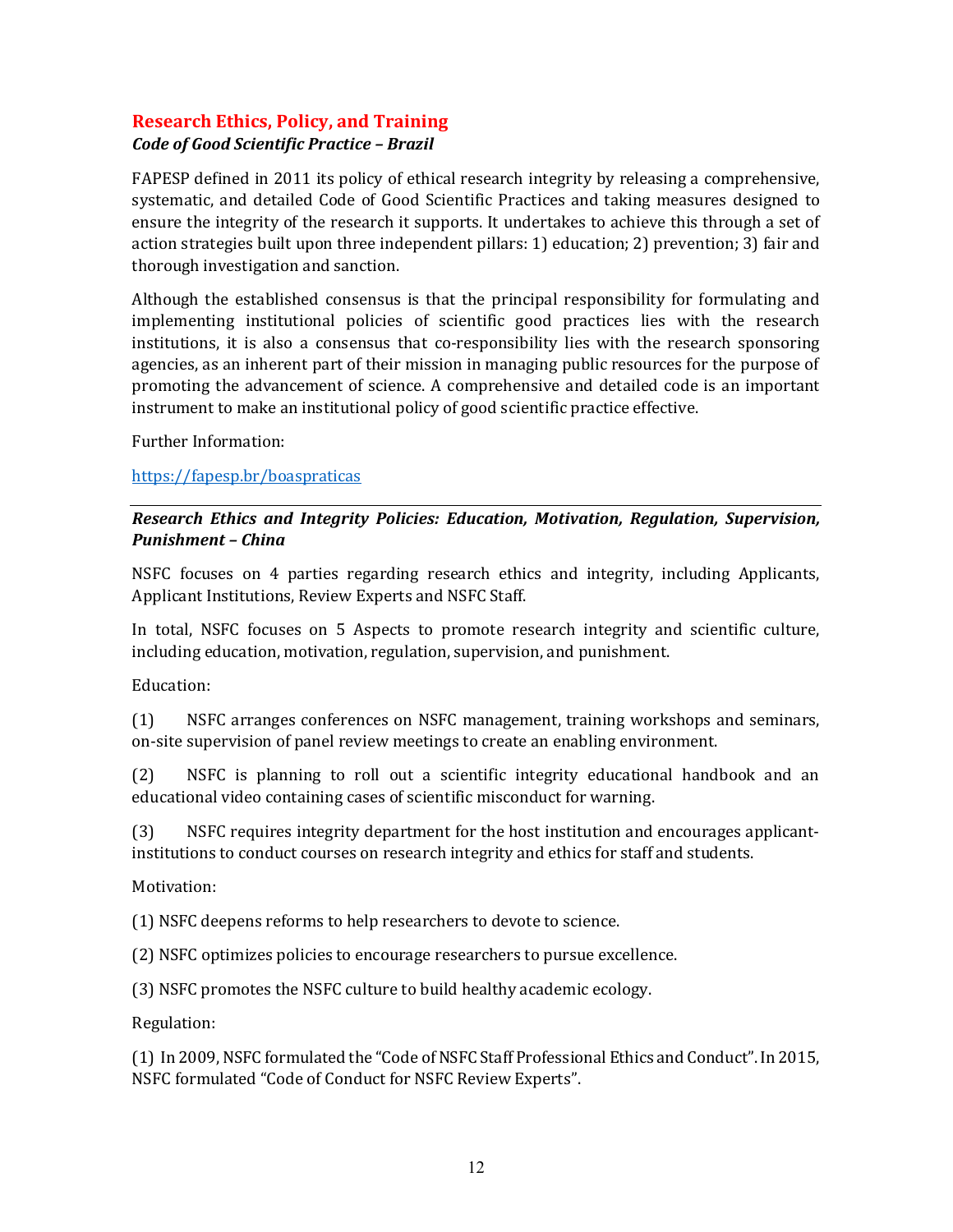(2) In 2020, NSFC revised the Regulation on Adjudicating Research Misconducts Related to NSFC Funded Projects. The following are regarded as research misconduct according to the latest Regulation:

- Falsification/fabrication/plagiarism
- Dealing/ghost writing
- False/concealing information
- Getting funds through improper means such as bribery or benefit exchange
- Violating the code of conduct for review/research ethics/authorship

(3) Since last year, NSFC has been formulating "Research Code of Conduct for Funded Project by NSFC" which will cover the four parties including researchers/applicants and host institutions, based on the Code of Conduct for NSFC Staff and Code of Conduct for NSFC Review Experts.

Supervision:

(1) NSFC is constantly working on improving the supervision system. NSFC established the Supervision Committee in 1998. It is the first academic supervision body under a government agency in charge of science and technology management in China. Since then, all the allegations and complaints shall be trailed by the committee.

(2) NSFC strengthens supervising the key points through the whole process of funding, including:

Letter of commitment before submitting proposals/reviewing since 2018;

Similarity checking of the proposals in the system since 2012;

On-site supervision during panel review meeting since 2007;

Annual performance evaluation/inspection of the project fund.

(3) Re-supervision: supervising the performance of supervisory duties of the host institution

(4) Co-supervision: cooperating and interacting between other RI institutes in China as well as overseas.

Punishment:

NSFC holds the principles of "Zero tolerance" and "Joint punishment". Other than the independent investigation, to make joint punishment, NSFC will make more efforts to cooperate with other government departments of China, such as the Ministry of Education, the Ministry of Science and Technology etc., to build a credit record system of research integrity.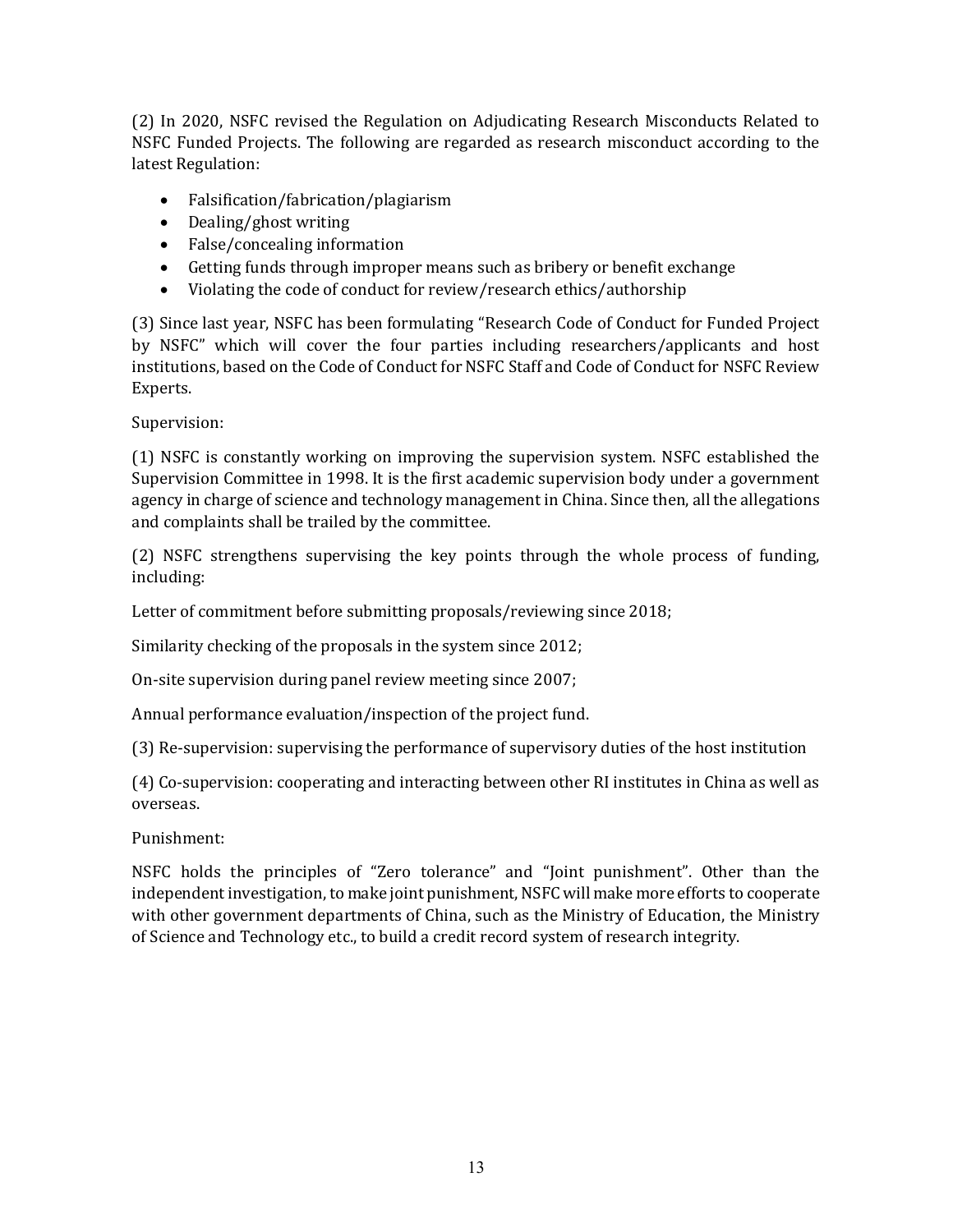## *Promoting Research Integrity – Japan*

1] Publishing the book For the Sound Development of Science-The Attitude of a Conscientious Scientist (Green Book) [since 2015]

To promote the proper conducting of research activities while precluding research misconduct, research-ethics, JSPS develops and promulgates education materials. As one of two forms of such materials, this book was edited by JSPS and published in 2015 by Maruzen Publishing Co., Ltd. in both Japanese and English versions.

2] Providing e-Learning Course on Research Ethics (eL CoRE) for researchers and for graduate students [since 2016]

To promote the proper conducting of research activities while precluding research misconduct, research-ethics, JSPS develops and promulgates education materials. This e-Learning Course has since 2016 been posted on JSPS's website in both Japanese and English version.

Based on the Green Book and learning materials derived from it, one e-Learning Course on Research Ethics (eL CoRE) for researchers and another for graduate students have been developed and are now provided over the Internet as a service to make research-ethics education available to anyone, anywhere, anytime.

3] Enhancing Research-Ethics Education--Convening Symposiums and Seminars [since 2014]

Symposiums and other meetings are held to add vigor to research-ethics education, and support is provided to enhance the practicability of research-ethics education.

For examples:

1. One or two symposiums are held via cooperation between the Japan Science and Technology Agency (JST) and Japan Agency for Medical Research and Development (AMED) each year.

2. To put more effectively "eL CoRE" training into practice, online research-ethics seminars are held that included a simulated workgroup experience. (Held four times to date)

4] Providing Consulting Services for Preventing Research Misconduct [since 2006 under Guidelines]

Consultation is provided to research institutions on the establishment of systems for preventing research misconduct and advice is given them on how to investigate and process reported cases of specific misconduct.

5] Stipulating policies and rules as important points to keep in mind in the Application Guidelines for JSPS programs [since 2006]

Example: Application procedure for the Grants-in-Aid for Scientific Research (KAKENHI)

The application guidelines for JSPS's various programs stipulate policies and rules related to misuse of research funds and acts of misconduct in research activities, require the submission of a research misconduct checklist, and mandate the taking of a research ethics education course.

Further Information: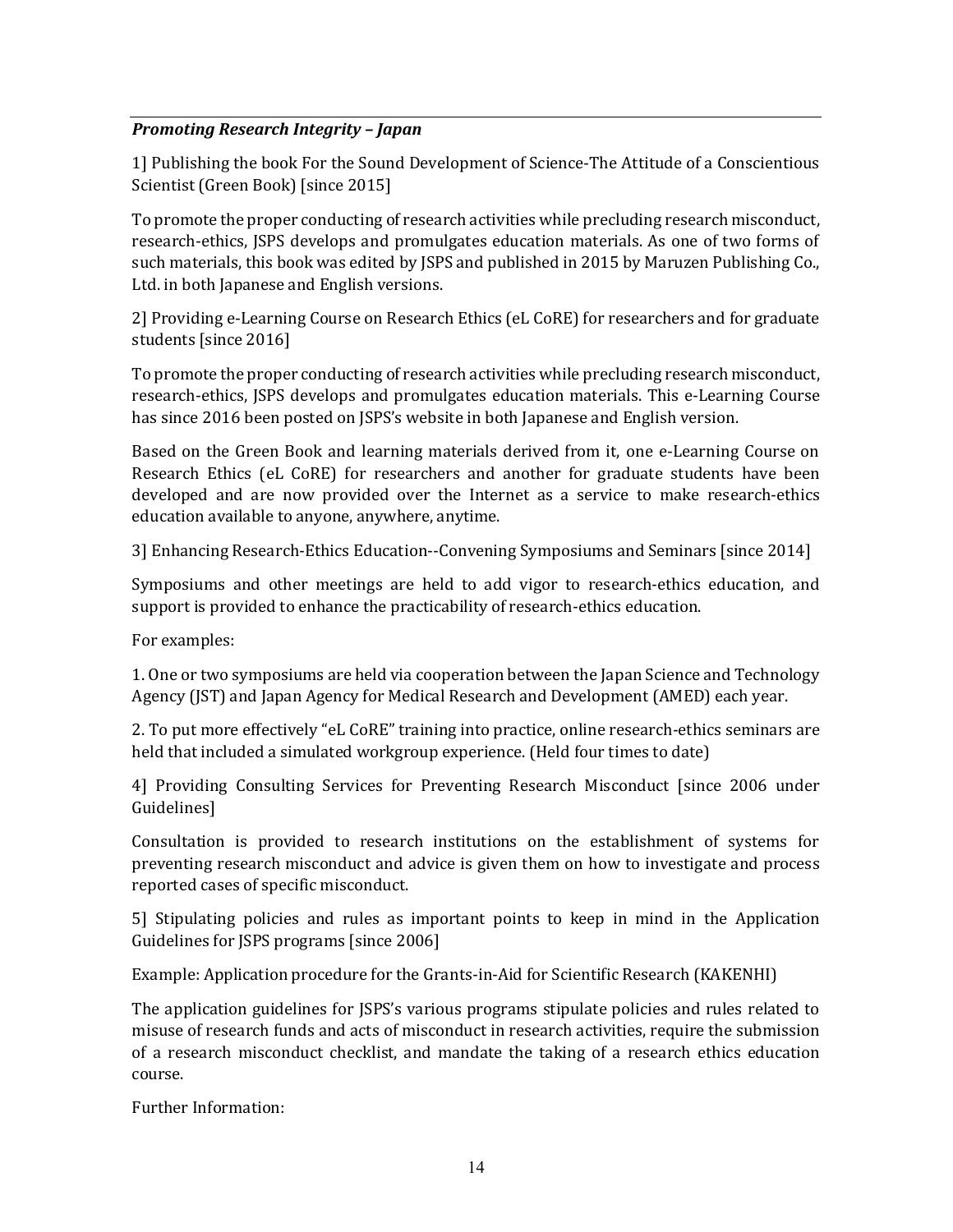[https://www.jsps.go.jp/j-kousei/data/rinri\\_e.pdf](https://www.jsps.go.jp/j-kousei/data/rinri_e.pdf) (actual book also available at stores)

<https://elcore.jsps.go.jp/top.aspx>

<https://www.jsps.go.jp/j-kousei/symposium.html> (a few times per year, available only in Japanese)

[https://www.jsps.go.jp/english/e-kousei/contact\\_point.html](https://www.jsps.go.jp/english/e-kousei/contact_point.html)

https://www.jsps.go.jp/j-grantsinaid/22\_startup\_support/data/r04/r4\_kensta\_koubo\_e.pdf

## *Transparency of research activities - Japan*

To build reliable research environment, the Japanese government, Cabinet Office in 2021 published a Research Integrity Investigation and Analysis Report. JST follows the government policy to maintain the transparency of research activities. JST collect necessary information by call text and application forms, to know the researchers' other funding.

Further Information:

[https://www8.cao.go.jp/cstp/english/about/research\\_integrity.html](https://www8.cao.go.jp/cstp/english/about/research_integrity.html) 

<span id="page-14-0"></span>Nahoko Ando, JST [\(nahoko.ando@jst.go.jp\)](mailto:nahoko.ando@jst.go.jp)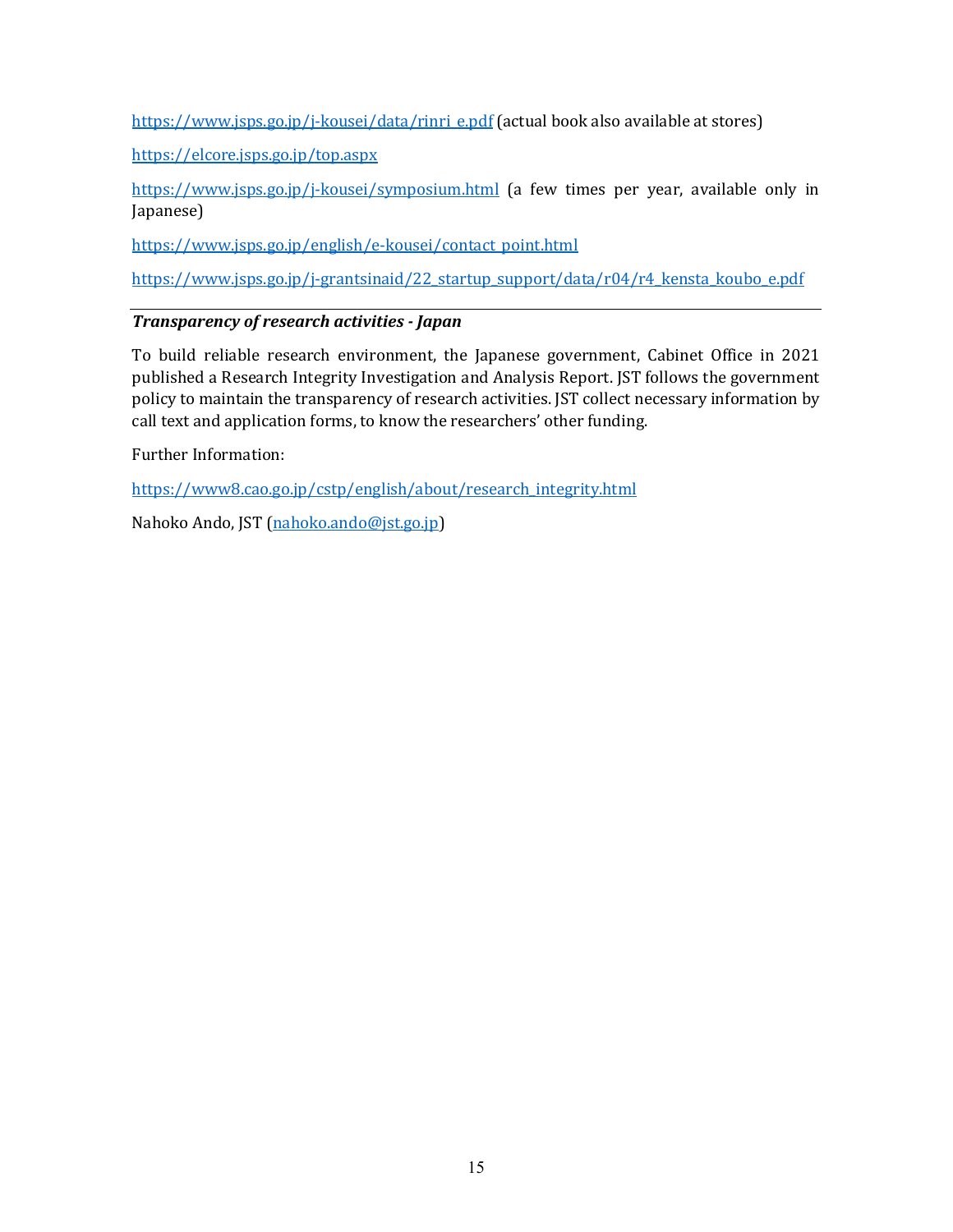#### **EXTENDED CASES STUDIES**

The extended case studies for Science and Technology Workforce Development integrates the best practices and core values of the research councils to improve partnerships, innovation in STEM, public policies, international collaboration, and better global opportunities in the S&T Workforce Development. The case studies in this section include descriptions of national and international programs for Master's, Ph.D., & Postdoctoral calls, also strengthening of public policy programs approaching S&T workforce development, integrate call programs for better opportunities in STEM making inclusion a must. We intend for the case studies to serve as a key point to benchmark innovation programs, actions, and initiatives, making them a starting point for discussion among GRC participants.

## <span id="page-15-0"></span>**SCIENCE AND TECHNOLOGY WORKFORCE**

| Type of Activity                                                                                                                                                                                                       | # of Cases |
|------------------------------------------------------------------------------------------------------------------------------------------------------------------------------------------------------------------------|------------|
| STEM, Natural Science and Humanities Workforce Development approaches                                                                                                                                                  | 17         |
| Research and innovation landscapes rapidly evolving for future demands<br>approaches                                                                                                                                   | 9          |
| Public Policy deliberation in S&T workforce development approaches                                                                                                                                                     |            |
| Integrated public, private, academia, key stakeholders' initiatives in STEM                                                                                                                                            |            |
| Resourcing (including funding) for STEM education and development                                                                                                                                                      | 9          |
| International cooperation and partnerships to promote the development of the<br><b>STEM</b> workforce                                                                                                                  | 3          |
| Diversity and inclusivity (ensuring the contributions of individuals from<br>groups that have been historically underrepresented-such as women and early<br>career researchers and underserved in the STEM enterprise) | 10         |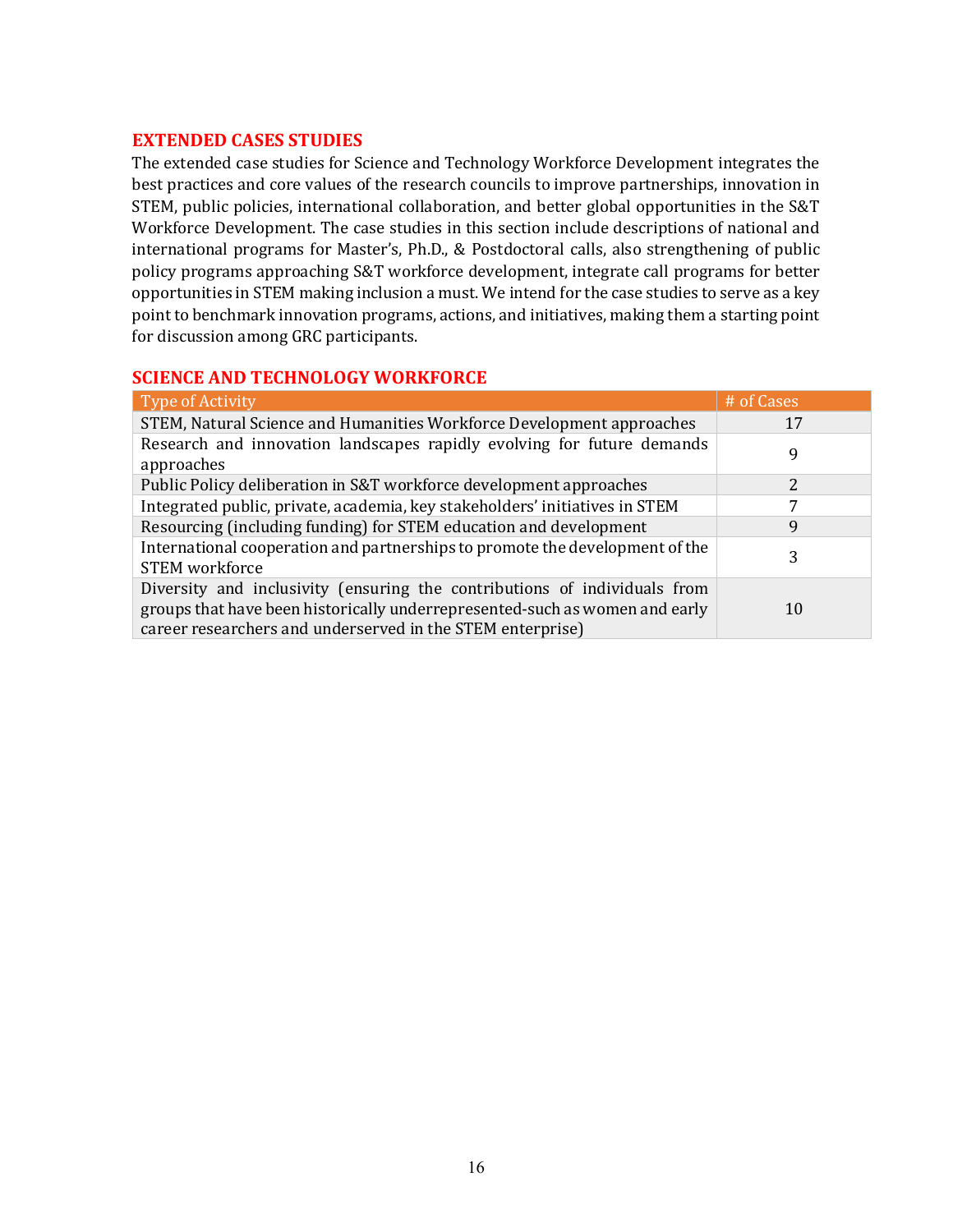## **STEM, Natural Science and Humanities Workforce Development approaches**

#### *Bolsa de Iniciação Científica – IC (Research Scholarship for Undergraduates) – Brazil*

To offer opportunity for undergraduates to develop a fully-fledged research project for which they are co-responsible with their supervisors.

Undergraduate students submit a research project to be developed under the guidance of an experienced researcher. If approved, the student receives a stipend, and the possibility to develop part of the research abroad. The initiative gives the undergraduate students the possibility to develop a project they have helped to craft and to experiment the whole process evaluation pipeline. It also gives the research groups incentive and means to allow for the participation of undergraduate students in their larger projects.

Further Information:

<https://fapesp.br/bolsas/ic>

Ana Maria F. Almeida [\(aalmeida@unicamp.br\)](mailto:aalmeida@unicamp.br)

#### *Science and Technology Workforce Development Approaches -China*

NSFC supports the development of the Science and Technology Workforce through 17 programs. Among these programs, NSFC has formed a system of 6 programs specifically aimed at supporting the researchers in different age groups at various career stages:

(1) Young Scientists Fund: YSF is open to young researchers aged under 35(40 for female). Every year, NSFC supports more than 20000 projects in this category, providing the first bucket of gold for researchers to start their careers.

(2) Excellent Young Scientists Fund: Excellent YSF aims at supporting professionals with potentials aged under 38(40 for female) to further promote their career development. Every year NSFC selects around 600 proposals

(3) National Science Fund for Distinguished Young Scholars: NSFDYS is designed to cultivate leading talents. Every year NSFC funds around 300 projects to support outstanding researchers and scientists under the age of 45 who has achieved remarkable results and showed huge potential of future career development.

(4) Science Fund for Creative Research Group: NSFC supports around 50 projects of science fund for creative research group. This program opens to prominent scientists under 55 who lead their research teams to explore the frontiers of science.

(5) Basic Science Center Program: NSFC funds about 20 projects of Basic science center program every year to support elite scientists under 60 leading research teams to explore the next frontier of science, creating high international impacts in their fields of studies.

(6) Fund for Less Developed Regions: To promote local S&T and economic and social development, NSFC supports and attracts science researchers in less developed regions through Fund for less developed regions by selecting around 3500 proposals every year.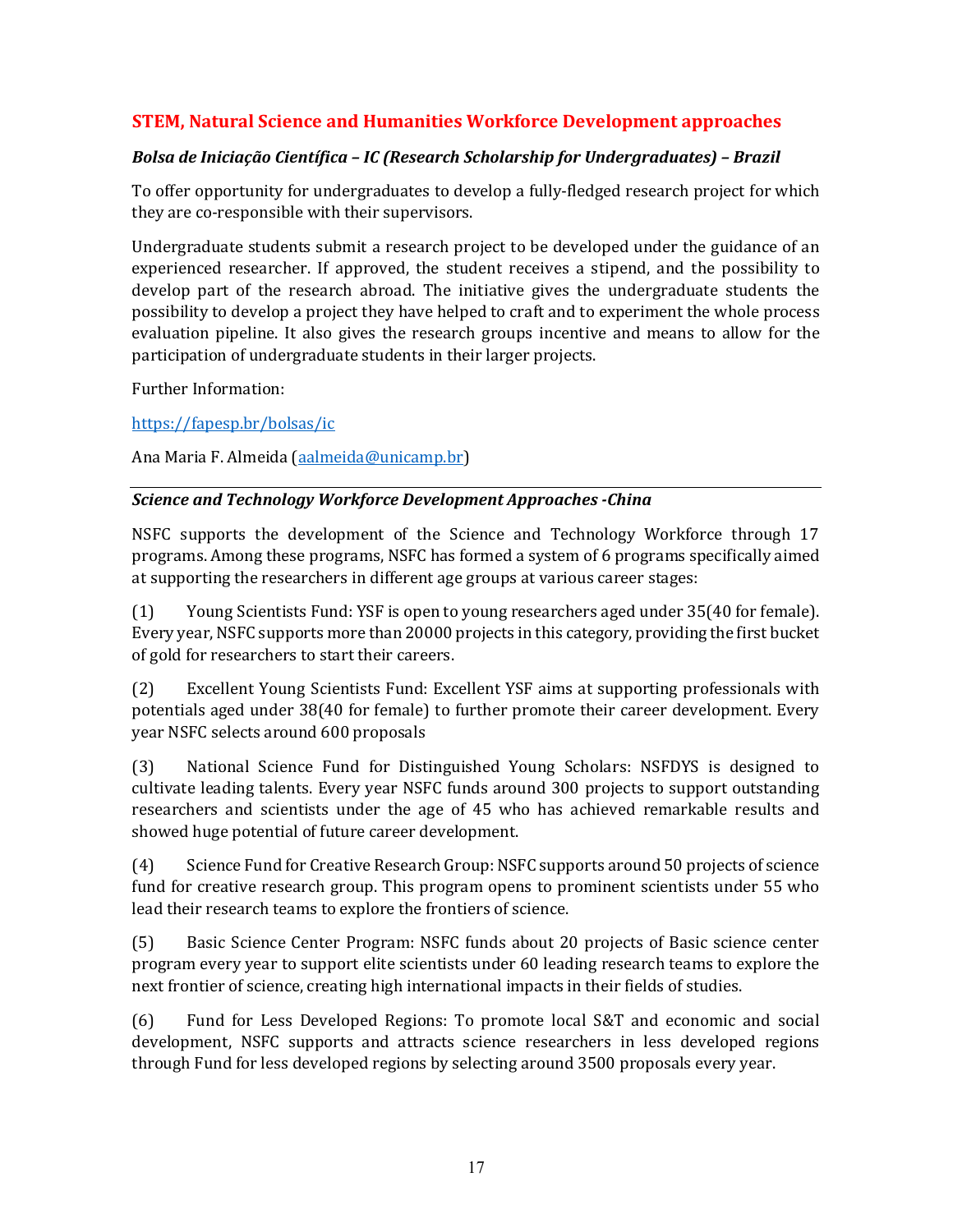For the applicants who received the fund, NSFC has simplified the process of the use of the fund and the budget compiling. Researchers can adjust easier, and we don't retrieve surplus funds when the project is completed. For the Talents programs, Applicants are not required to prepare budgets in their proposals, and there is no proportional limit on items of expenses.

## *JSPS Research Fellowships for Young Scientists (DC, PD, RPD, SPD) – Japan*

Awarded to excellent young researchers in Japan, these fellowships offer fellows an opportunity to focus on a freely chosen research topic based on their own innovative ideas. Ultimately, the program works to foster and secure excellent researchers. This fellowship program is Japan's core program for cultivating young researchers here in Japan, with more than 5,000 fellows participating in it every year.

Outstanding young researchers may be given a Restart Postdoc (RPD) Fellowship after suspending their research activities for the purpose of childbirth and/or infant nursing.

Further Information: <https://www.jsps.go.jp/english/e-pd/index.html> [https://www.jsps.go.jp/j-pd/data/boshu/dc\\_yoko.pdf](https://www.jsps.go.jp/j-pd/data/boshu/dc_yoko.pdf) [https://www.jsps.go.jp/j-pd/data/boshu/pd\\_yoko.pdf](https://www.jsps.go.jp/j-pd/data/boshu/pd_yoko.pdf)

## *Cross-border Postdoctoral Fellowship (CPD) – Japan*

The "Cross-border Postdoctoral Fellowship (CPD)" was established for the purpose of providing excellent young researchers with an opportunity to concentrate on their research for a long period at an overseas university or research institution.

Further Information: <https://www.jsps.go.jp/english/e-ab/index.html> [https://www.jsps.go.jp/j-pd/data/boshu/cpd\\_yoko.pdf](https://www.jsps.go.jp/j-pd/data/boshu/cpd_yoko.pdf) 

#### *Overseas Research Fellowships – Japan*

To foster highly capable researchers with wide international perspectives, these fellowships give excellent young Japanese researchers an opportunity to carry out long-term research at an overseas university or research institution.

This Overseas Research Fellowships--Restart Research Abroad (RRA) program gives young Japanese researchers who have suspended their research activities due to a life event (e.g. marriage, childbirth, child-raising, nursing, caregiving) eligibility to apply for an RRA fellowship.

Further Information: <https://www.jsps.go.jp/english/e-ab/index.html> [https://www.jsps.go.jp/j-ab/data/shinsei\\_04/00-1\\_bosyuyoko.pdf](https://www.jsps.go.jp/j-ab/data/shinsei_04/00-1_bosyuyoko.pdf)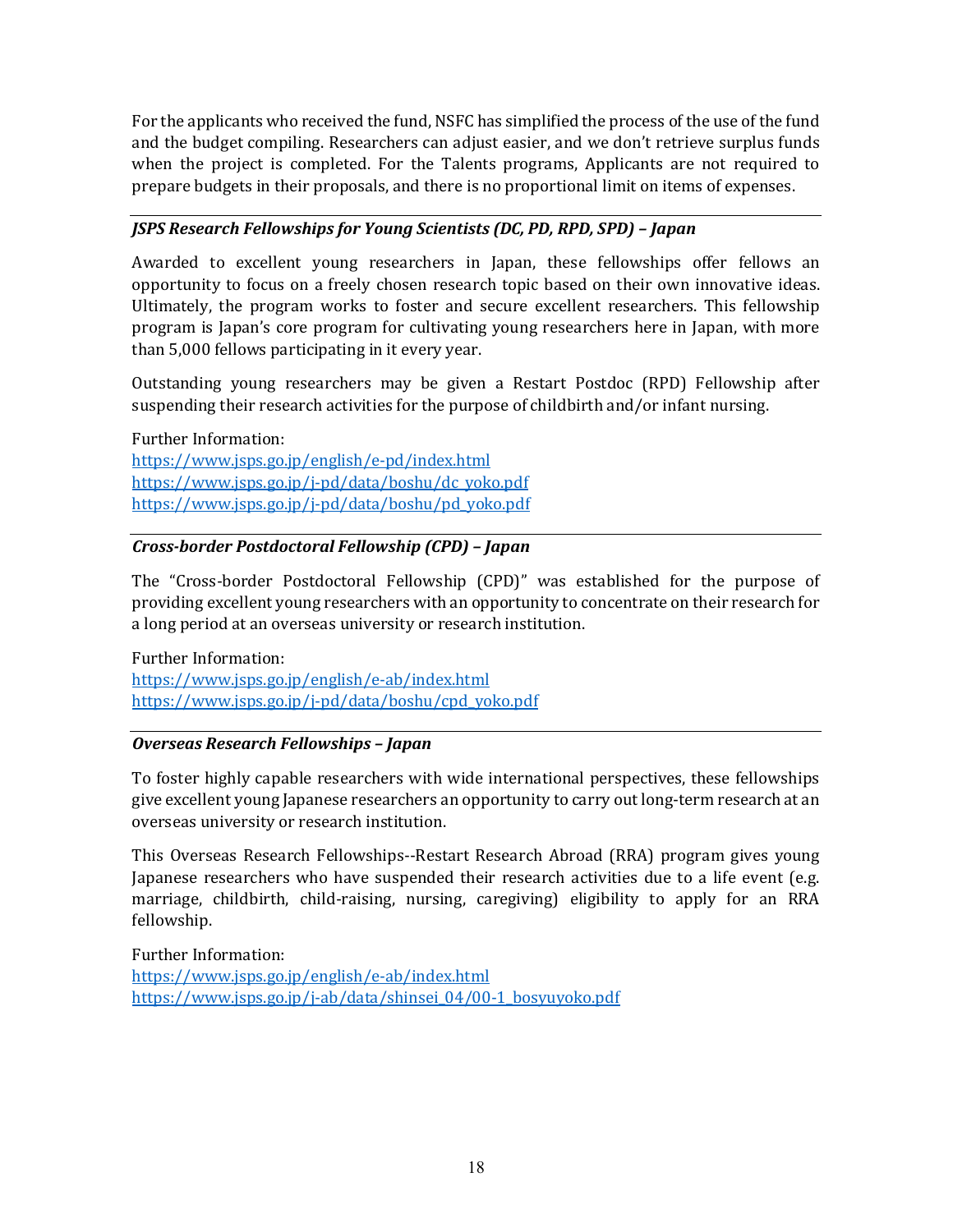#### *Overseas Challenge Program for Young Researchers - Japan*

This program gives doctoral students an opportunity to go overseas to challenge a new research environment, one in which they engage in joint research with researchers in the host country. Hence, the program contributes to the fostering of young researchers who possess abundant international experience and who can be expected to play leading roles in the wider scientific arena.

Further Information: <https://www.jsps.go.jp/english/e-abc/index.html> [https://www.jsps.go.jp/j-abc/data/boshu/kcp\\_boshuyoko](https://www.jsps.go.jp/j-abc/data/boshu/kcp_boshuyoko)

#### *Invitation Fellowships for Research in Japan – Japan*

JSPS carries out programs that provide excellent researchers from other countries an opportunity to conduct collaborative research, discussions, and opinion exchanges with researchers in Japan.

⁃ Importance is placed on the scientific value of the research plan irrespective of the applicant's research field or nationality

⁃ Various programs are tailored to the visitors' career stage and the purpose of their visit.

⁃ Multiple application opportunities are provided during the year.

Further Information:

[https://www.jsps.go.jp/english/e-inv\\_researchers/index.html](https://www.jsps.go.jp/english/e-inv_researchers/index.html) 

#### *Brain Korea 21- Korea*

"Brain Korea 21 (BK21)" is Korea's representative science and technology (including humanities and social sciences) workforce development initiative. BK21 aims at enhancing research capabilities in key academic fields; fostering younger-generation researchers; reforming the graduate school system; and ensuring substantiality of graduate schools' education. The BK21 initiative is expected to contribute to strengthening the research competitiveness of Korean universities and cultivating highly qualified human resources with master's degrees or doctorates who will lead the future society.

Through BK21, NRF provides "graduate school innovation funds" for the university headquarters-centered system innovation, through which schools can become leading players in their science and technology innovations that improve the university system and the graduate school education.

The BK21 Initiative seeks not only to cultivate excellent human resources but also to strengthen the research capabilities of universities through graduate school innovation.

Further Information: <https://bk21four.nrf.re.kr/index.do> Seungmo JEONG[, jsm7@nrf.re.kr](mailto:jsm7@nrf.re.kr)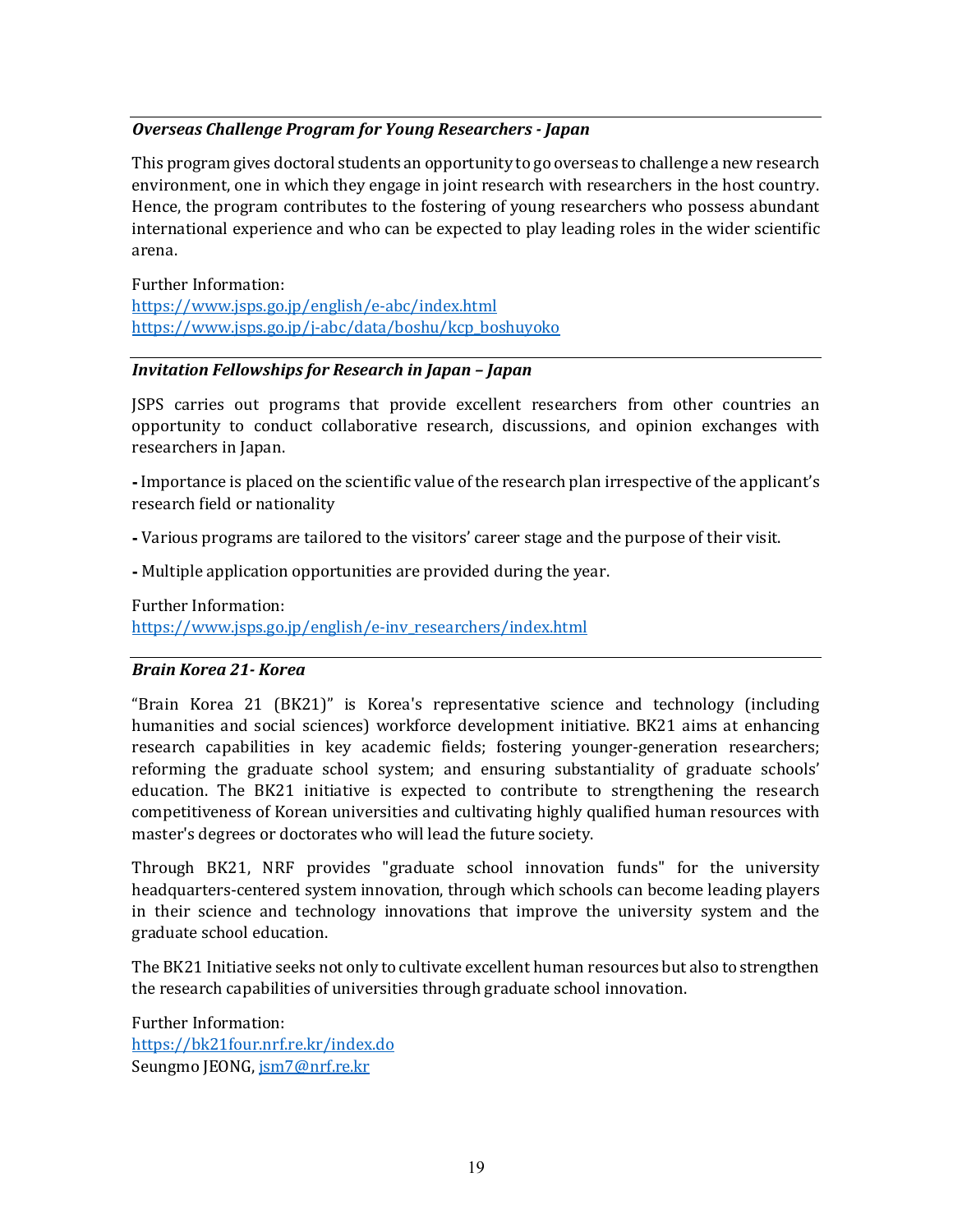#### *2022 Science Olympiad - Turkey*

The aim of the program is to develop secondary and high school education and computer training, to enable them to participate in National Science Olympiad training and International/Divisional competitions.

The approach in organizing these competitions is to train students as future scientists in the scientific fields they are curious about.

Further Information:

<https://bilimolimpiyatlari.tubitak.gov.tr/en>

Mahmut Kamil KOÇİN [bideb2202@tubitak.gov.tr](mailto:bideb2202@tubitak.gov.tr) 

### *High School/Secondary School Students Different Subjects University Students Research Project Contests -Turkey*

It is aimed to bring the culture of preparing scientific projects to the relevant people.

The approach in organizing these competitions is to encourage students to produce innovative and original solutions to scientific problems they are curious about.

Further Information:

[https://tubitak.gov.tr/en/competitions/content-2204-a-high-school-students-research](https://tubitak.gov.tr/en/competitions/content-2204-a-high-school-students-research-projectscompetition)[projectscompetition](https://tubitak.gov.tr/en/competitions/content-2204-a-high-school-students-research-projectscompetition) 

[https://tubitak.gov.tr/en/competitions/content-2204-b-secondary-school-students](https://tubitak.gov.tr/en/competitions/content-2204-b-secondary-school-students-researchprojects-competition)[researchprojects-competition](https://tubitak.gov.tr/en/competitions/content-2204-b-secondary-school-students-researchprojects-competition)

[https://tubitak.gov.tr/en/competitions/content-2204-c-high-school-students-polar](https://tubitak.gov.tr/en/competitions/content-2204-c-high-school-students-polar-researchprojects-competition)[researchprojects-competition](https://tubitak.gov.tr/en/competitions/content-2204-c-high-school-students-polar-researchprojects-competition)

[https://www.tubitak.gov.tr/tr/yarismalar/icerik-2204-d-lise-ogrencileri-iklim-degisikligi](https://www.tubitak.gov.tr/tr/yarismalar/icerik-2204-d-lise-ogrencileri-iklim-degisikligi-arastirmaprojeleri-yarismasi)[arastirmaprojeleri-yarismasi](https://www.tubitak.gov.tr/tr/yarismalar/icerik-2204-d-lise-ogrencileri-iklim-degisikligi-arastirmaprojeleri-yarismasi)

[https://www.tubitak.gov.tr/en/competitions/content-2242-university-students-research](https://www.tubitak.gov.tr/en/competitions/content-2242-university-students-research-projectcompetitions)[projectcompetitions](https://www.tubitak.gov.tr/en/competitions/content-2242-university-students-research-projectcompetitions) 

Taha Yasin ATAKLI [bideb2242@tubitak.gov.tr](mailto:bideb2242@tubitak.gov.tr)  Adem Safa SOYSAL [bideb2242@tubitak.gov.tr](mailto:bideb2242@tubitak.gov.tr)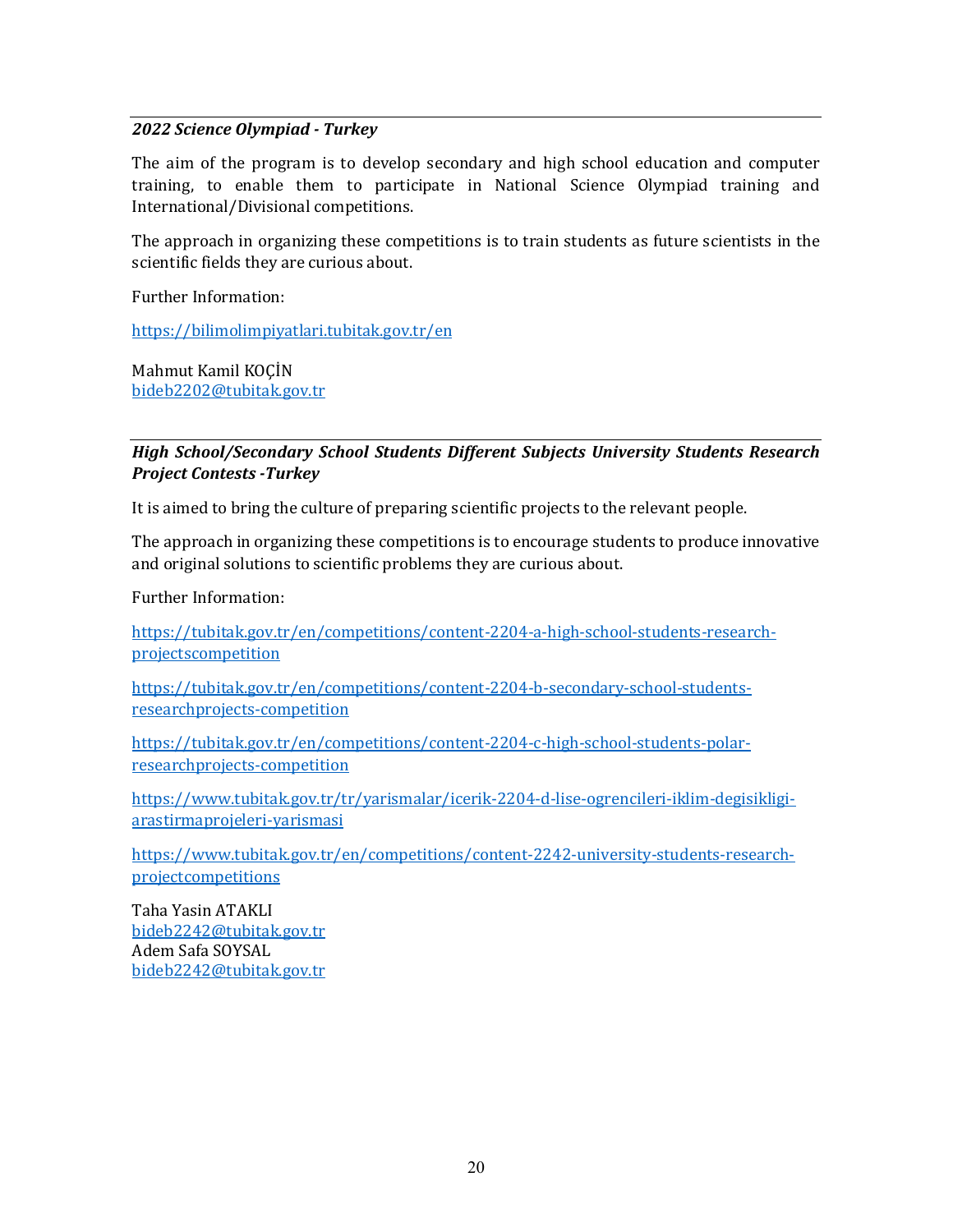#### *National Industrial MSc/MA Scholarship Program -Turkey*

In order to contribute to the improvement of human resources regarding Turkey's research priorities in industrial fields, successful M.Sc. students seeking to pursue a graduate degree in Turkey in the fields are needed by industry are granted monthly scholarship to continue and complete their education.

Further Information:

[https://tubitak.gov.tr/tr/burslar/lisansustu/egitim-burs-programlari/icerik-2210-yurt-ici](https://tubitak.gov.tr/tr/burslar/lisansustu/egitim-burs-programlari/icerik-2210-yurt-ici-yuksek-lisansburs-programlari)[yuksek-lisansburs-programlari](https://tubitak.gov.tr/tr/burslar/lisansustu/egitim-burs-programlari/icerik-2210-yurt-ici-yuksek-lisansburs-programlari)

Ezgi GÜRÇAY KÜKNER e-mail [: bideb2211@tubitak.gov.tr](mailto:bideb2211@tubitak.gov.tr)  Tel : 444 66 90

#### *National PhD Scholarship Program – Turkey*

In order to contribute to the improvement of human resources regarding Turkey's research priorities, PhD students seeking to pursue a graduate degree in Turkey in the fields of Natural Sciences, Engineering and Technological Sciences, Medical Sciences, Agricultural Sciences, Social Sciences and Humanities, are granted monthly scholarship to continue and complete their education.

Further information:

[https://tubitak.gov.tr/tr/burslar/lisansustu/egitim-burs-programlari/icerik-2211-yurt-ici](https://tubitak.gov.tr/tr/burslar/lisansustu/egitim-burs-programlari/icerik-2211-yurt-ici-doktora-bursprogramlari)[doktora-bursprogramlari](https://tubitak.gov.tr/tr/burslar/lisansustu/egitim-burs-programlari/icerik-2211-yurt-ici-doktora-bursprogramlari)

Hüsniye AYDEMİR e-mail [: bideb2211@tubitak.gov.tr](mailto:bideb2211@tubitak.gov.tr) Tel : 444 66 90

#### *Research Fellowship Programme for International Researchers – Turkey*

The purpose of the program is to advance international cooperation of Turkey in science and technology by providing financial support to international young researchers who have received their PhD or are still registered to a doctoral program abroad.

The scope of the program includes monthly stipend, travel expenses and private health insurance cost.

Further information: [https://tubitak.gov.tr/en/scholarship/postdoctoral/international-programmes/content-](https://tubitak.gov.tr/en/scholarship/postdoctoral/international-programmes/content-2216-research-fellowship-programmefor-international-researchers)[2216-research-fellowship-programmefor-international-researchers](https://tubitak.gov.tr/en/scholarship/postdoctoral/international-programmes/content-2216-research-fellowship-programmefor-international-researchers)

Beyza Topuz Demir E-Mail: [bideb2216@tubitak.gov.tr](mailto:bideb2216@tubitak.gov.tr)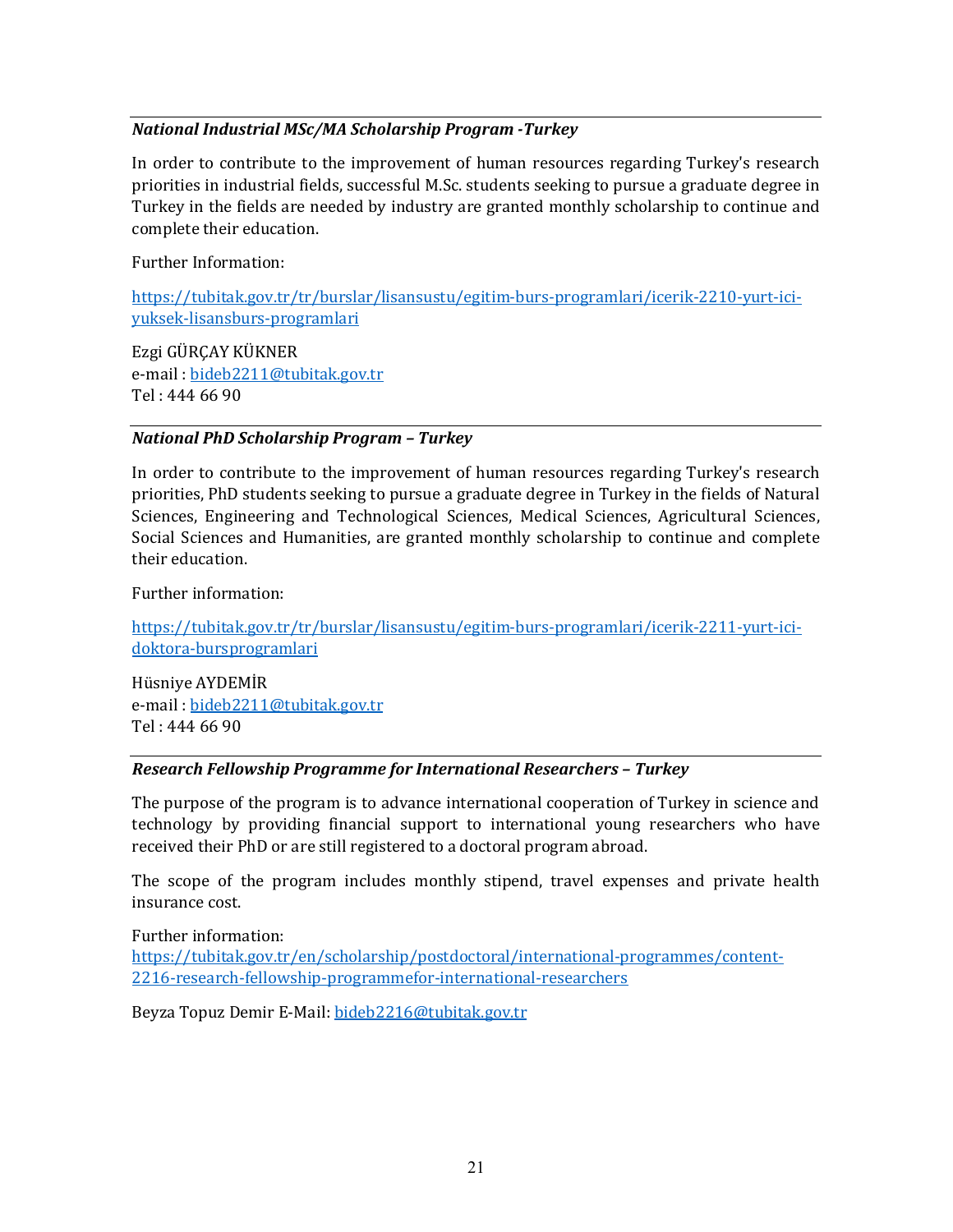## *Co-Funded Brain Circulation Scheme 2 (CoCirculation2) - Turkey*

The objectives of CoCirculation2 are to enhance the career development of 100 Experienced Researchers wishing to diversify their individual competence through advanced training, international and intersectoral mobility opportunities through incoming mobility into Turkey. Highly qualified supervisors and excellent supervision arrangements will support the ERs' career development. The researchers will enjoy fair and attractive conditions of funding and/or salaries with adequate and equitable social security provisions. In addition, CoCirculation2 will enhance the research capacity of the host organizations, will support them to bring their recruitment and employment conditions in line with those outlined in the European Charter for Researchers and the Code of Conduct for the Recruitment of Researchers (Charter and Code), and will strengthen their ties to the ERA. CoCirculation2 will thus have a positive impact on the Turkish Research Area (TRA).

Further information: <https://cocirc2.org.tr/>

#### *Mentorship Program - Turkey*

The aim of the Mentorship Program is to support the career development of undergraduate scholars and Science Olympic students supported by TUBITAK's Scientist Support Programs Directorate and provide mentoring support to contribute to reach their goals.

The Mentorship Program supports research by guiding students and increasing students' motivation to enable them to grow up as future scientists by developing their predisposition to thinking and research.

Further information: [https://tubitak.gov.tr/en/scholarship/undergraduatesgraduates/national](https://tubitak.gov.tr/en/scholarship/undergraduatesgraduates/national-programmes/content-2248-mentorship-program)[programmes/content-2248-mentorship-program](https://tubitak.gov.tr/en/scholarship/undergraduatesgraduates/national-programmes/content-2248-mentorship-program) Ela ANKARALI e-mail: [bideb2248@tubitak.gov.tr](mailto:bideb2248@tubitak.gov.tr)

#### *Deneyap Technology Centers – Turkey*

The project for the establishment of 81 to 100 Deneyap Technology Centers in Turkey started in 2018. Project stakeholders are Republic of Turkey Ministry of Industry and Technology, Republic Of Turkey Ministry of Youth and Sports, The Scientific and Technological Research Council Of Turkey, and Turkish Technology Team Foundation. 66 centers have been established in 55 cities in the last 3 years. Within the scope of the project, STEM-based pieces of courses are given to K-8 and K-12 students. Academic curricula are developed and implemented within the scope of the training which include Design and Thinking, Robotics and Coding, Electronic Programming, and Internet of Things (IoT), Software Technologies, Advanced Robotics, Artificial Intelligence, Cyber Security, Mobile Application, Energy Technologies, Aviation and Space Technologies, Materials Science and Nanotechnology courses.

Further information: **[www.deneyapturkiye.org](http://www.deneyapturkiye.org/) [Eda.asili@tubitak.gov.tr](mailto:Eda.asili@tubitak.gov.tr)**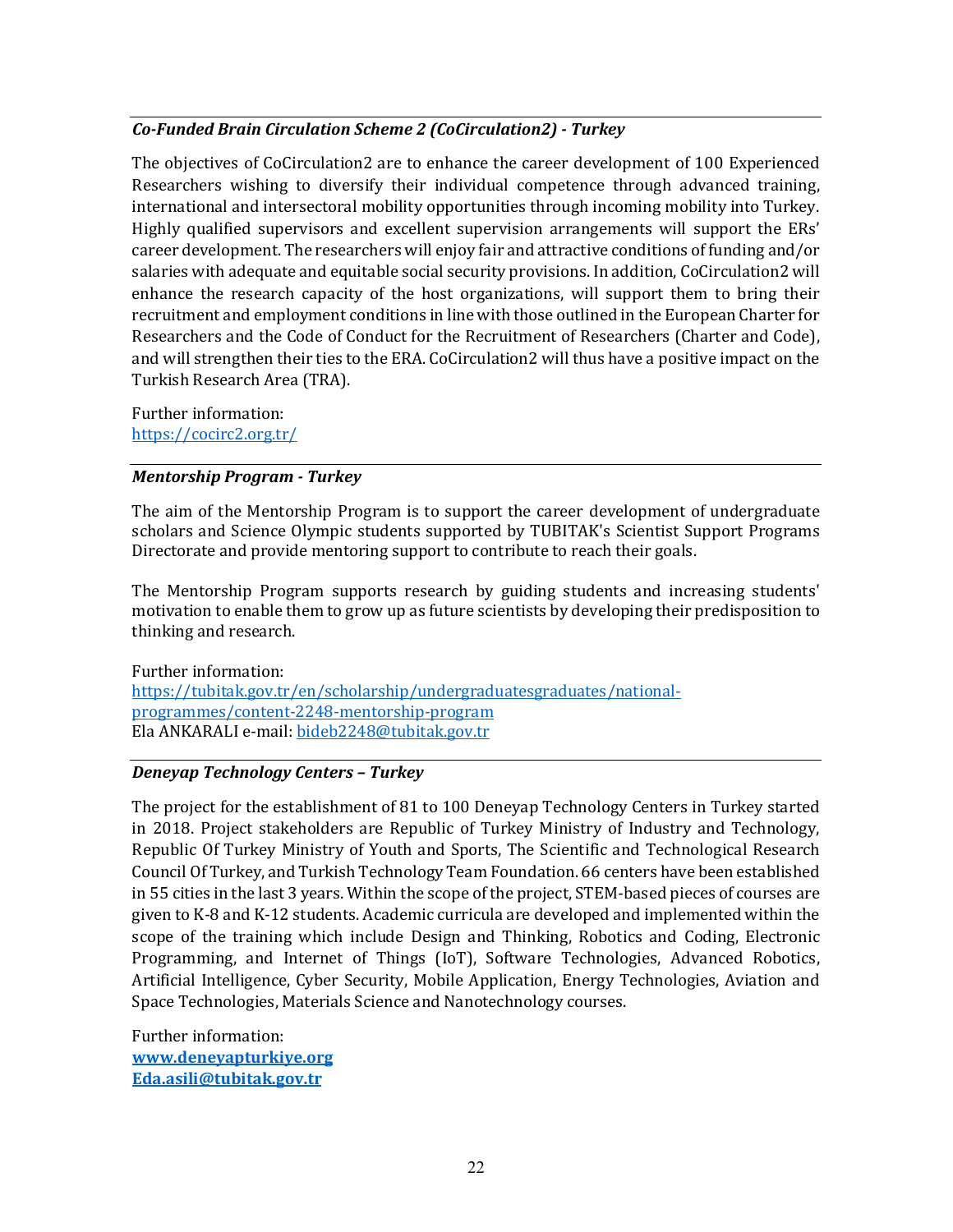## *'Remote research positions for scholars in need: a way to strengthening national workforce - Ukraine*

The initiative is a result of collaboration of the NRFU and uascience-reload.org project which emerged around this petition, which aims to help scholars in need. It was named 'Remote research positions for scholars in need' with the main aim to develop an alternative approach to developing international research cooperation and STEM, Natural Sciences and Humanities workforce. Another important objective may be provision of equal conditions for researchers around the globe with special focus on research workforce in countries undergoing crises and to avoid under representment of researchers who cannot physically get onsite research positions/fellowships.

Another objective lies in the economic sphere because the approach can substantially reduce research expenses.

#### Further information:

[https://uascience-reload.org](https://uascience-reload.org/)  <https://nrfu.org.ua/grantees/zakordonna-dopomoga-ukrayinskym-vchenym/>

<span id="page-22-0"></span>Olga Polotska, Executive Director of the National Research Foundation of Ukraine [polotskaoo@nrfu.org.ua](mailto:polotskaoo@nrfu.org.ua)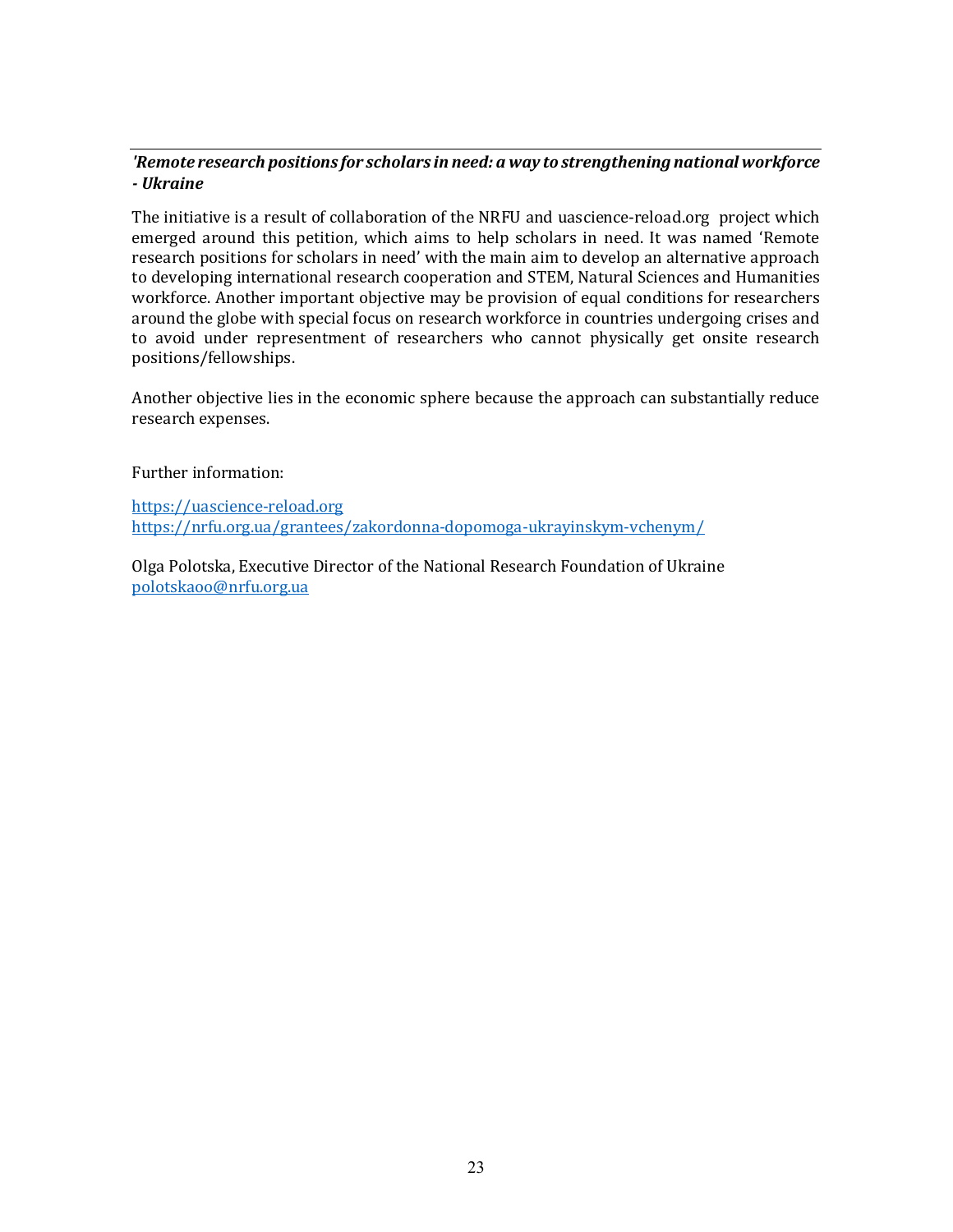## **Research and innovation landscapes rapidly evolving for future demands approaches**

## *DOROTHY COFUND programme: Postdoctoral Fellowships in Public Health Crisis – Ireland*

DOROTYHY is an initiative led by the Irish Research Council, in collaboration and with cofounded mechanisms with the Health Research Board (HRB) and the Environmental Protection Agency (EPA) and co-funded by the European Union.

Public health crises are too complex to be tackled in silos. Responding to the need to equip European societies with experts who are specially trained to address these challenges in a cooperative fashion, we have designed DOROTHY COFUND to recruit, train and launch the careers of 25 excellent fellows through 36-month fellowships.

Fellowships will have an international outgoing phase of 18 months, followed by a return phase to Ireland of 18 months. Fellows will be encouraged to include a non-academic secondment. Two recruitment calls will be run. The programme will assist fellows in accelerating their careers through excellent training and networking opportunities in the Irish and EU innovation ecosystem.

DOROTHY is open to applicants from all nationalities, provided they haven't resided in the outgoing phase country for more than 12 months in the three years immediately before the call deadline and to all disciplines, provided that their research topic relates to public health crises. Applicants must be an Experienced Researcher (ER). The definition of ER in the H2020 MSCA programme will be applied: ERs must, at the call deadline, be in possession of a doctoral degree or have at least four years of full-time equivalent research experience.

Further Information:

[https://www.hrb.ie/funding/funding-schemes/all-funding-schemes/grant/dorothy-co-fund](https://www.hrb.ie/funding/funding-schemes/all-funding-schemes/grant/dorothy-co-fund-programme-postdoctoral-fellowships-in-public-health-crisis-call-opening-23-march/)[programme-postdoctoral-fellowships-in-public-health-crisis-call-opening-23-march/](https://www.hrb.ie/funding/funding-schemes/all-funding-schemes/grant/dorothy-co-fund-programme-postdoctoral-fellowships-in-public-health-crisis-call-opening-23-march/)  <https://research.ie/funding/dorothy-cofund-programme/?f=> <https://dorothy.ie/> Dr Annalisa Montesanti [\(amontesanti@hrb.ie\)](mailto:amontesanti@hrb.ie)

## *National MSc/MA Scholarship Program in the Priority Fields in Science and Technology – Turkey*

In order to contribute to the improvement of human resources regarding Turkey's research priorities, successful M.Sc. students seeking to pursue a graduate degree in Turkey in the primary fields determined by TÜBİTAK administrative council are granted monthly scholarship to continue and complete their education.

Further information: [https://tubitak.gov.tr/tr/burslar/lisansustu/egitim-burs-programlari/icerik-2210-yurt-ici](https://tubitak.gov.tr/tr/burslar/lisansustu/egitim-burs-programlari/icerik-2210-yurt-ici-yuksek-lisansburs-programlari)[yuksek-lisansburs-programlari](https://tubitak.gov.tr/tr/burslar/lisansustu/egitim-burs-programlari/icerik-2210-yurt-ici-yuksek-lisansburs-programlari)

Ezgi GÜRÇAY KÜKNER e-mail [: bideb2211@tubitak.gov.tr](mailto:bideb2211@tubitak.gov.tr)  **Tel : 444 66 90**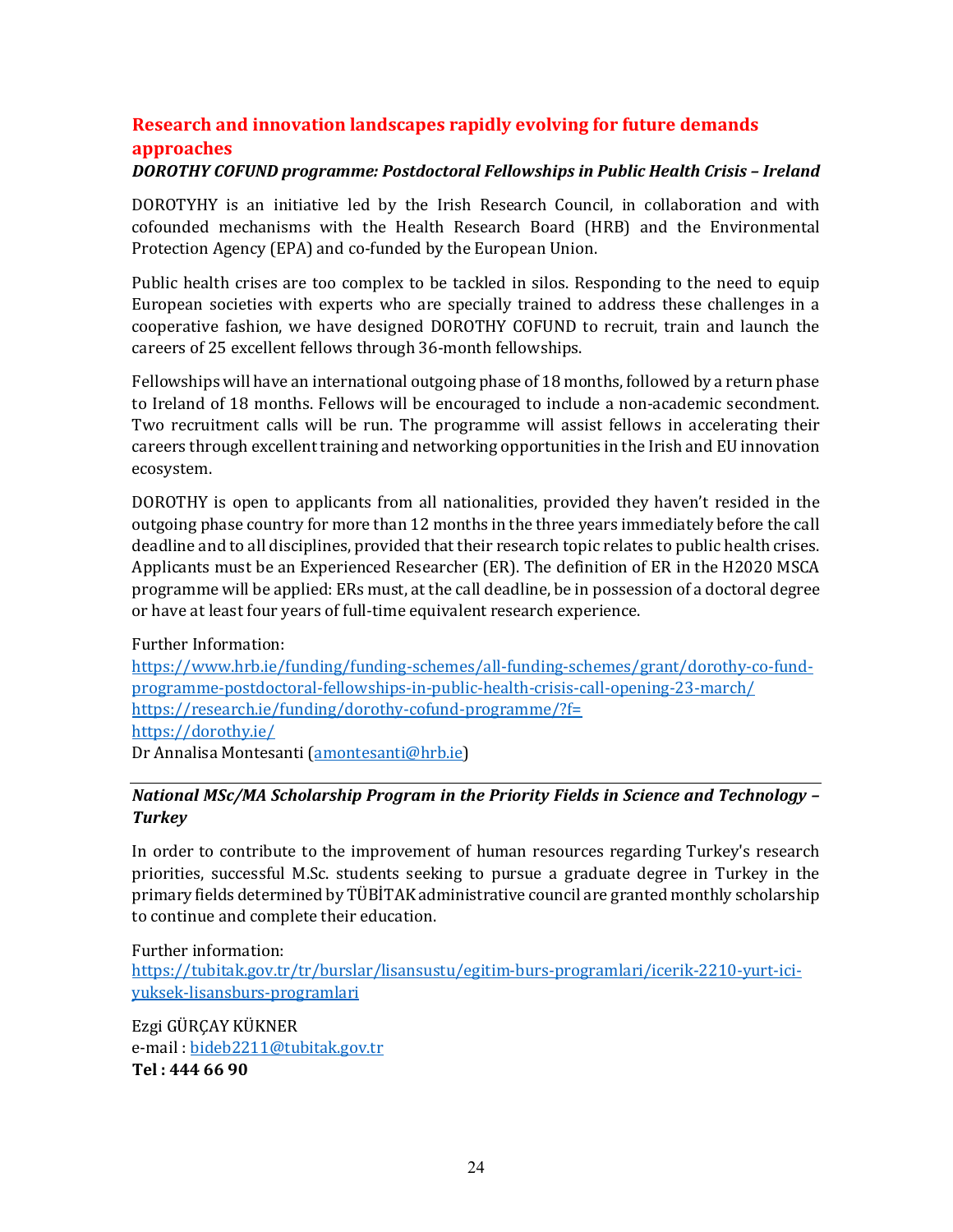## *National PhD Scholarship Program in the Priority Fields in Science and Technology – Turkey*

In order to contribute to the improvement of human resources regarding Turkey's research priorities, successful PhD. students seeking to pursue a graduate degree in Turkey in the primary fields determined by TÜBİTAK administrative council are granted monthly scholarship to continue and complete their education.

Further information: [https://tubitak.gov.tr/tr/burslar/lisansustu/egitim-burs-programlari/icerik-2211-yurt-ici](https://tubitak.gov.tr/tr/burslar/lisansustu/egitim-burs-programlari/icerik-2211-yurt-ici-doktora-bursprogramlari)[doktora-bursprogramlari](https://tubitak.gov.tr/tr/burslar/lisansustu/egitim-burs-programlari/icerik-2211-yurt-ici-doktora-bursprogramlari)

Ezgi GÜRÇAY KÜKNER e-mail [: bideb2211@tubitak.gov.tr](mailto:bideb2211@tubitak.gov.tr)  Tel : 444 66 90

## *An International Research Fellowship Programme for PhD Students -Turkey*

To be gain research experience abroad at the beginning of their academic careers of PhD students and develop their thesis.

With the programme, doctoral students are supported to conduct research related to their dissertations in a research environment abroad and to contribute to their careers.

Further information: [https://tubitak.gov.tr/en/scholarship/undergraduatesgraduates/national](https://tubitak.gov.tr/en/scholarship/undergraduatesgraduates/national-programmes/content-2214-ainternational-research-fellowship-programme-for-phd-students)[programmes/content-2214-ainternational-research-fellowship-programme-for-phd-students](https://tubitak.gov.tr/en/scholarship/undergraduatesgraduates/national-programmes/content-2214-ainternational-research-fellowship-programme-for-phd-students)

Rana MOLBA[Y bideb2214@tubitak.gov.tr](mailto:bideb2214@tubitak.gov.tr)

#### *National Postdoctoral Research Fellowship Program for Turkish Citizens - Turkey*

To contribute to the science-based knowledge and technology production of our country and the development of qualified human resources needed for this, we offer post-doctoral studies to researchers who have a doctorate degree or a specialty in medicine, dentistry, pharmacy and veterinary medicine or proficiency in art or who will have a relevant degree.

Researchers make their post-doctoral studies at state or private higher education institutions, 6550 within the scope of the research infrastructure has received qualification, public research institutes, R&D or in the private sector has a design center or technoparks in Turkey. If study takes places in R&D or private sector, then they fund study with an amount of %25 of the scholarship. In other scenarios, TÜBİTAK is the only partner that funds research study.

Further Information: <https://tubitak.gov.tr/en/content-evaluation-procedure-0>

Tahsin Özgür YILDIZ [bideb2218@tubitak.gov.tr](mailto:bideb2218@tubitak.gov.tr)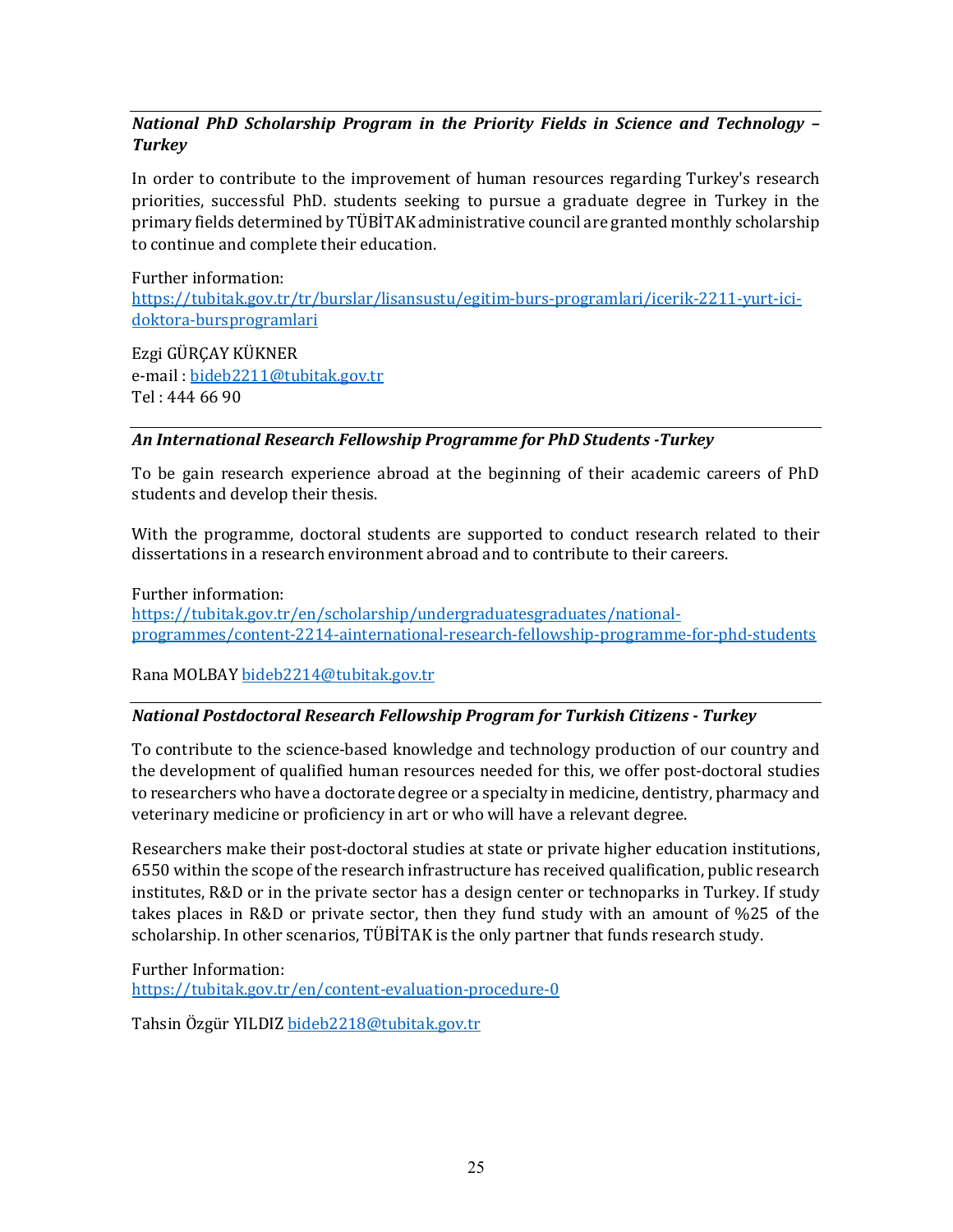#### *International Postdoctoral Research Fellowship Program for Turkish Citizens – Turkey*

The Scientific and Technological Research Council of Turkey grants fellowships for scientists/researchers planning to do research abroad in the areas of Natural Sciences, Medical Sciences, Social Sciences and Humanities, and Engineering and Technological Sciences. Maximum duration of the fellowship is 12 months. Fellows are required to use their fellowships within 12 months after notification of the fellowship.

Supporting scientists is the key element for the achievement of economic development goals of countries and the increasing global competitiveness among them. After undergraduate level, scientists join the scientific community by producing original and valuable post-graduate research, after master and doctoral degree. It stands out as the mission of our institution to support the national science, technology, and innovation ecosystem of our country and to ensure the production of qualified knowledge and the development of qualified human resources for these purposes. Providing the necessary support for scientists has been among the aims and duties of TUBITAK since its establishment in 1963.

TÜBİTAK Science Fellowships and Grant Programme Directorate (BİDEB) conducts 2219- International Postdoctoral

Research Fellowship Program for Turkish Citizens for support scientists with PhD, MD and proficiency in art degrees to carry out their studies abroad.

Further Information:

[https://tubitak.gov.tr/en/scholarship/postdoctoral/national-programmes/content-2219](https://tubitak.gov.tr/en/scholarship/postdoctoral/national-programmes/content-2219-international-postdoctoralresearch-fellowship-program-for-turkish-citizens) [international-postdoctoralresearch-fellowship-program-for-turkish-citizens](https://tubitak.gov.tr/en/scholarship/postdoctoral/national-programmes/content-2219-international-postdoctoralresearch-fellowship-program-for-turkish-citizens)

Zeynep ATALA[Y bideb2219@tubitak.gov.tr](mailto:bideb2219@tubitak.gov.tr)

## *International Fellowship for Outstanding Researchers and International Fellowship for Early-Stage Researchers -Turkey*

In order to contribute to projects that will be executed in research fields that are of strategic importance for our country within the scope of the programme, it is aimed to promote qualified researchers, particularly Turkish scientists, who have come to the fore with top level scientific and/or technological achievements in their fields and who have experience to work in an international environment, to conduct their research in Turkey, and to provide support for them to pursue their work in leading state or foundation universities, research infrastructures deemed competent within the scope of Law no. 6550, public research institutes, private sector companies with R&D or design centres or equity companies settled in Turkey within the bodies of techno parks.

Fellowship period is minimum 24 months and maximum 36 months. To carry out a project that<br>will receive support, an acceptance/invitation must be received from a will receive support, an acceptance/invitation must be received from a university/institution/organization in Turkey.

Further Information:

[https://www.tubitak.gov.tr/en/scholarship/postdoctoral/international](https://www.tubitak.gov.tr/en/scholarship/postdoctoral/international-programmes/content-2232-a-international-fellowship-foroutstanding-researchers)[programmes/content-2232-a-international-fellowship-foroutstanding-researchers](https://www.tubitak.gov.tr/en/scholarship/postdoctoral/international-programmes/content-2232-a-international-fellowship-foroutstanding-researchers)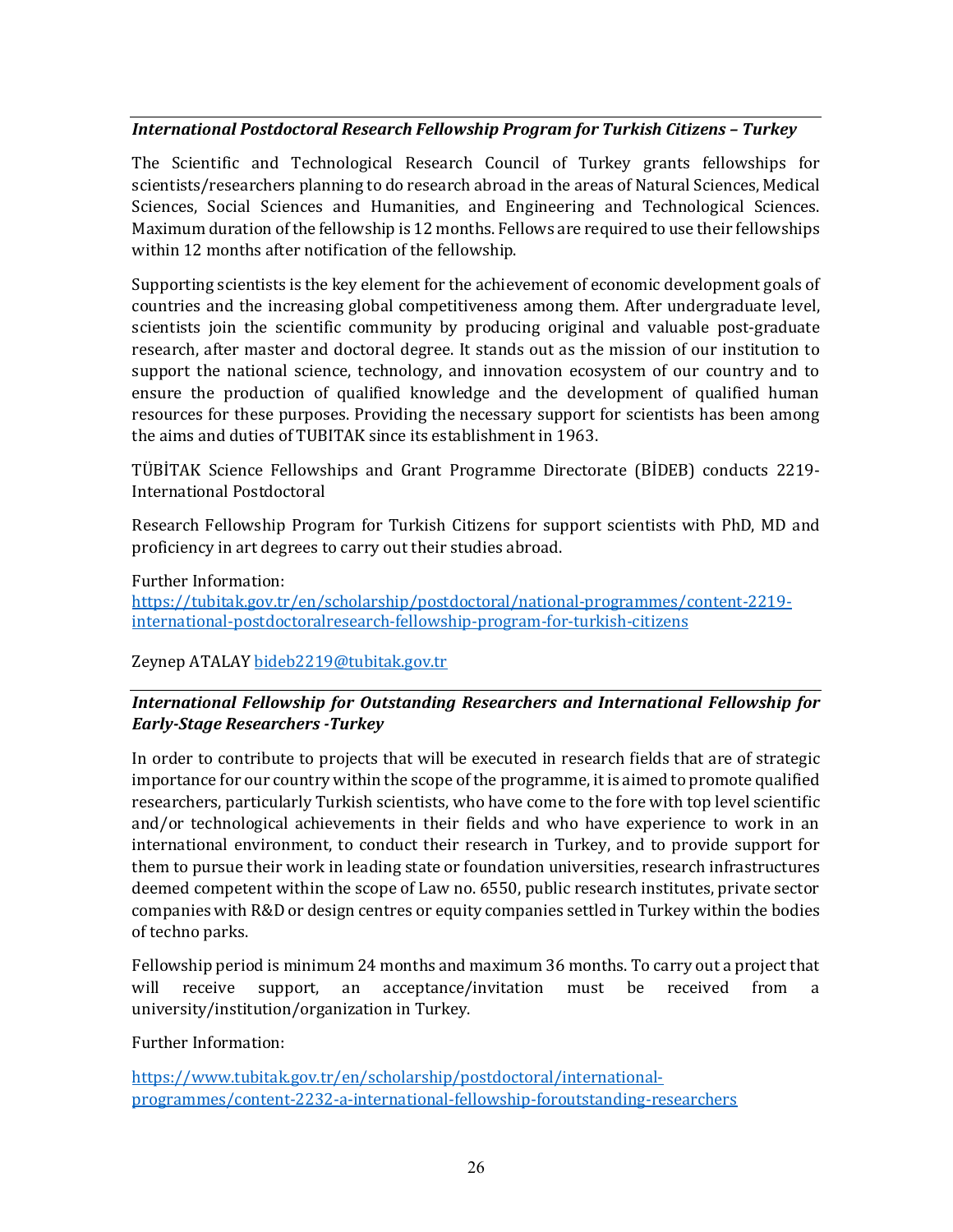[https://www.tubitak.gov.tr/en/scholarship/postdoctoral/international](https://www.tubitak.gov.tr/en/scholarship/postdoctoral/international-programmes/content-2232-b-international-fellowship-forearly-stage-researchers)[programmes/content-2232-b-international-fellowship-forearly-stage-researchers](https://www.tubitak.gov.tr/en/scholarship/postdoctoral/international-programmes/content-2232-b-international-fellowship-forearly-stage-researchers) 

Merve Akyol e-mail[: bideb2232@tubitak.gov.tr](mailto:bideb2232@tubitak.gov.tr)

## *National Leadership Researcher Program – Turkey*

The scope is to provide support for projects which having groundbreaking goals, offering the opportunity to meet significant gaps at scientific and technological areas and providing new perspective to researchers, and/or having potential of important discovery and/or inventions at every single area of science and technology; and for researchers working on these projects in Turkey.

Applicants apply with their project proposals. Grant support is provided for the machinery/ equipment, consumables, fellowship, service procurement and travel expenses.

The PI is expected to successfully complete a European Research Council (ERC) project to benefit from 2247 support again.

Further information:

[https://www.tubitak.gov.tr/en/scholarship/postdoctoral/national-programmes/content-](https://www.tubitak.gov.tr/en/scholarship/postdoctoral/national-programmes/content-2247-a-national-outstandingresearchers-program)[2247-a-national-outstandingresearchers-program](https://www.tubitak.gov.tr/en/scholarship/postdoctoral/national-programmes/content-2247-a-national-outstandingresearchers-program)

[https://www.tubitak.gov.tr/en/scholarship/postdoctoral/national-programmes/content-](https://www.tubitak.gov.tr/en/scholarship/postdoctoral/national-programmes/content-2247-d-national-early-stageresearchers-program)[2247-d-national-early-stageresearchers-program](https://www.tubitak.gov.tr/en/scholarship/postdoctoral/national-programmes/content-2247-d-national-early-stageresearchers-program)

[https://www.tubitak.gov.tr/en/content-2247-b-european-research-council-erc-support](https://www.tubitak.gov.tr/en/content-2247-b-european-research-council-erc-support-program)[program](https://www.tubitak.gov.tr/en/content-2247-b-european-research-council-erc-support-program)

[bideb2247@tubitak.gov.tr](mailto:bideb2247@tubitak.gov.tr) 

#### *C STAR-Intern Researcher Scholarship Programme - Turkey*

Within the scope of this call, it is aimed for undergraduate students to take part in scientific research projects by observing scientific ethical rules and to develop their creativity, engineering, problem solving and intellectual skills in addition to their education. Undergraduate students who take part in research projects carried out in TÜBİTAK Centers and Institutes or supported by TÜBİTAK will be given scholarships.

Further information:

[https://www.tubitak.gov.tr/en/scholarship/undergraduatesgraduates/national](https://www.tubitak.gov.tr/en/scholarship/undergraduatesgraduates/national-programmes/content-2247-c-star-internresearcher-scholarship-programme)[programmes/content-2247-c-star-internresearcher-scholarship-programme](https://www.tubitak.gov.tr/en/scholarship/undergraduatesgraduates/national-programmes/content-2247-c-star-internresearcher-scholarship-programme)

[https://www.tubitak.gov.tr/tr/burslar/lisans/burs-programlari/icerik-2247-c-stajyer](https://www.tubitak.gov.tr/tr/burslar/lisans/burs-programlari/icerik-2247-c-stajyer-arastirmaci-burs-programi-star)[arastirmaci-burs-programi-star](https://www.tubitak.gov.tr/tr/burslar/lisans/burs-programlari/icerik-2247-c-stajyer-arastirmaci-burs-programi-star)

<https://star.gsb.gov.tr/>

<https://star.tubitak.gov.tr/>

Burcu Çalışkan Kara [star@tubitak.gov.tr](mailto:star@tubitak.gov.tr)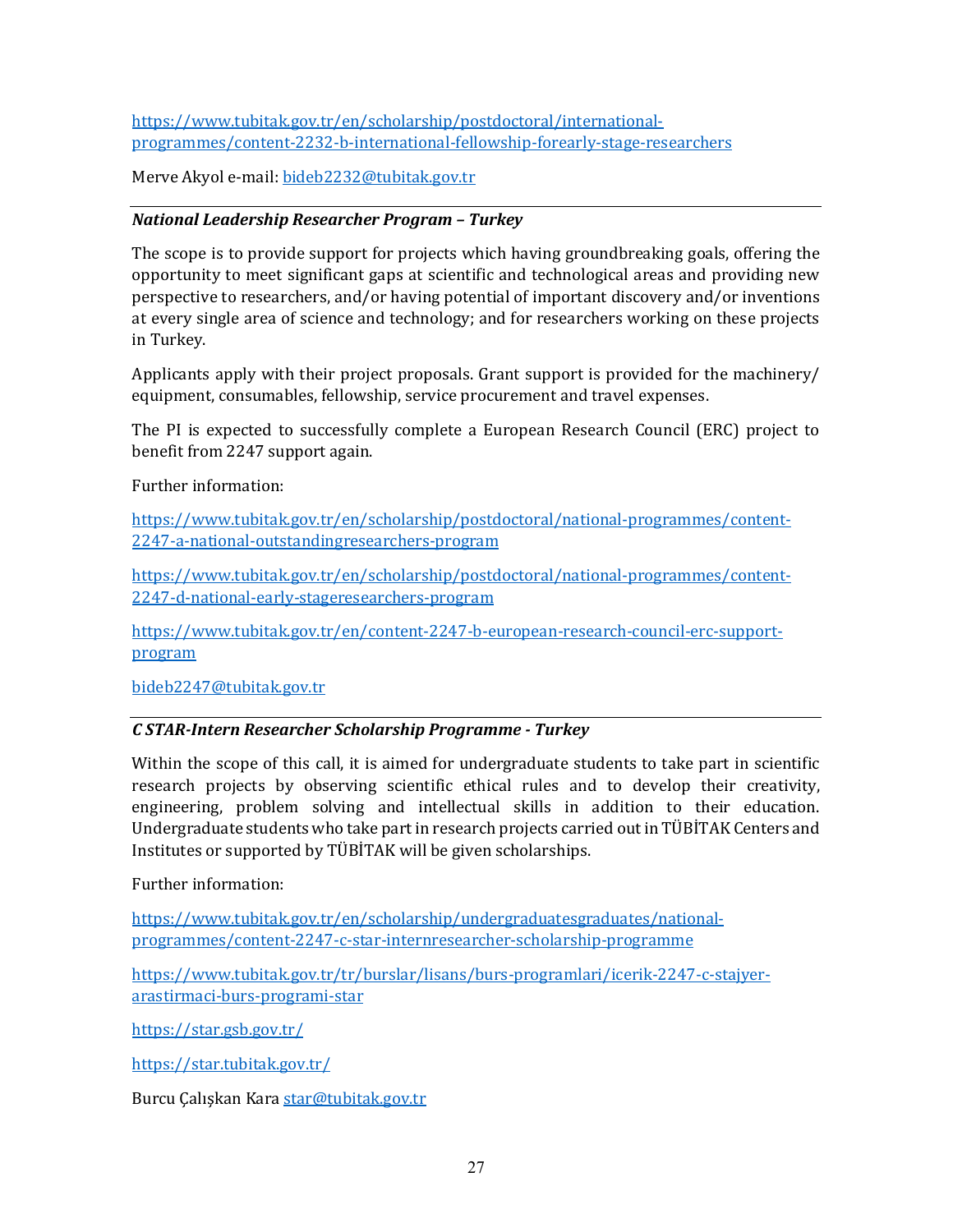## <span id="page-27-0"></span>**Public Policy deliberation in S&T workforce development approaches**  *Institutional Gender Policy – Chile*

The objective is to achieve greater gender equity in the National System of Science, Technology and Innovation, through actions that address gaps, barriers and inequities involving both male and female users and staff members, through the processes for the provision of goods and services, strategic processes and support processes.

The main benefit is to achieve greater gender equality in science and technology that can lead to economic development of the country.

Gender diversity contributes to strengthening teams and, therefore, to the excellence and quality of scientific, technological and innovation activities.

Insertion of women's talent in R&D activities is a growth opportunity for the country and it is significant for reducing salary gaps in the world of work.

Further Information:

<https://www.anid.cl/>

<https://www.anid.cl/blog/2021/04/05/politica-institucional-de-equidad-de-genero-en-cyt/>

Marcela Oñate, [\(monate@anid.cl\)](mailto:monate@anid.cl)

## *Supporting the community adoption of R4R-like narrative CVs: a comprehensive and collaborative R&I sector approach – United Kingdom*

In July 2021 the UK Government's People and Culture Strategy committed to drive adoption of the 'Résumé for Researchers' narrative CV, which broadens the range of experiences and accomplishments that are recognized. This aligned with international movements to reform research assessment by groups such as DORA and Science Europe and complemented the need for economies to attract the best R&I talent and ideas. The traditional academic CV, with its focus on publications and grants, limited what was visible.

UKRI, along with other funders, established the Joint Funders Group to explore aligned approaches to the adoption of R4R-like CVs. This ambition was outlined in the Joint Funder Statement. The group has since grown and published resources to support widespread adoption of R4R-like CVs in the Résumé Library. The potential for these CVs goes beyond funding decisions, and in partnership with Universities UK (UUK), the Alternative Uses Group (AUG) is being developed to explore the use of these CVs in recruitment, promotion, mentoring etc. to help collectively and comprehensibly shift what is visible and valued in research and innovation culture.

Further information:

[https://www.ukri.org/wp-content/uploads/2021/07/UKRI-230721](https://www.ukri.org/wp-content/uploads/2021/07/UKRI-230721%204995CommsResumeJointFundersStatement-Final.pdf)  [4995CommsResumeJointFundersStatement-Final.pdf](https://www.ukri.org/wp-content/uploads/2021/07/UKRI-230721%204995CommsResumeJointFundersStatement-Final.pdf) 

Hilary Noone, Research & Innovation Culture Lead, UKRI. [hilary.noone@ukri.org](mailto:hilary.noone@ukri.org) 

Frances Downey, Head of Research & Innovation Culture, UKRI. Frances.Downey@ukri.org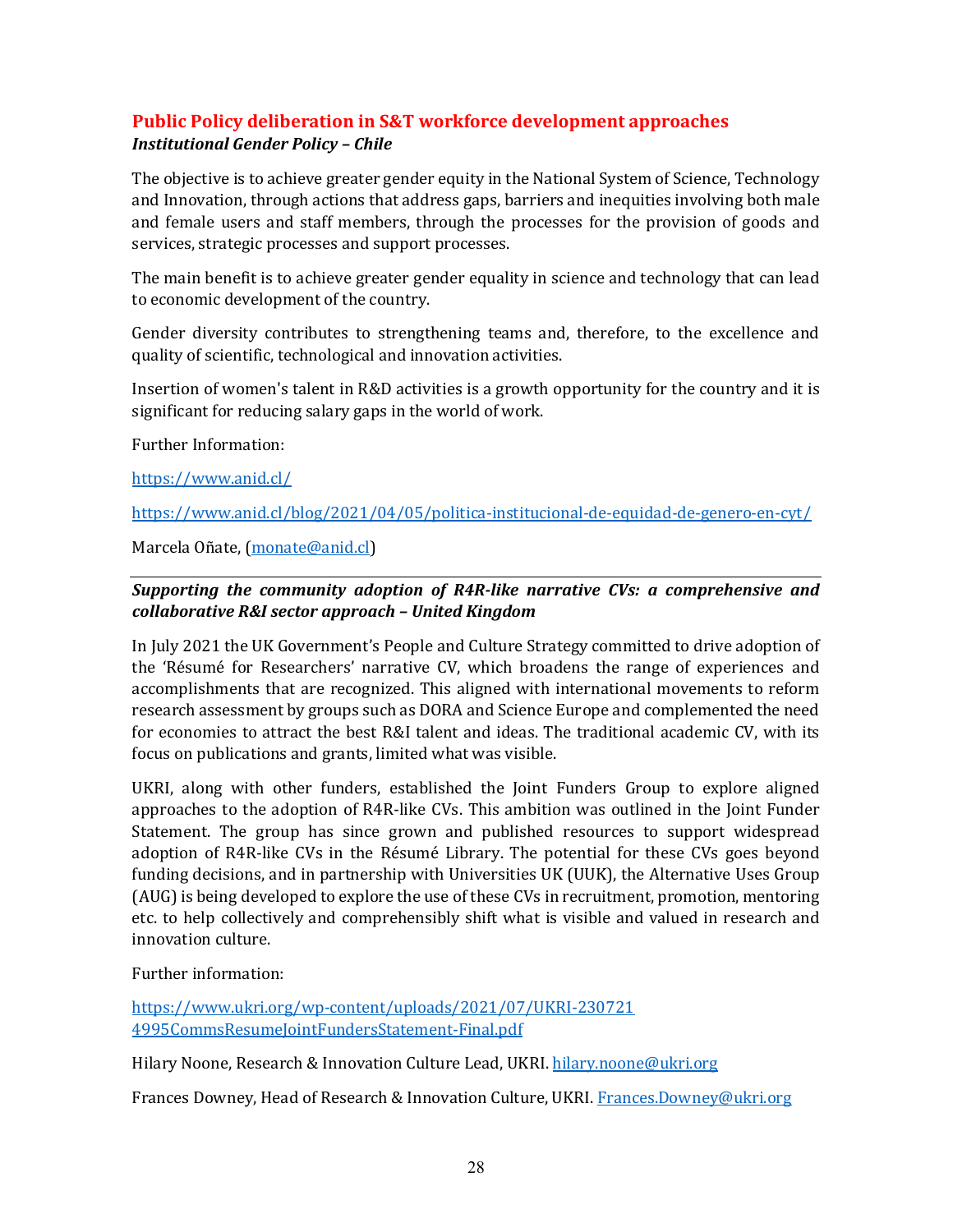## <span id="page-28-0"></span>**Integrated public, private, academia, key stakeholders' initiatives in STEM** *SAGA UNESCO Chile – Chile*

STEM and Gender Advancement (SAGA) is a UNESCO project that aims to contribute with improvements to the measurement of indicators for decision-making on plans and policies that allow contributing to improve the situation of women and reduce the gender gap in science, technology, engineering and mathematics (STEM) fields in all countries at all levels of education and research. UNESCO states that the SAGA Project helps countries to:

- Strengthen capacities for the collection of data disaggregated by sex in STEM.
- Identify the gaps in STI policies with a gender approach and help decision makers to improve the design of evidence-based policies with a gender approach.
- Improve the measurement and evaluation of the situation of women and girls in science.
- Increase the visibility, participation, and recognition

#### Further Information

[https://minmujeryeg.gob.cl/wp-content/uploads/2021/08/Diagnostico-indicadores](https://minmujeryeg.gob.cl/wp-content/uploads/2021/08/Diagnostico-indicadores-politicas-genero-desarrolladas-Estado-STEM.pdf)[politicas-genero-desarrolladas-Estado-STEM.pdf](https://minmujeryeg.gob.cl/wp-content/uploads/2021/08/Diagnostico-indicadores-politicas-genero-desarrolladas-Estado-STEM.pdf)

<https://www.minciencia.gob.cl/genero/#tab-37826>

Marcela Gutiérrez Cocq [mgutierrez@minmujeryeg.gob.cl](mailto:mgutierrez@minmujeryeg.gob.cl) 

## *Japan High School Science Championships and Japan Junior High School Science Championships – Japan*

With an eye to producing outstanding science and technology human resources who can play an active role in the international community and increasing the number of students who are interested in science, the government has built platforms for highly motivated and competent junior and senior high school students to compete against each other and thereby mutually improve their science and technology abilities.

JST holds a nationwide, team-based science tournament as an opportunity for school students to compete between schools by testing students' knowledge and technical skills in multiple areas in science, technology, and mathematics. The tournament is designed to broaden the base of science enthusiasts as well as to increase the academic achievement of the top students. "Japan High School Science Championships (JHSSC)" established in 2011 is for high school students, and "Japan Junior High School Science Championships (JJHSSC)" started in 2013 is for junior high school students. The teams compete not only in written exams but also experiments and hands-on games for the prizes.

JHSSC is held for four days annually. Representative teams from each prefecture tournament consists of 8 high school students. A Championship team of JHSSC earns a right to participate in the Science Olympiad, a science competition for American junior and senior high school students.

#### [Example Schedule]

Day 1: Opening Ceremony, Orientation, Written Exam, Meetup Event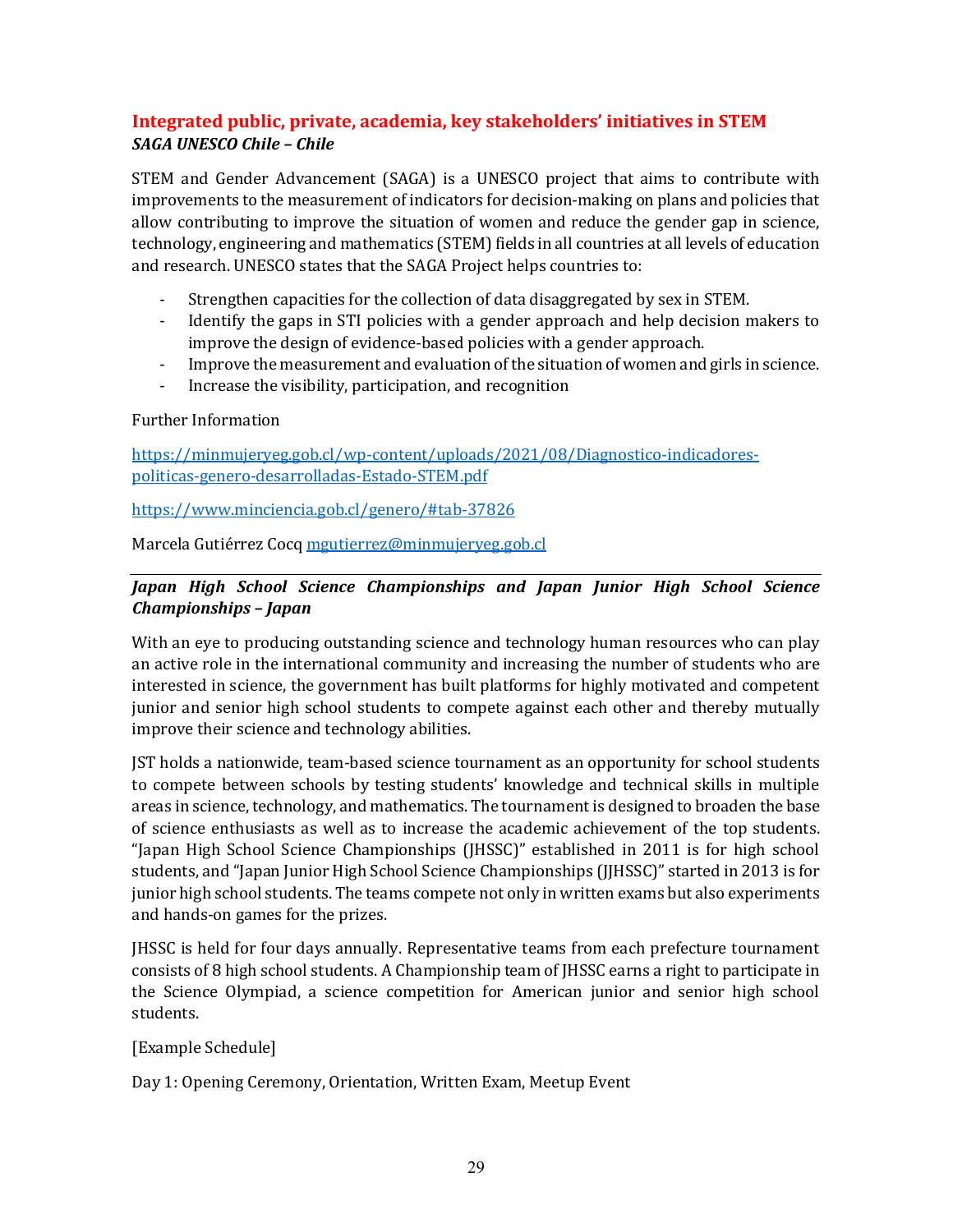Day 2: Practical Exams (3 exams)

Day 3: Special Symposium, Award Ceremony, Booth Exhibition, Farewell Party

Day 4: Excursion, Break up

JJHSSC is held for three days annually. Representative teams from each prefecture tournament consists of 6 junior high school students.

[Example Schedule]

Day 1: Opening Ceremony, Orientation, Meetup Event

Day 2: Written Exam, Practical Exams (2 exams), Farewell Party

Day 3: Award Ceremony, Booth Exhibition

JST collaborates with a local government where the national tournament will be held. Through the partnerships with sponsor companies, JHSSC and JJHSSC promotes a new model for human resource development in science and technology that brings together industry, academia, and government.

Further Information:

[koushien@jst.go.jp](mailto:koushien@jst.go.jp) , [koushien-jr@jst.go.jp](mailto:koushien-jr@jst.go.jp) (Okada Keiichi, Department for Promotion of Science Education, JST)

#### *Undergraduate Scholarship Program – Turkey*

The purpose of the program; to encourage orientation to basic sciences, social and human sciences, to support students who have been successful in science Olympiads and project competitions conducted by TUBITAK, to reveal their creative and investigative aspects and to ensure their development and to provide undergraduate education scholarships in order to enable them to grow up as future scientists by developing their predisposition to thinking and research.

Within the scope of 2205-Undergraduate Scholarship Program, support is given for a Turkish Citizens who received medals in the National Science Olympiads, the International Science Olympiads, the National Project Contest and the International Project Contest as well as having undergraduate education on basic science and social sciences programs determined by TÜBİTAK.

Further Information: [https://www.tubitak.gov.tr/en/scholarship/undergraduatesgraduates/nationalprogrammes](https://www.tubitak.gov.tr/en/scholarship/undergraduatesgraduates/nationalprogrammes/content-2205-undergraduate-scholarship-program) [/content-2205-undergraduate-scholarship-program](https://www.tubitak.gov.tr/en/scholarship/undergraduatesgraduates/nationalprogrammes/content-2205-undergraduate-scholarship-program) 

Ayşe Merve TELİS [bideb2205@tubitak.gov.tr](mailto:bideb2205@tubitak.gov.tr)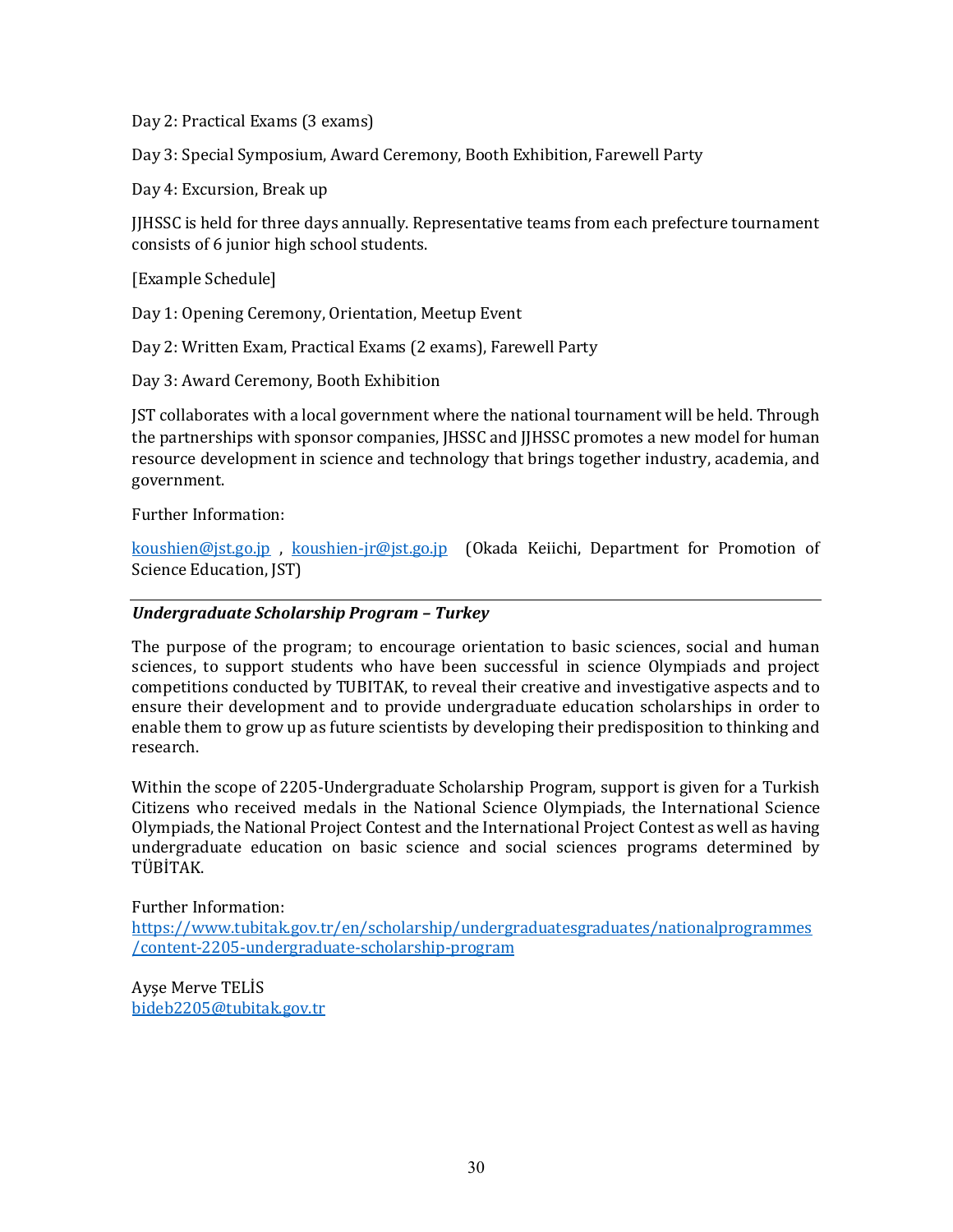## *Overseas Graduate Scholarship Program (Only PhD.) – Turkey*

The purpose of the program is to support individuals who would like to pursue their doctorate degrees abroad for those have bachelor's degree on condition that they come back to Turkey.

The students who plan to pursue a PhD program abroad in the scientific fields determined by the Board of Science, Technology and Innovation Policies and the TÜBİTAK Board of Directors are awarded a scholarship provided that they enrolled in a PhD program abroad.

Further information:

[https://www.tubitak.gov.tr/en/scholarship/undergraduatesgraduates/nationalprogrammes](https://www.tubitak.gov.tr/en/scholarship/undergraduatesgraduates/nationalprogrammes/content-2213a-overseas-graduate-scholarship-program-only-phd) [/content-2213a-overseas-graduate-scholarship-program-only-phd](https://www.tubitak.gov.tr/en/scholarship/undergraduatesgraduates/nationalprogrammes/content-2213a-overseas-graduate-scholarship-program-only-phd)

#### *Open discussion platform for research facilities and public – Japan*

Miraikan connects citizens and researchers and brings awareness to both sides. It creates opportunities for citizens to think about science and technology personally. Miraikan is promoting activities to broaden the base of people involved in science and technology.

As online has become the 'new normal', Miraikan hosted a series of online discussion sessions to raise awareness of researchers through dialogue with citizens and researchers in different fields. The discussion sessions were open to the public and welcomed diverse participants including researchers from different fields, institutions, and projects. Together participants discussed specific research themes in collaboration with science communicators and projects housed in the research area of Miraikan.

Further Information: Session information links (Japanese only)

"How can I be more satisfied with my online experience?"

<https://www.miraikan.jst.go.jp/events/202006121162.html>

"Is a "face" really necessary for communication?

<https://www.miraikan.jst.go.jp/events/202008071467.html>

"Can technology satisfy the "desire to touch"?"

<https://www.miraikan.jst.go.jp/events/202009191552.html>

"Can we figure out how to "read the air"?"

<https://www.miraikan.jst.go.jp/events/202010301614.html>

"How can you achieve the "touch and feel" you desire?"

<https://www.miraikan.jst.go.jp/events/202106161980.html>

"How does non-verbal information change communication?"

<https://www.miraikan.jst.go.jp/events/202202272335.html>

[nahoko.ando@jst.go,jp](mailto:nahoko.ando@jst.go,jp)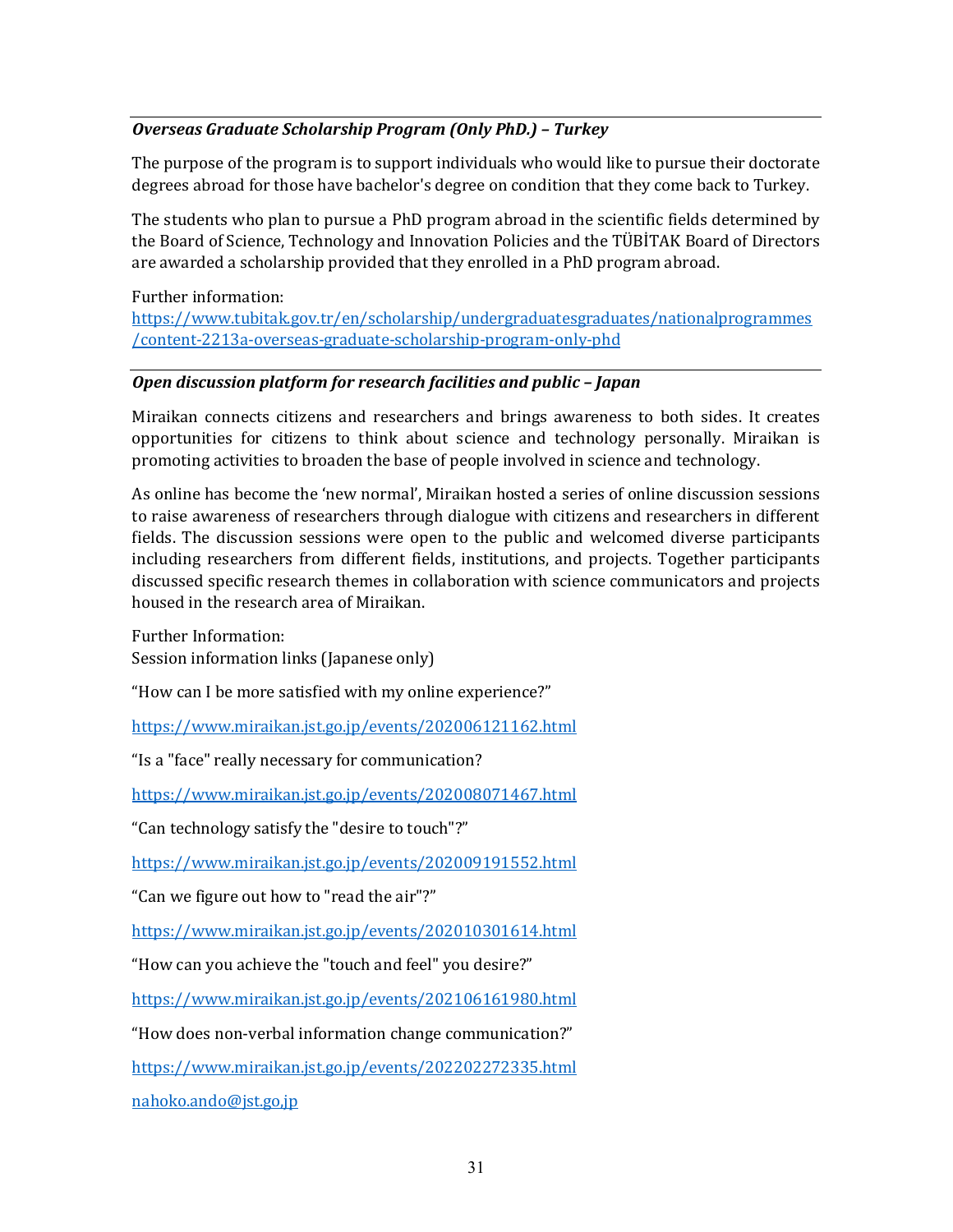## *Industrial Ph.D. Fellowship Program - Turkey*

Within the scope of this program, fellowships for Ph.D. students and employment grants devoted to the private sector have been provided to promote the employment of more researchers in the private sector. Thus, the technological transformation will be enabled which has been targeted by the grants, support, and investments. Besides, human resources, which are vital to attaining the desired levels in the value chain, will be improved in terms of quality and quantity. In this sense, the needs of the companies will be focused and the development of human resources holding Ph.D. will be assured.

Further information:

[https://tubitak.gov.tr/en/scholarship/undergraduatesgraduates/national](https://tubitak.gov.tr/en/scholarship/undergraduatesgraduates/national-programmes/2244/content-terms-of-application)[programmes/2244/content-terms-of-application](https://tubitak.gov.tr/en/scholarship/undergraduatesgraduates/national-programmes/2244/content-terms-of-application)

[https://tubitak.gov.tr/en/scholarship/undergraduatesgraduates/national](https://tubitak.gov.tr/en/scholarship/undergraduatesgraduates/national-programmes/2244/content-terms-of-application)[programmes/2244/content-terms-of-application](https://tubitak.gov.tr/en/scholarship/undergraduatesgraduates/national-programmes/2244/content-terms-of-application)

[bideb2244@tubitak.gov.tr](mailto:bideb2244@tubitak.gov.tr)

#### *Integrated Public Partnership Partnerships (PPPs) – Zimbabwe*

- Providing access to finance for researchers
- Capacity building and development of research management skills of researchers and program managers.
- Production of goods and services from the established innovations
- Catalyzing innovation in the Zimbabwean education system

Further Information:

[http://www.rcz.ac.zw/2021-heritage-based-call-for-research-proposals-in-energy](http://www.rcz.ac.zw/2021-heritage-based-call-for-research-proposals-in-energy-production-and-delivery-and-energy-storage/)[production-and-delivery-and-energy-storage/](http://www.rcz.ac.zw/2021-heritage-based-call-for-research-proposals-in-energy-production-and-delivery-and-energy-storage/) 

<span id="page-31-0"></span>Dr Timothy Marango [tmarango@rcz.ac.zw](mailto:tmarango@rcz.ac.zw)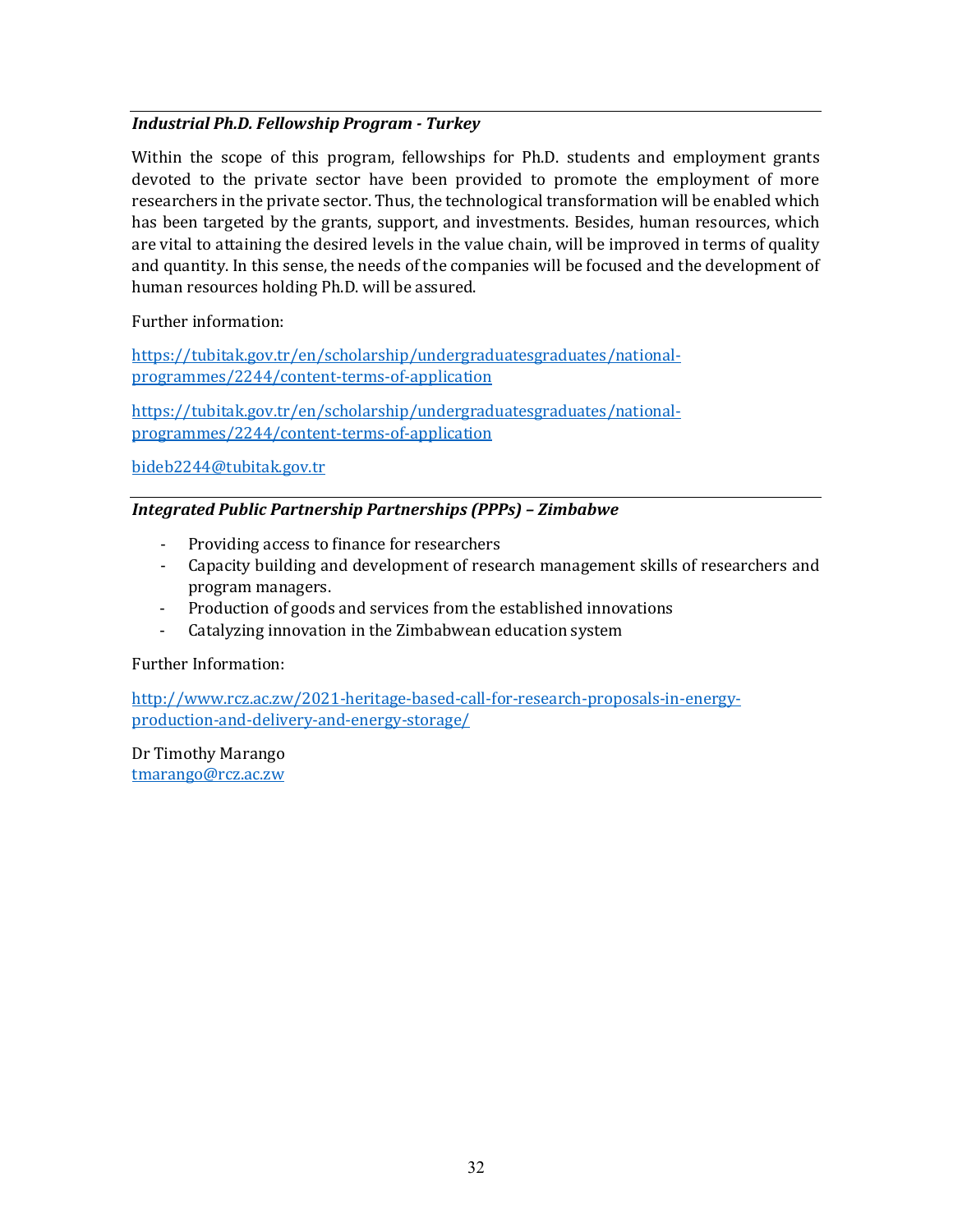## **Resourcing (including funding) for STEM education and development** *Fostering Next-Generation Scientists Program – Japan*

For the development of outstanding human resources who will drive science and technology innovation, through the learning of STEAM fields, etc., this initiative supports the finding of elementary and junior high school students with high motivation and outstanding ability and develops a systematic development plan that further expands their ability.

In FY2021, 30 organizations proceeded their initiatives.

Five-year support period and up to ten million per organization / year.

Elementary and junior high school students who want to participate (targeted from 5th grade of elementary school to 3rd grade of junior high school) can apply to each organization through recommendations from their boards of education or schools, self-recommendation, etc., and each organization selects about 40 students. Each organization provides the 40 students lectures, experiments, and tours of research facilities as the first step, and encourages the discovery of fields of their own interest. Next, each organization selects about 10 students from 40, and provides them individual guidance for research, writing papers, etc., to develop their creativity and ability to focus on issues in specialized fields as well as to foster a multifaceted perspective and career awareness through guidance by university student mentors and exchanges with international students.

For the purpose of training each other, students from each organization once a year participate in the "Student Presentations" in which the students make research presentations and join other learning opportunities. In addition, a "liaison council" is held once a year to collect the representatives of the organizations in order to share their good practices and discuss common issues.

For the graduates, JST actively promotes connections to related initiatives such as "Super Science High School" and "Global Science Campus" in the high school to support the continuation of students' efforts.

Further Information:

[fsp@jst.go.jp](mailto:fsp@jst.go.jp) (Kamei Takanori, Department for Promotion of Science Education, JST)

## *Global Science Campus (GSC*)*- Japan*

JST supports universities' projects which develop advanced, systematic and educational programs in the field of science and technology that include international activities and allow students to attend these educational programs by recruiting and selecting high school students possessing distinguished levels of motivation and ability from the local areas around each university with the aim of cultivating science and technology human resources that are capable of future success on the global stage. These educational programs are required to incorporate personalized initiatives for developing talents as well as initiatives to improve and cultivate students in line with their diverse natures.

Each year, universities shall recruit around 40 high school students to attend (primary screening). Universities shall seek to uncover human resources in line with the ideal type of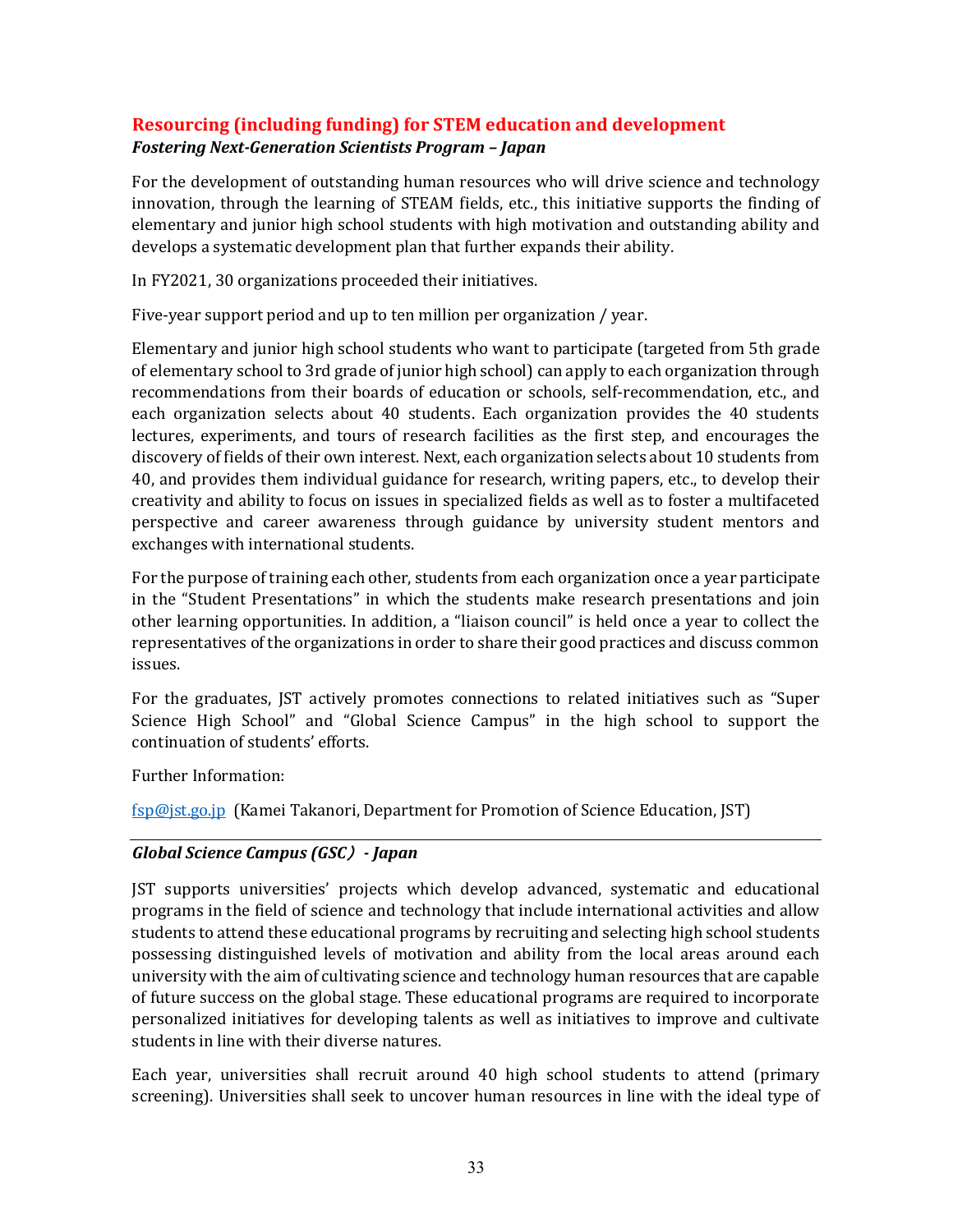human resources that the university wishes to cultivate by establishing a unique set of selection standards. To develop capable personnel in the fields of science and technology, universities shall implement commonly shared initiatives targeting large numbers of students as well as initiatives for developing talents in line with students' personal characteristics while keeping in mind the goals of engendering diversified outlooks and bestowing an international mindset. Universities shall further select around 15 students from among the attending students (secondary screening) and conduct activities with a focus on research. Universities shall appropriately ascertain the extent to which students have improved in ability by establishing evaluation criteria corresponding with the ideal type of human resources that the university wishes to cultivate. Universities shall utilize this information in follow-up guidance and project improvement.

Universities shall work as local centers for education and improvement to cultivate students' talents in cooperation with the entire local community by organizing consortiums in association with regional and prefectural boards of education, a city designated by ordinance boards of education, other universities, private enterprises, etc. Universities shall promote projects that integrate multiple different fields and utilize the unique characteristics of the local area. Projects shall be centrally managed by the university headquarters to enable active participation by the individuals responsible for implementation (such as the university president) and implementation within a comprehensive system of cooperation involving the entire university.

In FY2021, 14 organizations proceeded their initiatives.

Four-year support period and up to thirty million yen per organization / year.

Further Information:

[gsc@jst.go.jp](mailto:gsc@jst.go.jp) (Kamei Takanori, Department for Promotion of Science Education, JST)

## *Supporting Student Contests in Science and Technology – Japan*

With an eye to producing outstanding science and technology human resources who can play an active role in the international community and increasing the number of students who are interested in science, the government builds platforms for highly motivated, competent junior and senior high school students to compete against each other and thereby mutually improve their science and technology abilities.

"Supporting Student Contests in Science and Technology" is an initiative which promotes students' interest and ability in science, technology, and mathematics and fosters future leaders of science and technology at international levels. Student Contests in Science and Technology can provide the next generation with opportunities for more challenging studies as well as for fostering enjoyment of scientific thinking.

JST supports contest committees to send Japanese national teams to international science and technology contests (dispatch and training of national team members) and to hold domestic contests (hosting, PR, fostering motivation for participation, etc.).

Supported contests include the following:

[subject-based]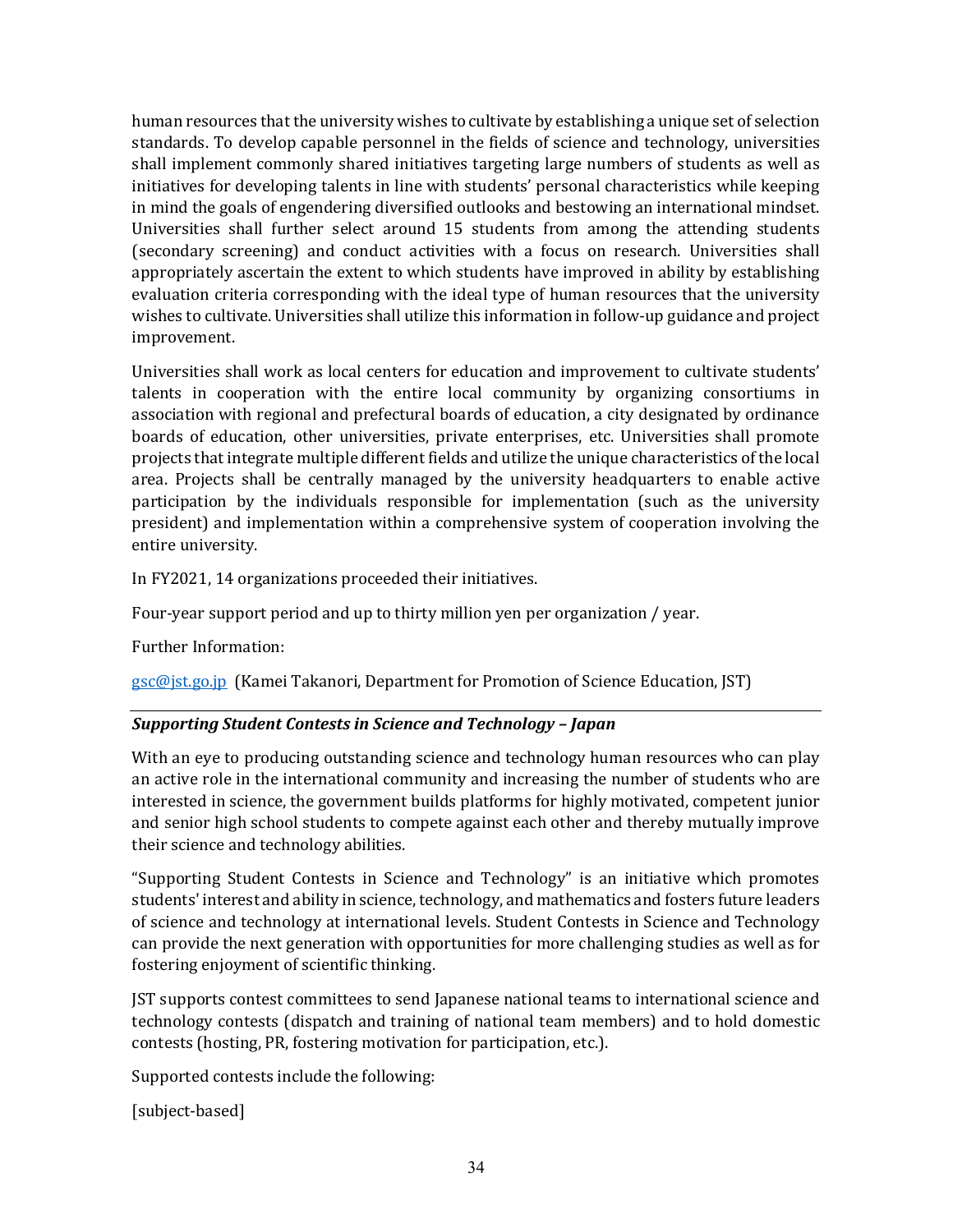- Japan Mathematical Olympiad
- High School Chemistry Grand Prix
- Japan Biology Olympiad
- Japan Physics Olympiad
- Japanese Olympiad in Informatics
- Japan Earth Science Olympiad
- Japan International Geography Olympiad

#### [project-based]

- Japan Students Science Award

JST also supports contest committees to hold international contests in Japan. At the same time as the 2020 Tokyo Olympic and Paralympic Games, International Science Olympiads have been held or are scheduled to be held in Japan successively.

- International Earth Science Olympiad in 2016 (Mie prefecture)
- International Olympiad in Informatics in 2018 (Ibaraki prefecture)
- International Biology Olympiad in 2020 (hosted remotely by Japan due to COVID-19)
- International Chemistry Olympiad in 2021 (hosted remotely by Japan due to COVID-19)
- International Physics Olympiad in 2023 (Tokyo)
- International Mathematical Olympiad in 2023 (Chiba prefecture)

Participation in International Science Olympiads will be an advantage for university entrance examinations. About 40 universities and 80 faculties offer special selection for students with outstanding results in each contest.

Further Information:

[is-cont@jst.go.jp](mailto:is-cont@jst.go.jp) (Okada Keiichi, Department for Promotion of Science Education, JST)

#### *Super Science High School (SSH) – Japan*

To develop future international science and technology personnel, since 2002, the Ministry of Education, Culture, Sports, Science and Technology (MEXT) has designated high schools that carry out advanced science and mathematics education as Super Science High Schools (SSH) and provides necessary support to promote their own activities.

The number of designated schools was 218 in FY2021, which means MEXT supports about 4% of high schools in Japan (number of high schools in Japan: 4,856 (from "Fundamental Survey on Schools in FY2021" conducted by MEXT)).

In the SSH designated schools, a wide range of initiatives are implemented such as 1) curriculum development and practice not based on the ministry's curriculum guideline, 2) experiential learning, promotion of subject research, 3) science classes in English, presentation exercises, 4) development of teaching methods and teaching materials to enhance students' creativity and originality, and 5) dissemination of results to other schools.

The number of primarily targeted students for all SSH designated schools was 136,873 (FY 2020 results).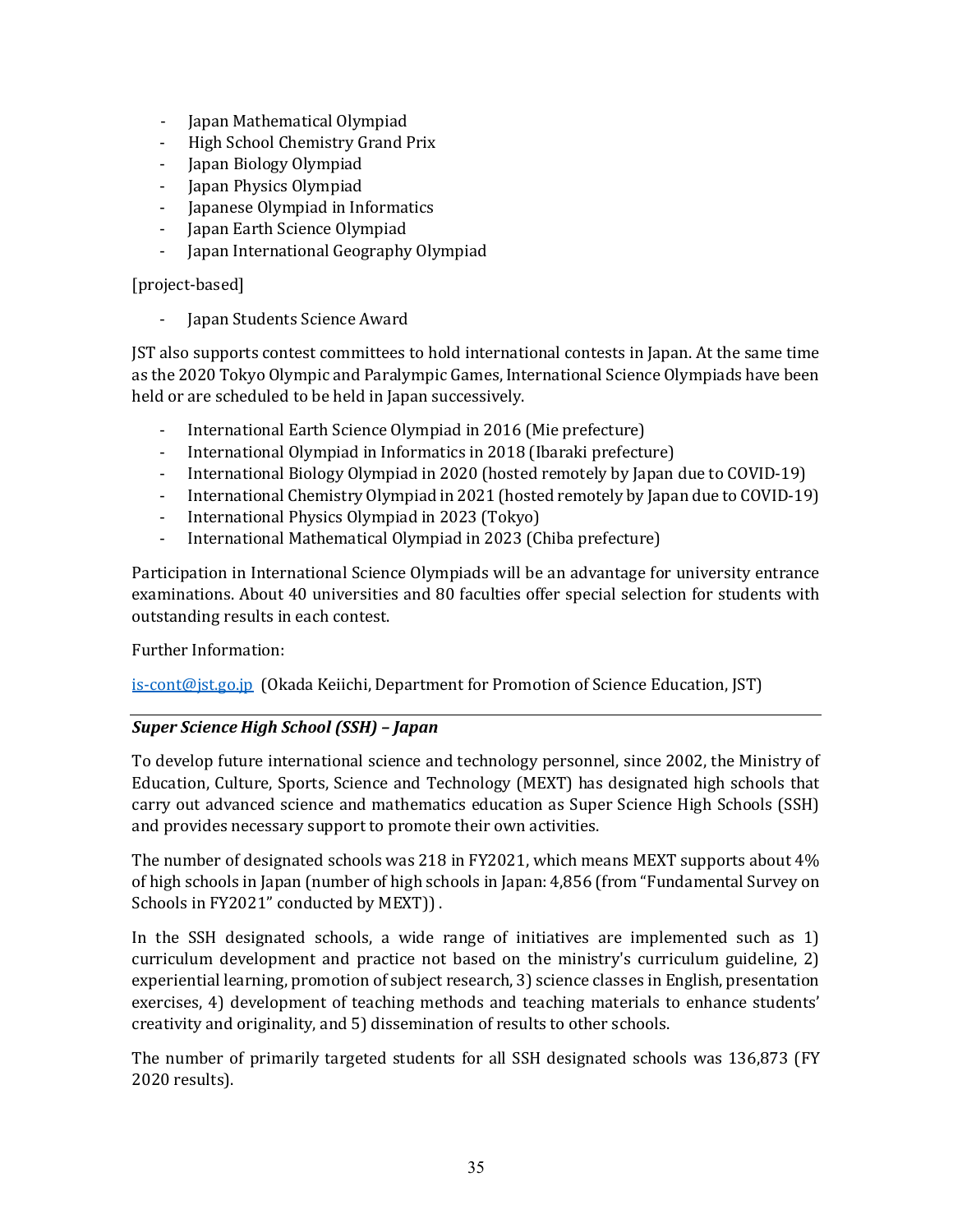JST organizes Super Science High School Students Fair (presentation competition on students' research) and annual conference for information exchange, in which principals and teachers among SSH designated schools participate. In addition, JST contributes financial assistance for SSH designated schools.

Further Information:

[ssh-info@jst.go.jp](mailto:ssh-info@jst.go.jp) (Murakami Emi, Department for Promotion of Science Education, JST)

### *Support for Girl Students in Choosing Science Courses – Japan*

Background: As women are expected to lead the next generation and to play an active role in the future of science and technology innovation, more efforts are required to understand the interest and motivations for junior and senior high school girls, their parents and teachers. We must encourage girls, their parents and teachers to increase awareness about the merits of choosing science and engineering, work styles and contents of work in the science and engineering fields, and careers of those who are from science and engineering faculties.

To raise interest of junior and senior high school girls in science and engineering and to support their journey in these fields, this initiative provides opportunities for them to interact with female researchers / engineers, university students, etc. who are active in the field of science and technology, through symposiums and on-site classes. In addition, JST supports organizations such as universities and technical colleges that carry out initiatives in cooperation with local communities and companies. The initiative started in 2006.

Two-year support period and up to three million yen per organization/year.

As additional efforts aimed at junior and senior high school girls in all prefectures, the initiative promotes close collaboration with junior high schools, accelerates activities at local school sites, and strengthens the approach to the junior high school stage.

In FY2021, 17 organizations were part of the initiative.

6,266 students participated in this initiative in FY2020.

Further Information:

[jyoshi@jst.go.jp](mailto:jyoshi@jst.go.jp) (Kamei Takanori, Department for Promotion of Science Education, JST)

## *Research & Industry Oriented Project Support Programme for Undergraduate Students – Turkey*

The aim of the program is to encourage students to research through projects and therefore they gain a project preparation culture before completing their undergraduate education.

University students apply with their project proposals. Grant support is provided for the machinery/equipment, consumables, travel and service procurement expenses required by the research projects prepared by the university students.

Further Information: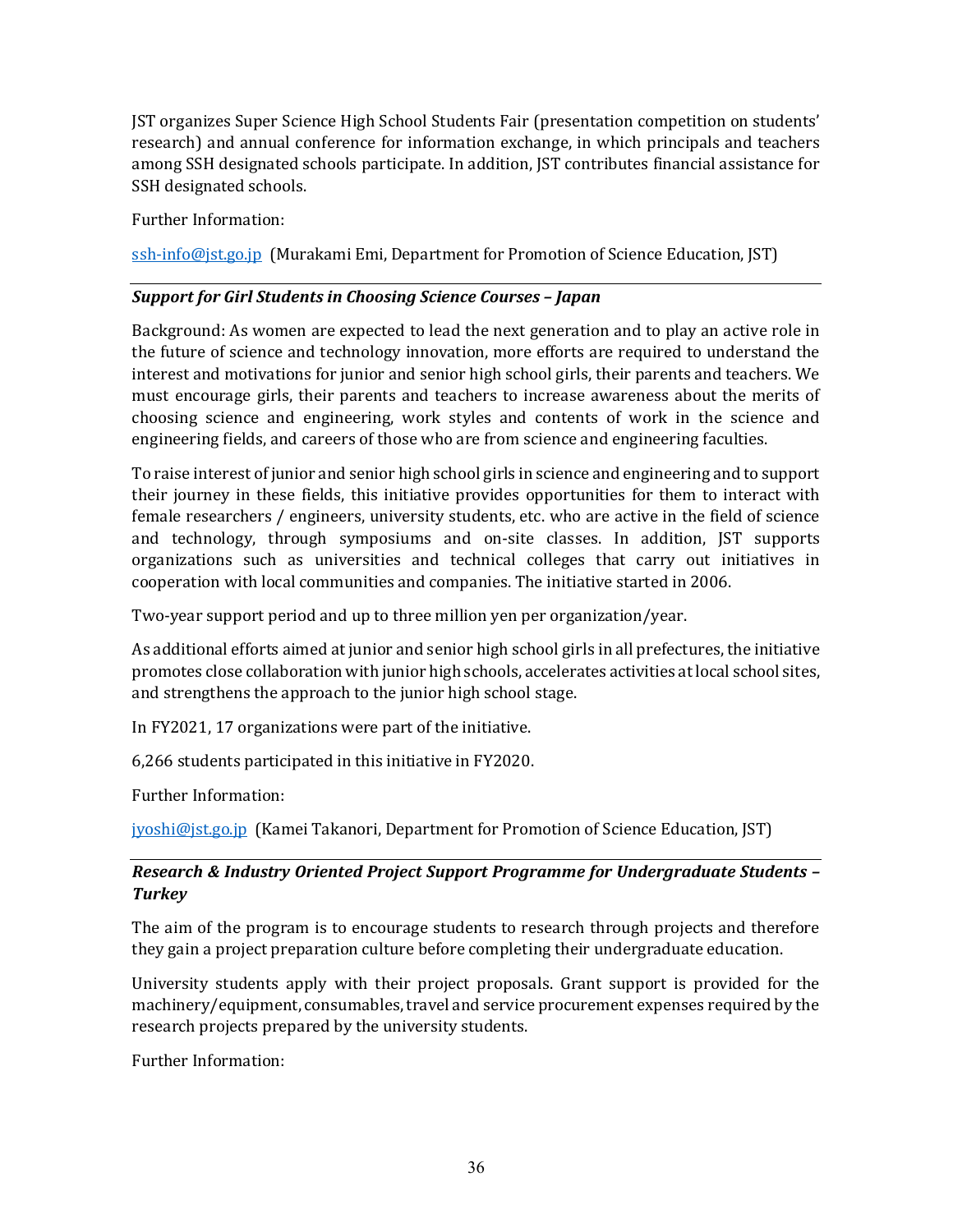[https://www.tubitak.gov.tr/en/scholarship/undergraduatesgraduates/nationalprogrammes](https://www.tubitak.gov.tr/en/scholarship/undergraduatesgraduates/nationalprogrammes/content-2209-a-research-project-support-programme-for-undergraduatestudents) [/content-2209-a-research-project-support-programme-for-undergraduatestudents](https://www.tubitak.gov.tr/en/scholarship/undergraduatesgraduates/nationalprogrammes/content-2209-a-research-project-support-programme-for-undergraduatestudents) 

[https://www.tubitak.gov.tr/en/scholarship/undergraduatesgraduates/national](https://www.tubitak.gov.tr/en/scholarship/undergraduatesgraduates/national-programmes/content-2209-b-industry-orientedresearch-project-support-programme-for-undergraduatestudents)[programmes/content-2209-b-industry-orientedresearch-project-support-programme-for](https://www.tubitak.gov.tr/en/scholarship/undergraduatesgraduates/national-programmes/content-2209-b-industry-orientedresearch-project-support-programme-for-undergraduatestudents)[undergraduatestudents](https://www.tubitak.gov.tr/en/scholarship/undergraduatesgraduates/national-programmes/content-2209-b-industry-orientedresearch-project-support-programme-for-undergraduatestudents)

Yasin SUBAŞI

[bideb2209b@tubitak.gov.tr](mailto:bideb2209b@tubitak.gov.tr) 

## *A Grant Program for Scientific Training - Turkey*

Become widespread, the approach is event arrangement, its partnerships or collaborations is with the academia and to apply is needed two-year degree, license, postgraduate student and researchers are the participants and beneficiaries.

Further information:

<https://2237.tubitak.gov.tr/> [https://tubitak.gov.tr/tr/destekler/bilimsel-etkinlik/etkinlik-duzenleme-destekleri/icerik-](https://tubitak.gov.tr/tr/destekler/bilimsel-etkinlik/etkinlik-duzenleme-destekleri/icerik-2237-abilimsel-egitim-etkinlikleri-destegi)[2237-abilimsel-egitim-etkinlikleri-destegi](https://tubitak.gov.tr/tr/destekler/bilimsel-etkinlik/etkinlik-duzenleme-destekleri/icerik-2237-abilimsel-egitim-etkinlikleri-destegi)

Yasin Tokdemir [bideb2237@tubitak.gov.tr](mailto:bideb2237@tubitak.gov.tr)

## *MSc/MA Scholarship Programs – Turkey*

This scholarship aims to support successful students attending a thesis-based master's program in Turkey. MSc/MA students benefit from the program if they can meet the requirements below.

Terms of Application

- To be a Turkish citizen or to hold Blue Card
- To be enrolled in a master's degree program in Turkey (special students are not
- acceptable)
- To be registered at least 3rd semester
- Students who are enrolled in master's degree programs without thesis are not
- acceptable
- To be not supported before as a master's student by this program

Further information:

[https://www.tubitak.gov.tr/en/scholarship/undergraduatesgraduates/nationalprogrammes](https://www.tubitak.gov.tr/en/scholarship/undergraduatesgraduates/nationalprogrammes/content-22102211-mscmaphd-scholarship-programs) [/content-22102211-mscmaphd-scholarship-programs](https://www.tubitak.gov.tr/en/scholarship/undergraduatesgraduates/nationalprogrammes/content-22102211-mscmaphd-scholarship-programs) 

Zeynep Setenay MADENOĞLU

[bideb110@tubitak.gov.tr](mailto:bideb110@tubitak.gov.tr)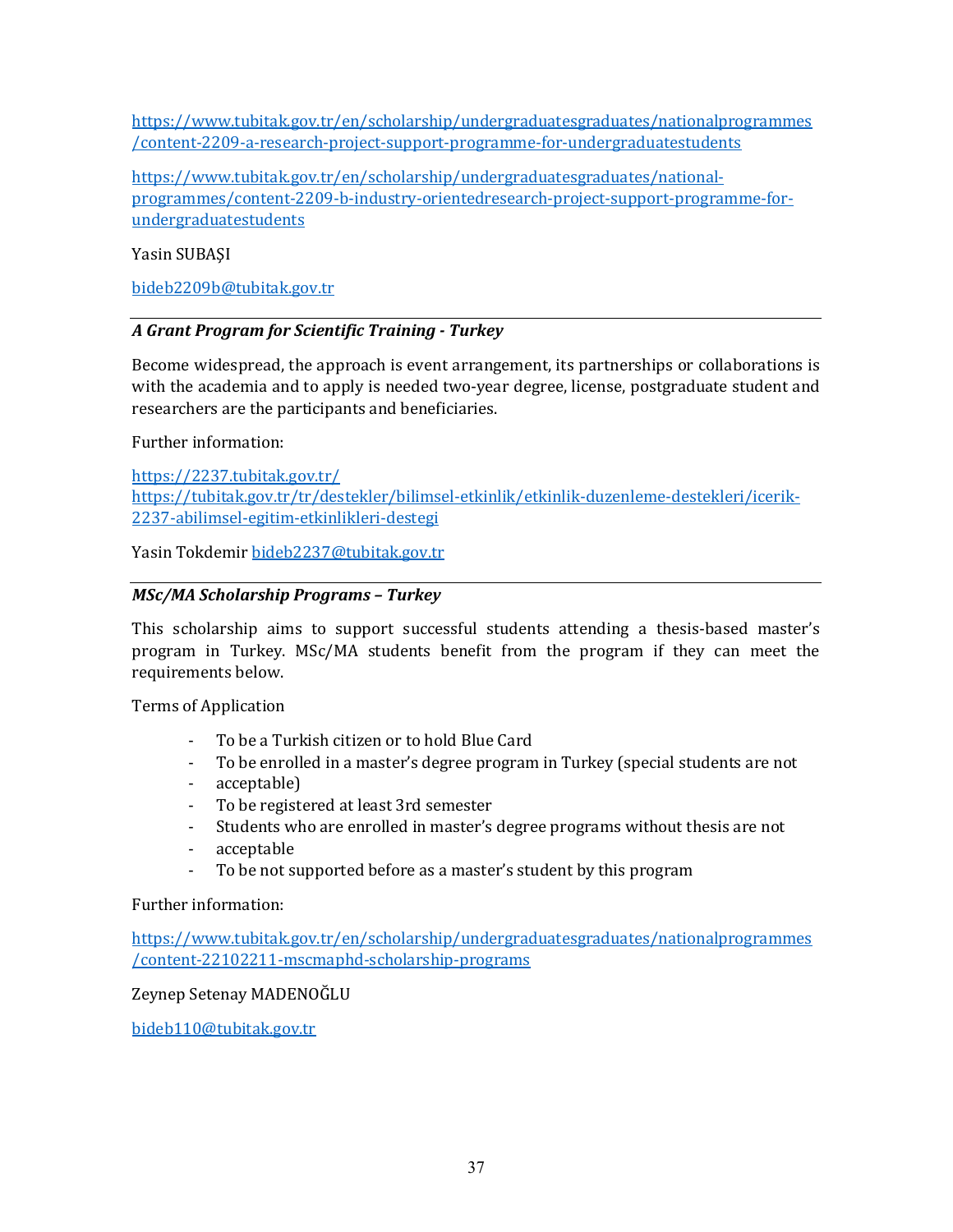## *Human Capital Scholarships – Zimbabwe*

To reward high-achieving students and to invest in human capital development in areas of;

- Engineering and Technology
- Natural and Applied Sciences
- Medical and Health Sciences
- Social Sciences

Further Information:

[http://www.rcz.ac.zw/research-council-of-zimbabwe-human-capital-development-2021](http://www.rcz.ac.zw/research-council-of-zimbabwe-human-capital-development-2021-scholarships-for-zimbabwean-citizens/) [scholarships-for-zimbabwean-citizens/](http://www.rcz.ac.zw/research-council-of-zimbabwe-human-capital-development-2021-scholarships-for-zimbabwean-citizens/) 

[http://www.rcz.ac.zw/research-council-of-zimbabwe-rcz-would-like-to-extend-its](http://www.rcz.ac.zw/research-council-of-zimbabwe-rcz-would-like-to-extend-its-congratulations-to-rcz-scholarship-recipient-ms-jean-tsitsi-chigova-for-graduating-with-a-masters-degree-in-chemical-and-environmen/)[congratulations-to-rcz-scholarship-recipient-ms-jean-tsitsi-chigova-for-graduating-with-a](http://www.rcz.ac.zw/research-council-of-zimbabwe-rcz-would-like-to-extend-its-congratulations-to-rcz-scholarship-recipient-ms-jean-tsitsi-chigova-for-graduating-with-a-masters-degree-in-chemical-and-environmen/)[masters-degree-in-chemical-and-environmen/](http://www.rcz.ac.zw/research-council-of-zimbabwe-rcz-would-like-to-extend-its-congratulations-to-rcz-scholarship-recipient-ms-jean-tsitsi-chigova-for-graduating-with-a-masters-degree-in-chemical-and-environmen/) 

<span id="page-37-0"></span>Dr Timothy Marango [tmarango@rcz.ac.zw](mailto:tmarango@rcz.ac.zw)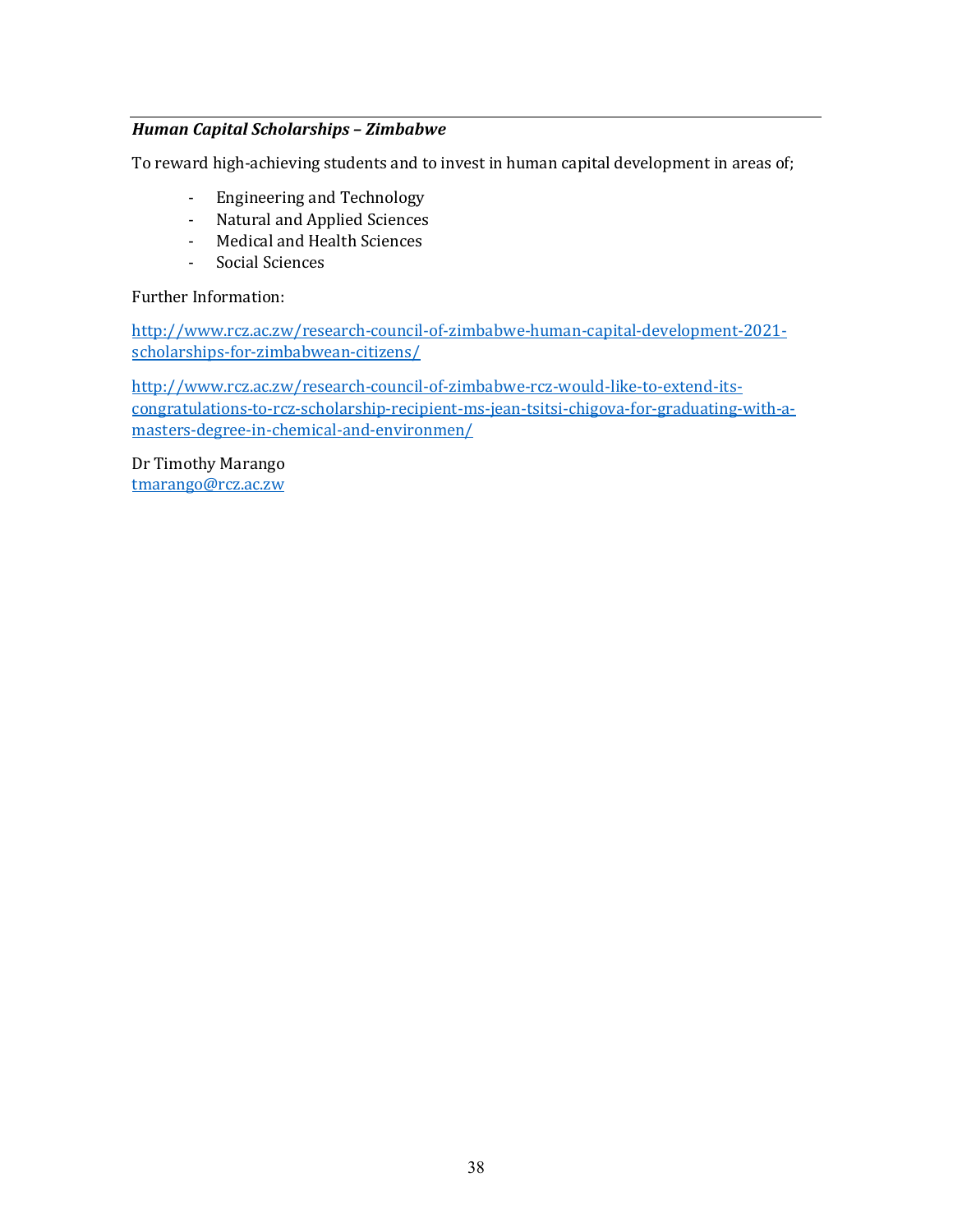## **International cooperation and partnerships to promote the development of the STEM workforce**

#### *Frontiers of Science (FoS) Symposiums – Japan*

In FoS symposiums, talented young researchers from Japan and the counterpart country or countries lodge together to concentrate their time and effort on advancing cross-disciplinary discussions on leading-edge scientific topics across a spectrum of research domains. Cosponsored by partner organizations, these symposiums are carried out via collaborative frameworks.

While working to broaden the scientific perspectives of the participating young researchers, FoS symposiums also spur free thinking and new ideas unencumbered by precepts of existing academic disciplines, thus contributing to pioneering new interdisciplinary domains and building networks among future generations of leaders.

Further Information:

<https://www.jsps.go.jp/english/e-fos/index.html>

#### *HOPE Meetings – Five Days with Nobel Laureates – Japan*

To advance science and technology within the Asia-Pacific and African regions, it will be necessary to foster talented young researchers who have wide perspectives that transcend their individual disciplines and possess lofty values derived from the region's inherent cultures.

To foster such researchers, HOPE Meetings have been organized by the Japan Society for the Promotion of Science since 2008. The title "HOPE" signifies the promise held for young scientists and optimism for a bright science and technology future in the Asia-Pacific and African regions.

Further Information:

#### <https://www.jsps.go.jp/english/e-hope/index.html>

#### *Fellowships for Visiting Scientists and Scientists on Sabbatical Leave – Turkey*

By encouraging scientists, especially Turkish scientists, who are pioneers in their fields working in the universities or research institutions abroad, to come to Turkey, and to provide support for the realization of all kinds of academic and R&D activities such as conducting research, working in the laboratory, product development, organizing conferences/ congresses, giving seminars, providing part-time education, and writing a joint project.

Applicants apply with their project proposals. Grant support is provided for the health insurance, daily/monthly support and travel expenses.

Further Information:

[https://tubitak.gov.tr/en/scholarship/postdoctoral/international-programmes/content-](https://tubitak.gov.tr/en/scholarship/postdoctoral/international-programmes/content-2221-fellowships-for-visiting-scientists-and-scientists-on-sabbatical-leave)[2221-fellowships-for-visiting-scientists-and-scientists-on-sabbatical-leave](https://tubitak.gov.tr/en/scholarship/postdoctoral/international-programmes/content-2221-fellowships-for-visiting-scientists-and-scientists-on-sabbatical-leave)

Koray Dorsan [bideb2221@tubitak.gov.tr](mailto:bideb2221@tubitak.gov.tr)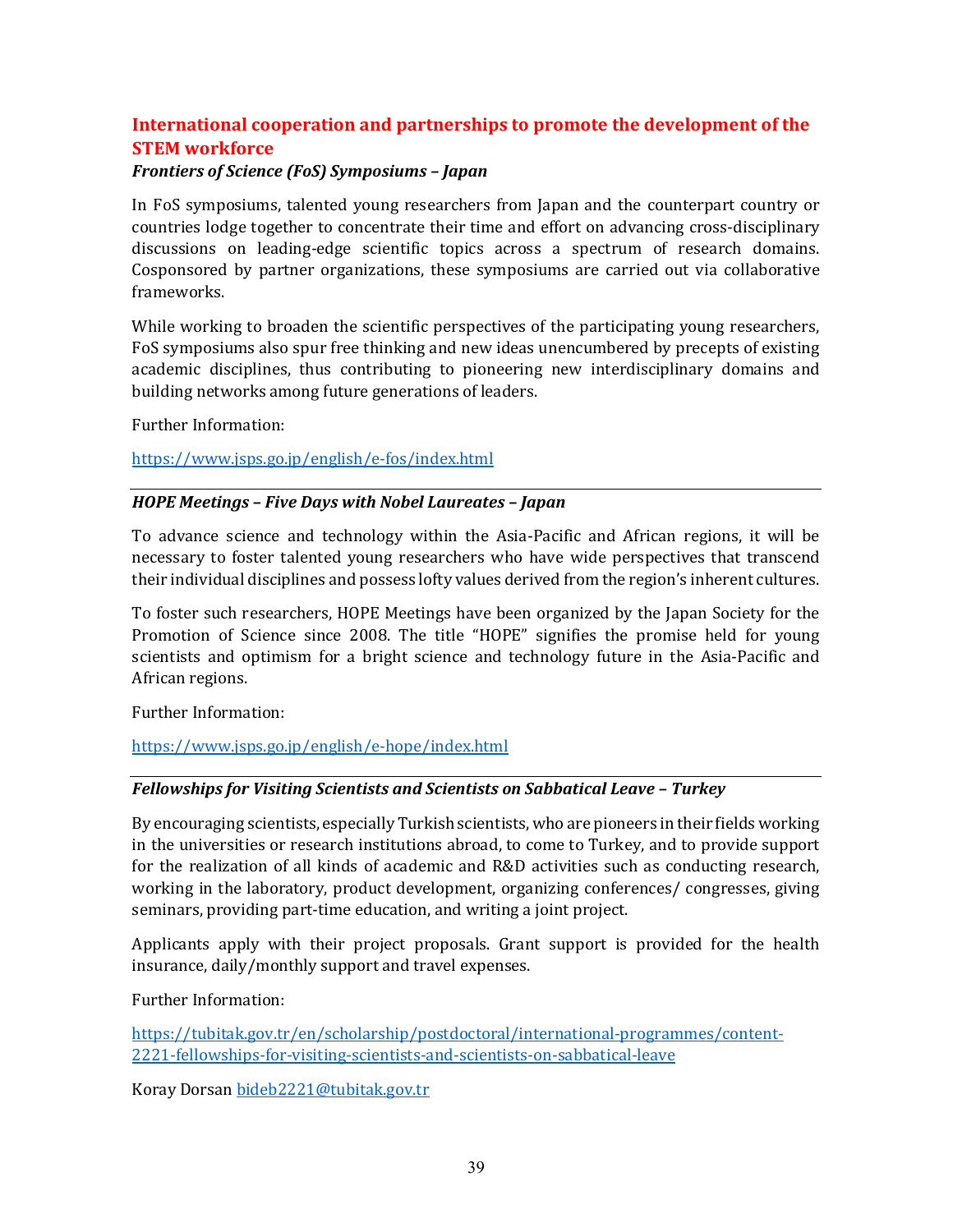## <span id="page-39-0"></span>**Diversity and inclusivity (ensuring the contributions of individuals from groups that have been historically underrepresented-such as women and early career researchers and underserved in the STEM enterprise)**

## *Policies to promote diversity and inclusion of female researchers in the STEM workforce – China*

Since 2010, NSFC has introduced a series of policies to promote diversity and inclusion of female researchers in the STEM workforce.

(1) In making funding decisions, female applicants will be given more opportunity under equal conditions.

(2) The age limit for female applicants is raised for applying for the Talents Programs (Young Scientists Fund and Excellent YSF) to the age of 40 (35 and 38 for men).

(3) Considering the fact that female researchers may require a longer time to finish their research projects during pregnancy, nursing, and childcare, they can apply for an extension of the project implementation for a maximum of 24 months.

(4) The proportion of female experts has been increased to include more female perspectives in the panel review and consultation.

## *Grant-in-Aid for Research Activity Start-up - Japan*

The Grants-in-Aid for Scientific Research (KAKENHI) are Japan's core competitive research funds aimed at spawning marked advancement of research carried out based on the free ideas of researchers themselves. They support research across all fields of the humanities, social sciences and natural sciences in ways that will contribute to the advancement of science in Japan.

Among the various research categories provided based on the objective and nature of the research, the Grant-in-Aid for Research Activity Start-up works to support research conducted by a single researcher who has been freshly appointed to a research position or who has returned from maternity, childcare or other kinds of leave.

Further information:

<https://www.jsps.go.jp/english/e-grants/index.html>

https://www.jsps.go.jp/j-grantsinaid/22\_startup\_support/data/r04/r4\_kensta\_koubo\_e.pdf

#### *Increasing the Ratio of Female Committee Members – Japan*

We are taking the following initiatives to bolster our efforts to achieve the government's objectives (30% women by 2020).

- (1) Setting targets for the ratio of female members on various committees etc. within JST.
- (2) Creating and sharing a list of the members of various committees etc. within JST.
- (3) Collecting and sharing information on female candidates for committee memberships.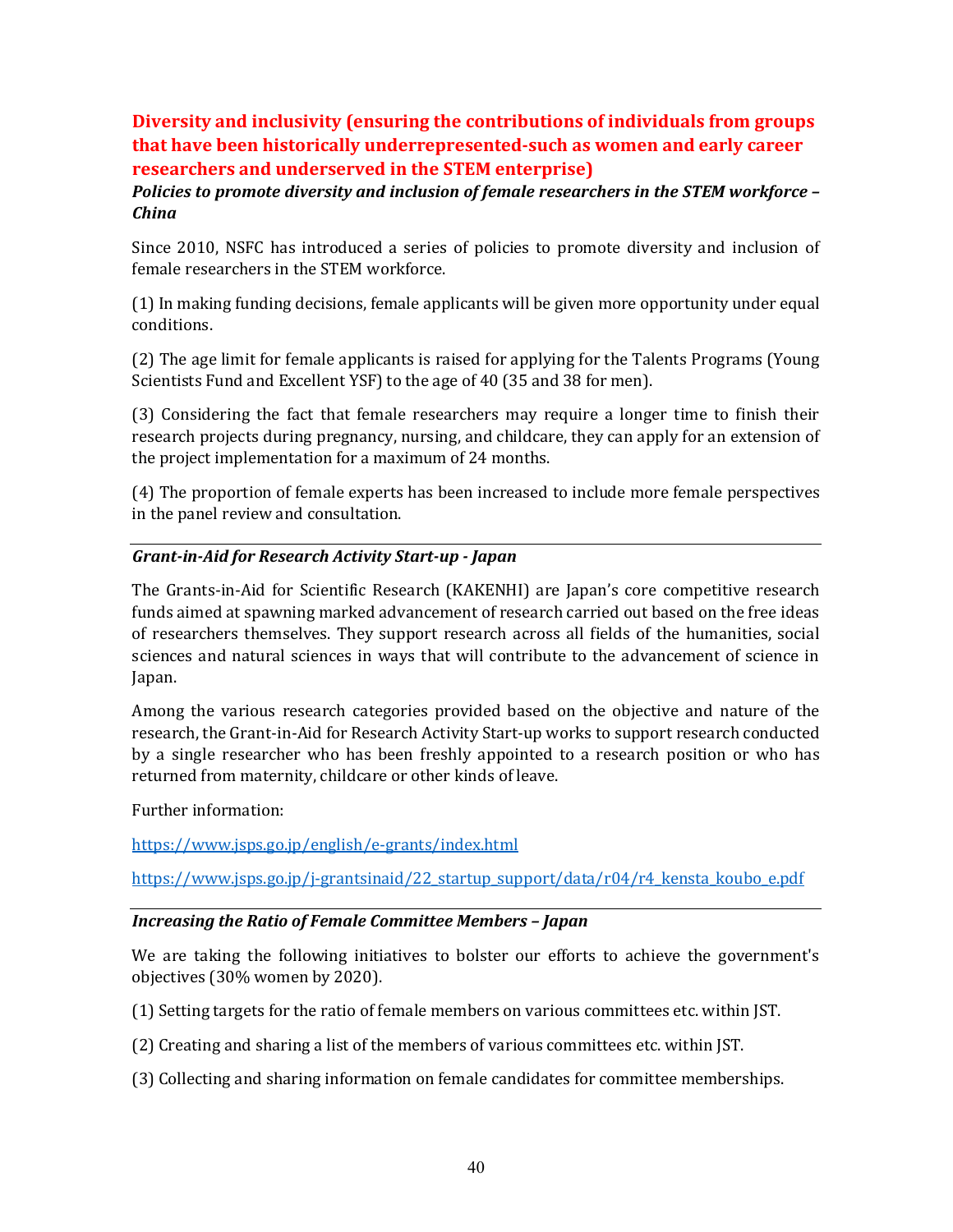Further Information:

Nahoko Ando[, nahoko.ando@jst.go,jp](mailto:nahoko.ando@jst.go,jp) 

### *The Brilliant Female Researchers Award (The Jun Ashida Award) – Japan*

As part of our efforts to promote the active participation of female researchers, JST set up this awards program to commend female researchers working on outstanding research that contributes to a sustainable future society; organizations supporting female researchers' activities.

The Ashida Fund\* will cooperate to provide a supplementary prize of 1 million yen.

\*The Ashida Fund was established in 1994 by the late fashion designer Jun Ashida for the purpose of nurturing the younger generation.

The Award for a Brilliant Female Researcher (The Jun Ashida Award)

Celebrates brilliant female researchers working on outstanding research that contributes to a sustainable future (female researchers under 40 years of age are considered in principle but pauses in research due to life events are recognized.)

Focuses also on activities other than research or research outcomes that have a positive impact on society.

Will be presented to individuals across all the fields relating to science and technology

The Award for an Organization Supporting Brilliant Female Researchers (The Jun Ashida Award)

This award celebrates progressive organizations that carry out initiatives contributing to the greater involvement of female researchers, thus serving as a model for other organizations.

Further Information:

[https://www.jst.go.jp/EN/about/president/pressconference/pdf/conference\\_2010.pdf](https://www.jst.go.jp/EN/about/president/pressconference/pdf/conference_2010.pdf) 

[https://www.jst.go.jp/pdf/pc202010\\_1.pdf](https://www.jst.go.jp/pdf/pc202010_1.pdf) 

Nahoko Ando[, nahoko.ando@jst.go,jp](mailto:nahoko.ando@jst.go,jp)

#### *Marie Sklodowska Curie Award – Japan*

JST and the Embassy of the Republic of Poland have established the "Maria Sklodowska Curie Award" commending young female researchers who aim to be active on the global stage.

JST recognizes the importance of initiatives designed to promote the activities of female researchers in science, technology and innovation fields and support them particularly in their late twenties and early thirties, when they are most expected to be active as a researcher and at the same time deal with many life events.

Maria Sklodowska Curie, a world-renowned researcher from Poland who discovered the two novel elements: "polonium" at age 31 and "radium" at age 32. She is the first woman to win a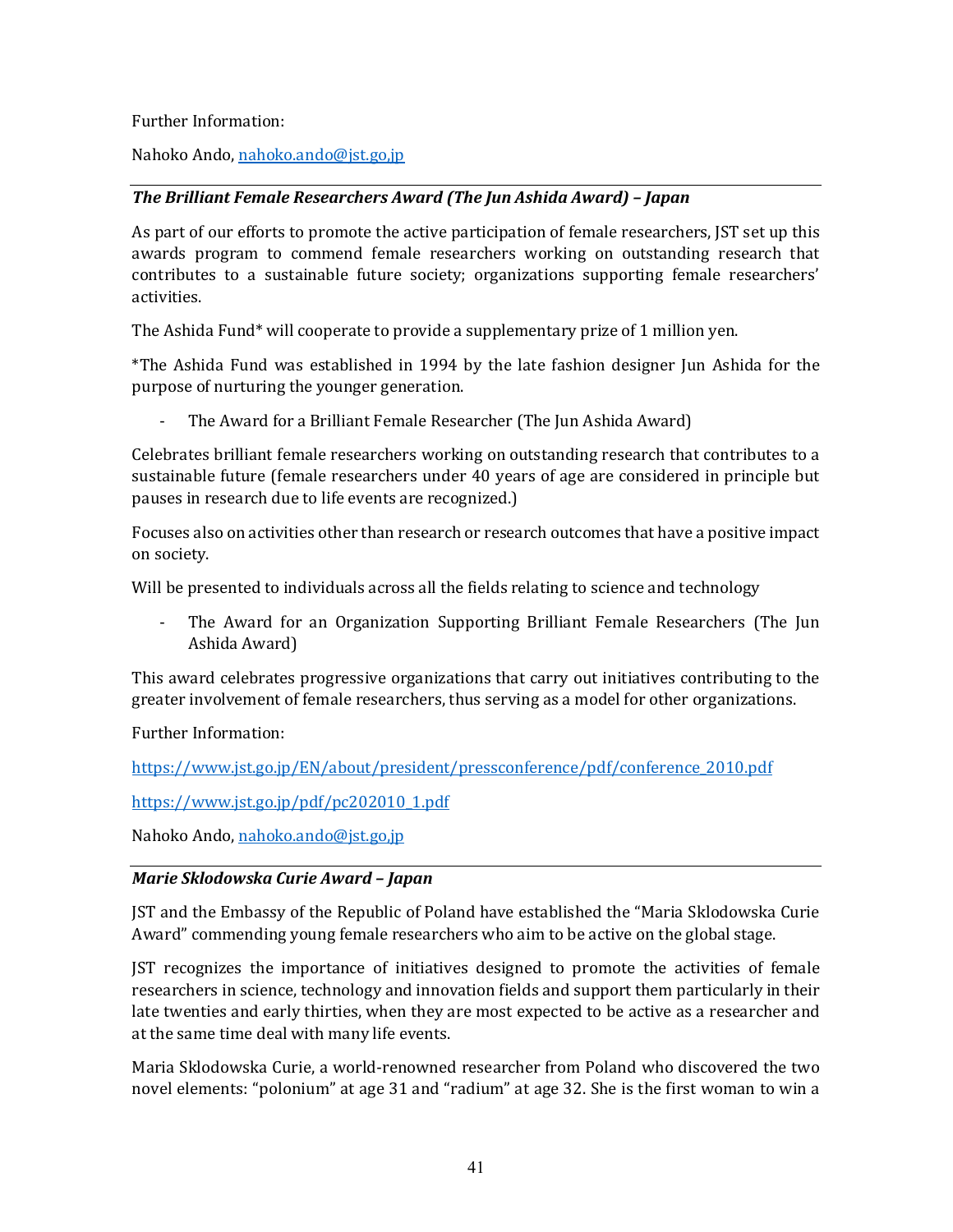Nobel Prize, and the only person to win a Nobel Prize in the two different scientific fields, Chemistry and Physics.

The Award honors her great contribution and achievements to the development of science and technology across the world and will inspire more active participation by Japanese young female researchers.

The Embassy of the Republic of Poland and the Polish Academy of Sciences will give a Grand Prize winner opportunity to visit Polish universities and research institutes, some related to Marie, and have discussions with various researchers there. By receiving a first taste of the European R&D environment in Poland, the winner is expected to "make a leap forward" in their career prospects and gain new opportunities for international activities in their future as a researcher.

JEOL Ltd., one of the supporters of the Award, will offer a Grand Prize winner 500k yen and two Inspiration Prize winners 250k yen each.

-Eligibility

Early career female researchers who have obtained a PhD within the last five\* years including postdoc as of April 1, 2022, PhD students, and those who are equivalent to them.

\* Periods away from research due to life events (e.g., maternity leave) are excluded from this total.

Any research discipline related to science and technology.

Country of Citizenship: Japan, regardless of place of residence.

Further Information:

<https://www.jst.go.jp/diversity/en/OurEfforts/mscaward/index.html>

<https://www.jst.go.jp/diversity/researcher/mscaward/index.html>

Nahoko Ando[, nahoko.ando@jst.go.jp](mailto:nahoko.ando@jst.go.jp) 

#### *Moonshot MILLENNIA Program – Japan*

MILLENNIA was designed to create new research goals for the Moonshot R&D Program, a flagship JST scheme that looks ahead to the year 2050 and promotes disruptive technology related to AI and robotics, quantum computing, and more. Specifically, MILLENNIA invited teams of young researchers to brainstorm goals that were ambitious, unconventional and more suited to societal needs in the with/post-corona 'new normal'. Priority was given to earlycareer researchers whose work tackles challenges in innovative ways that transcend academic boundaries. It therefore welcomed research talent from a variety of academic and occupational backgrounds, with more gender and lifestyle diversity than prior Moonshot calls for proposals.

A total of 21 MILLENNIA teams were selected, and for six months were funded by JST to perform preliminary investigative research into their original ideas. Japan's young researchers can tend to be myopic in pursuit of specific topics they are passionate about, lacking perspective on their place in the research ecosystem, so the program encouraged them to view their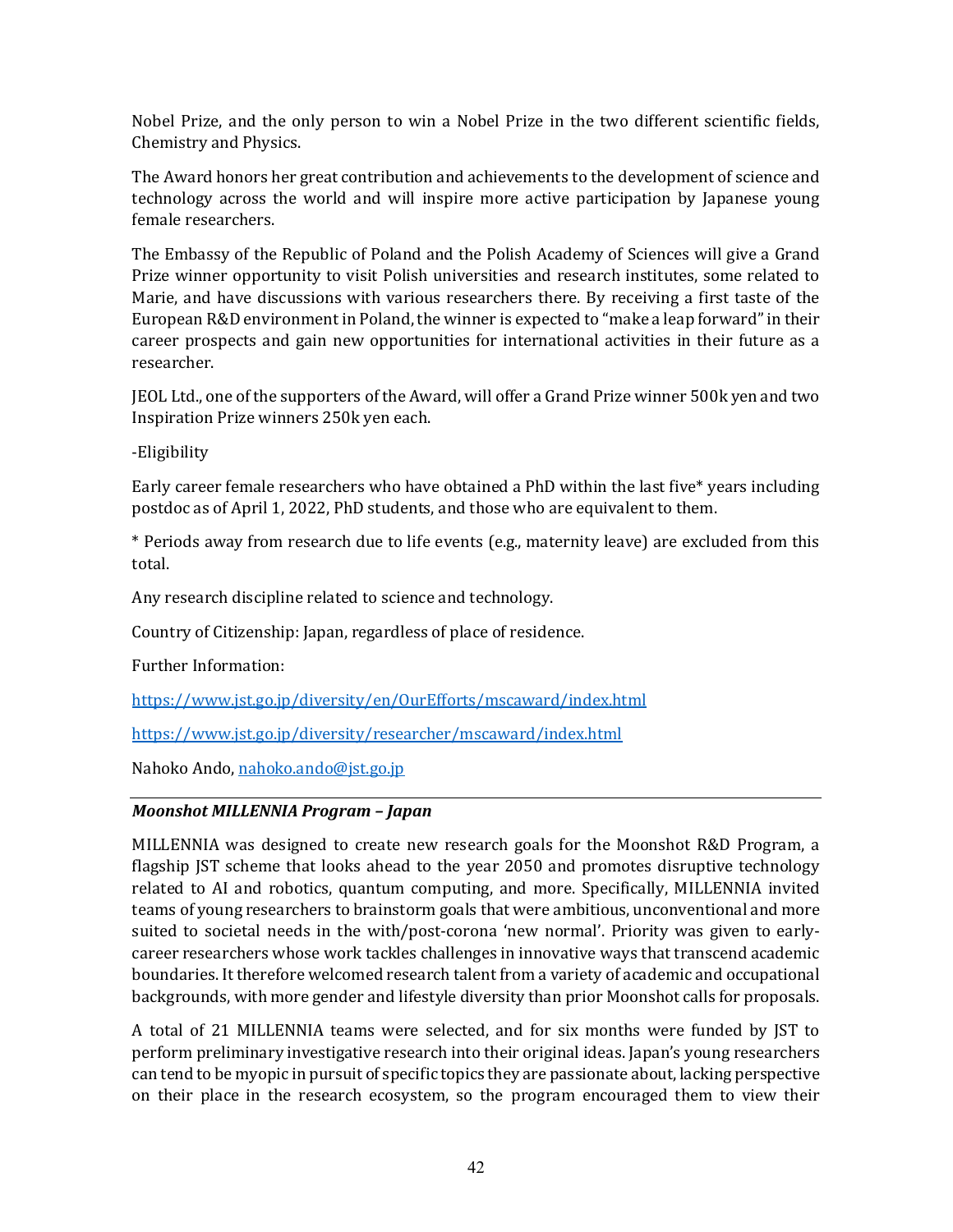research in relation to future goals and 'back cast' to determine an appropriate course of action. The researchers received frequent individual team-level mentorship from Moonshot's 'visionary leaders', a group of prominent academia and industry representatives headed by former president of Toyota Corporation Mr. WATANABE Katsuaki. JST also held special presentation and Q&A workshops with these visionary leaders, as well as with special guests including Taiwan's Digital Minister Ms. Audrey Tang. We also facilitated international researcher-researcher connections, setting up ad hoc consultation/discussion sessions between MILLENNIA and overseas researchers on an individual team basis. We believe the opportunities provided for interaction and sharing of insights allowed the MILLENNIA participants to approach their research challenges with a more open perspective and mindset.

At the end of the six months, the teams each submitted a report that was evaluated by JST. We then preselected suitable candidate goals, two of which were officially adopted as new Moonshot goals by Japan's Council for Science, Technology and Innovation (CSTI). Research into these goals, headed by directors selected from within the MILLENNIA teams, will commence in Spring 2022. For those teams whose ideas were not selected: we hope they understand that the achievement of truly ambitious goals must be a collaborative effort, and that the connections made during the program will facilitate future joint research.

Further Information:

Name: Robert Day

Email: [robert.day@jst.go.jp](mailto:robert.day@jst.go.jp) 

## *Researcher Support System for Birth, Childrearing and Nursing Care, and Guidelines for the Use of Research Funds – Japan*

Researcher support system for birth, childrearing, and nursing care

JST wants to support researchers at various stages of life (when giving birth, raising children and providing nursing care) to ensure they can continue their research activities without interrupting their careers. Or, if a temporary interruption is unavoidable, they can resume their research activities whenever they wish. To that end, JST operates a support system to help researchers combine research and family life (support in the form of gender equality promotion fund grants that can be used to support individuals' research activities and reduce their burdens).

(Types of researchers receiving support through this system)

Researchers who are already full-time employees of JST or who will be in that position during the period for which support is requested, whose pay comes from the research funds (direct expenses) of a JST project, and who cannot easily continue their research activities because they are pregnant, raising a child under nine years old, or providing nursing care.

(Details of support provided)

After applying and passing an evaluation, researchers who experience a life event receive a "gender equality promotion fund" grant.

-Maximum amount: JPY 300 000/month x the number of months supported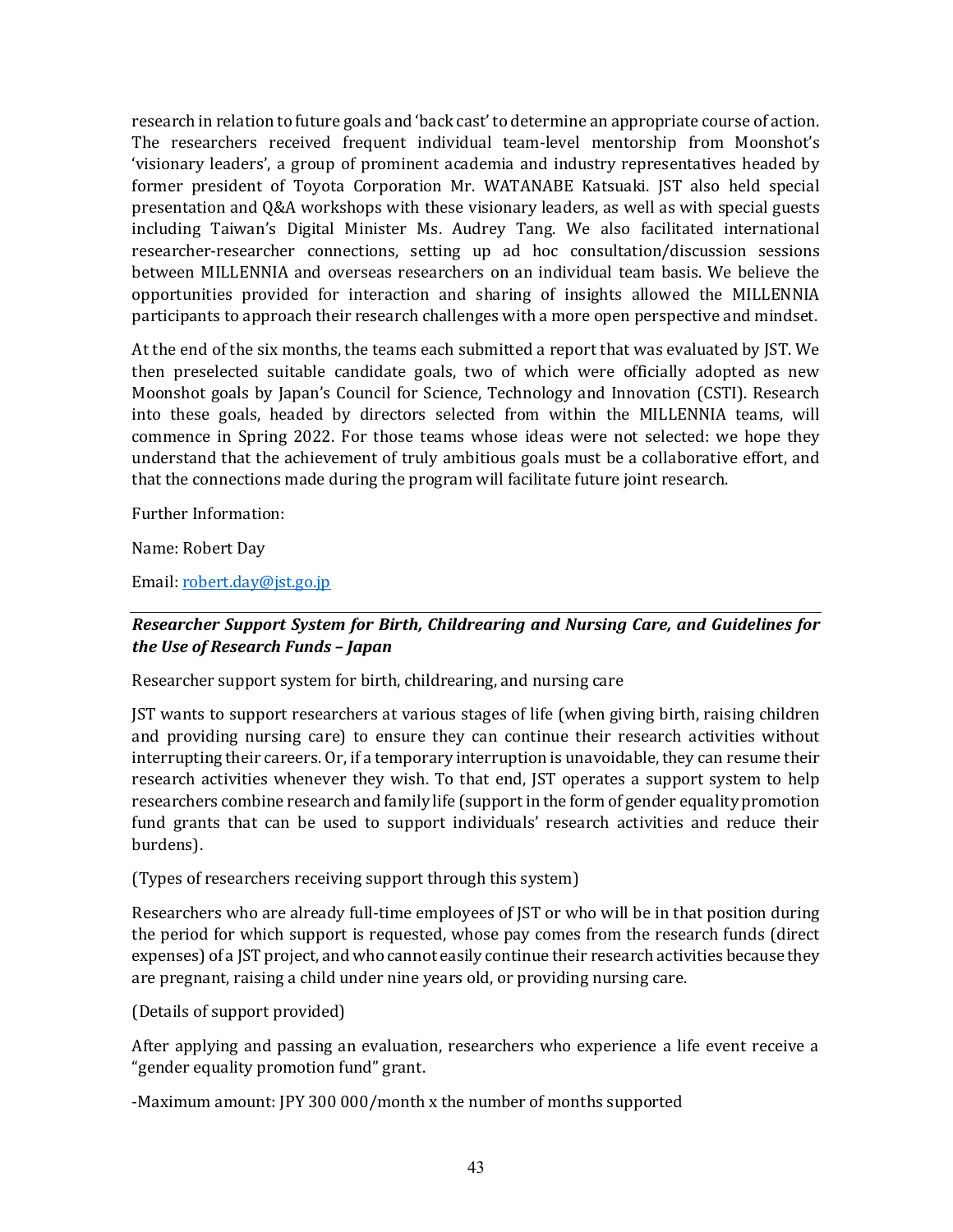-Funds can be used to employ research assistants at research and development institutions, purchase goods and equipment to support research and development, support the research activities of the researcher in question, and reduce his or her burden.

Support period: Up to 12 months (researchers who require further assistance can apply again the following year)

Further Information:

Nahoko Ando[, nahoko.ando@jst.go.jp](mailto:nahoko.ando@jst.go.jp) 

## *Support for Pioneering Research Initiated by the Next Generation (SPRING) – Japan*

Today's PhD students are expected to shoulder the responsibility for future science, technology and innovation. However, in recent years, the number of students enrolling in doctoral courses is declining due to financial difficulties and concerns over employment prospects.

There is an urgent need to (1) strengthen financial support for excellent aspiring PhD students and (2) promote the development of diverse and engaging graduate career paths. Japan's doctoral education system also faces a structural problem, in that it has not been sufficiently promoting strategic reform based on changes in social needs. As a result, it is not encouraging challenging and interdisciplinary research that goes beyond existing frameworks.

To improve this situation, Support for Pioneering Research Initiated by the Next Generation (SPRING) supports universities or colleges that have the ability and motivation to independently carry out (1) and (2) above, beyond the boundaries of their own graduate schools and laboratories. Each university or college will designate a program officer to select PhD students, and JST will support their efforts to provide and develop various types of PhD student care.

The chosen PhD students can devote themselves to unrestricted, challenging and interdisciplinary research projects, while also being free to change their affiliations and continue receiving support. The program also helps cover students' research and living expenses and provides career development training. Topics in the latter include international mindset cultivation, interdisciplinary research, transferable skills, internships, and more.

Each program officer forms a management team to make sure their activities are carried out effectively.

Further Information:

<https://www.jst.go.jp/jisedai/en/index.html>

KISHIDA Eriko, [e2kishid@jst.go.jp](mailto:e2kishid@jst.go.jp)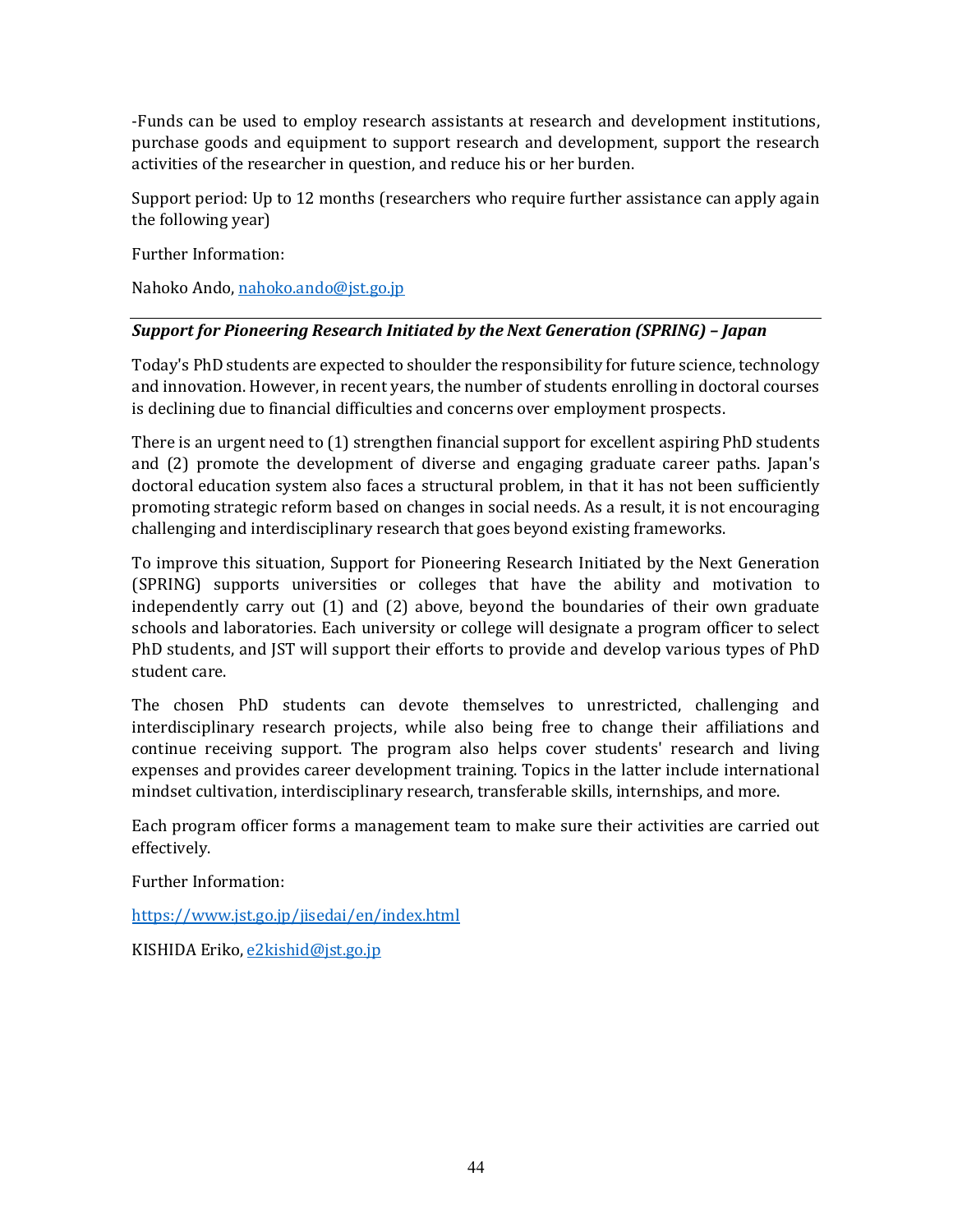#### *Practice-to-Science – Switzerland*

The SNSF's Practice-to-Science grants are aimed at making use-inspired research in Switzerland more competitive, and to help qualified experts with certified practical experience to return to academia and assume a temporary position as tenure-track professor (or equivalent).

The SNSF awards Practice-to-Science grants to qualified experts with proven practical experience who wish to join a university of applied sciences or a university of teacher education as a professor, and to newly appointed professors at a university of applied sciences or a university of teacher education who wish to strengthen the academic component of their dual scientific-practical skill profile. The time-limited positions offer the opportunity of obtaining higher qualifications and converting to a permanent position.

Further Information:

<https://www.snf.ch/en/X7wQPXdwrBsOZD0f/funding/careers/practice-to-science>

#### [pts@snf.ch](mailto:pts@snf.ch)

#### *Diversity and inclusivity (focus on women) – Turkey*

The purpose of the "3501 - Career Development Program (CAREER)", the one of the funding programs funded by TUBITAK, is to encourage the studies of scientists with PhD degree, who have just started their careers by providing project support. It is a program aimed at supporting the work of the young researchers who will take the academic leadership of the 21st century, as well as maintaining the careers of the young scientists in the best way as researchers and lecturers, as well as improving our scientific level and increasing the role of science in the development of the country.

In this funding program, principal investigators should apply the program within 7 years following the date of doctorate degree / specialty in medicine / proficiency in art. However, women principal investigators giving birth are given an extra year for each birth to apply this funding program. The objective of the initiative is to support women giving birth during their academic career.

Further information:

[https://tubitak.gov.tr/en/funds/academy/national-support-programmes/3501/content](https://tubitak.gov.tr/en/funds/academy/national-support-programmes/3501/content-who-can-apply)[who-can-apply](https://tubitak.gov.tr/en/funds/academy/national-support-programmes/3501/content-who-can-apply) [https://www.tubitak.gov.tr/en/news/policy-principles-for-increasing-the-participation-of](https://www.tubitak.gov.tr/en/news/policy-principles-for-increasing-the-participation-of-women-researchersin-tubitak-processes-are)[women-researchersin-tubitak-processes-are](https://www.tubitak.gov.tr/en/news/policy-principles-for-increasing-the-participation-of-women-researchersin-tubitak-processes-are) Melih Yildirim [\(melih.yildirim@tubitak.gov.tr\)](mailto:melih.yildirim@tubitak.gov.tr)